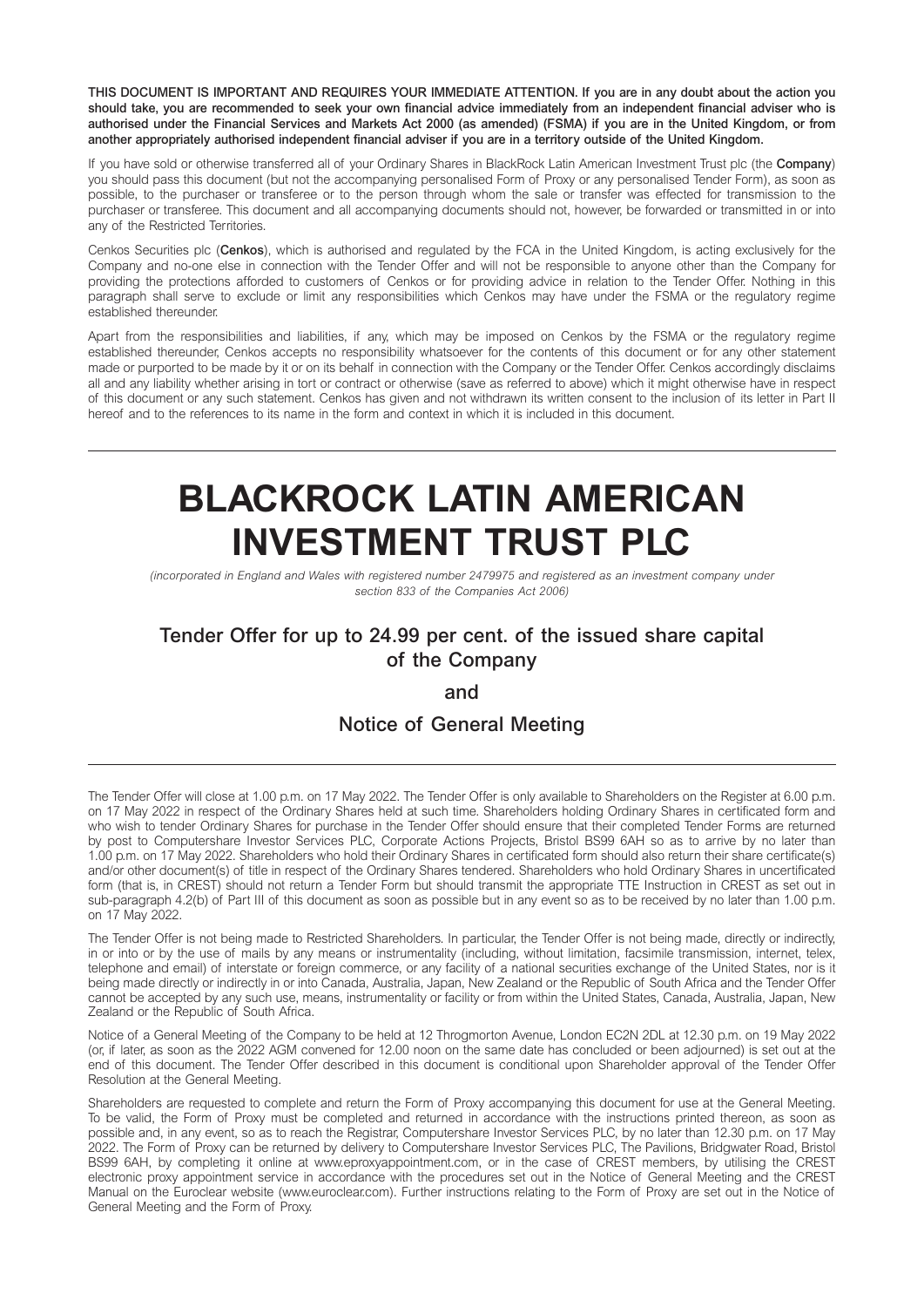# **CONTENTS**

|                                                                   | Page |
|-------------------------------------------------------------------|------|
|                                                                   |      |
| <b>PART I – LETTER FROM THE CHAIR OF BLACKROCK LATIN AMERICAN</b> |      |
|                                                                   | 11   |
|                                                                   | 14   |
|                                                                   | 28   |
|                                                                   | 29   |
|                                                                   | 31   |
|                                                                   | 44   |
|                                                                   | 48   |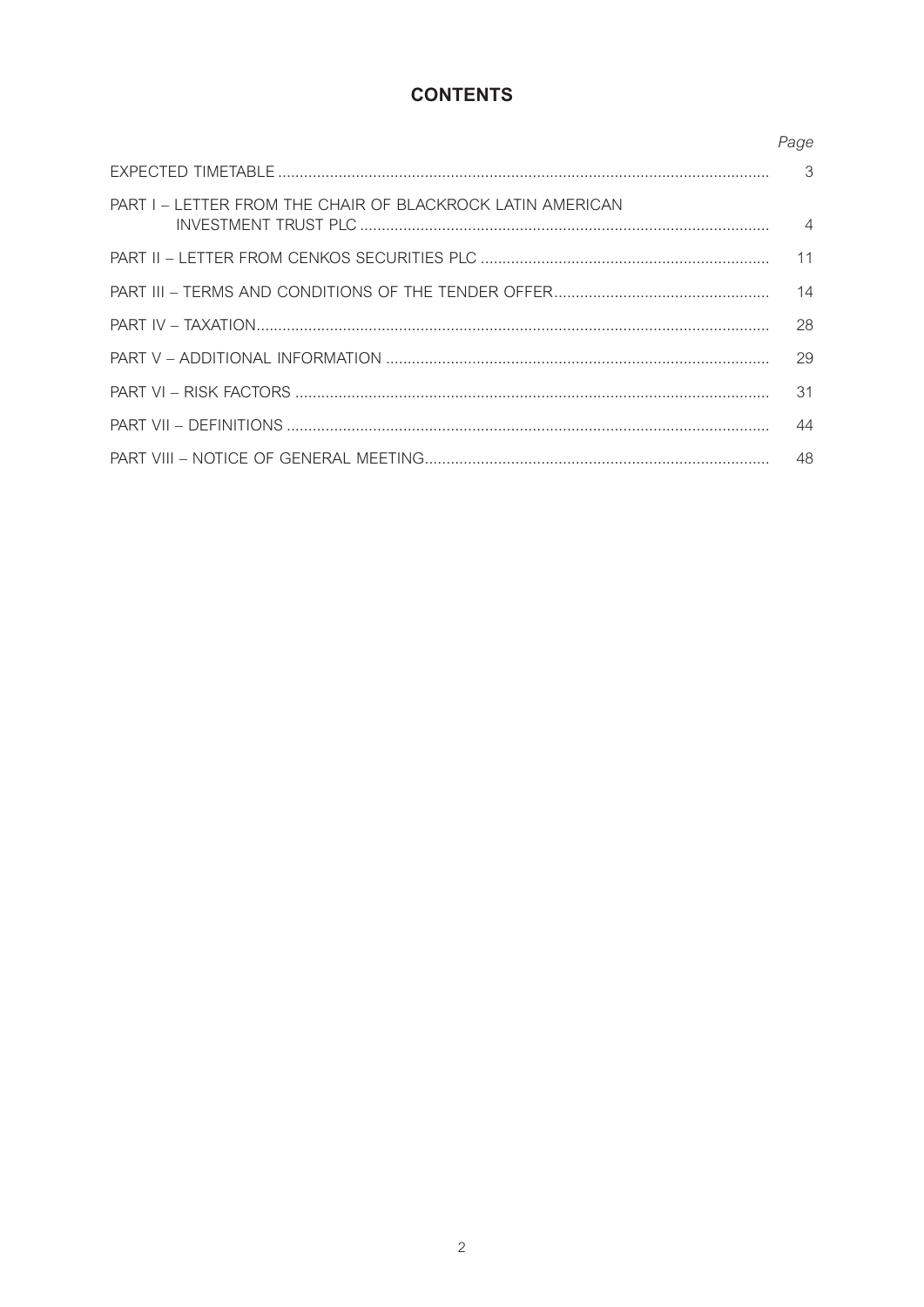# **EXPECTED TIMETABLE**

|                                                                                                        | 2022                                                                                                                                          |
|--------------------------------------------------------------------------------------------------------|-----------------------------------------------------------------------------------------------------------------------------------------------|
| Tender Closing Date: latest time and date for receipt of Tender<br>Forms and TTE Instructions in CREST | 1.00 p.m. on 17 May                                                                                                                           |
| Record Date for participation in the Tender Offer                                                      | close of business on 17 May                                                                                                                   |
| Latest time and date for receipt of Forms of Proxy                                                     | 12.30 p.m. on 17 May                                                                                                                          |
| 2022 AGM                                                                                               | 12.00 noon on 19 May                                                                                                                          |
| General Meeting                                                                                        | 12.30 p.m. on 19 May (or, if later, as<br>soon as the 2022 AGM convened<br>for 12.00 noon on the same day<br>has concluded or been adjourned) |
| Results of General Meeting and Tender Offer elections<br>announced                                     | 19 May                                                                                                                                        |
| <b>Calculation Date</b>                                                                                | close of business on 20 May                                                                                                                   |
| Tender Price announced                                                                                 | 23 May                                                                                                                                        |
| Settlement Date: cheques dispatched and payments through<br>CREST made                                 | as soon as practicable after 24 May                                                                                                           |
| Balancing Ordinary Share certificates and CREST accounts<br>settled                                    | as soon as practicable after 24 May                                                                                                           |

# *All references are to London time unless otherwise stated.*

*Each of the times and dates in the expected timetable of events may be extended or brought forward without further notice. If any of the above times and/or dates change, the revised time(s) and/or date(s) will be notified to Shareholders by an announcement through an RIS.*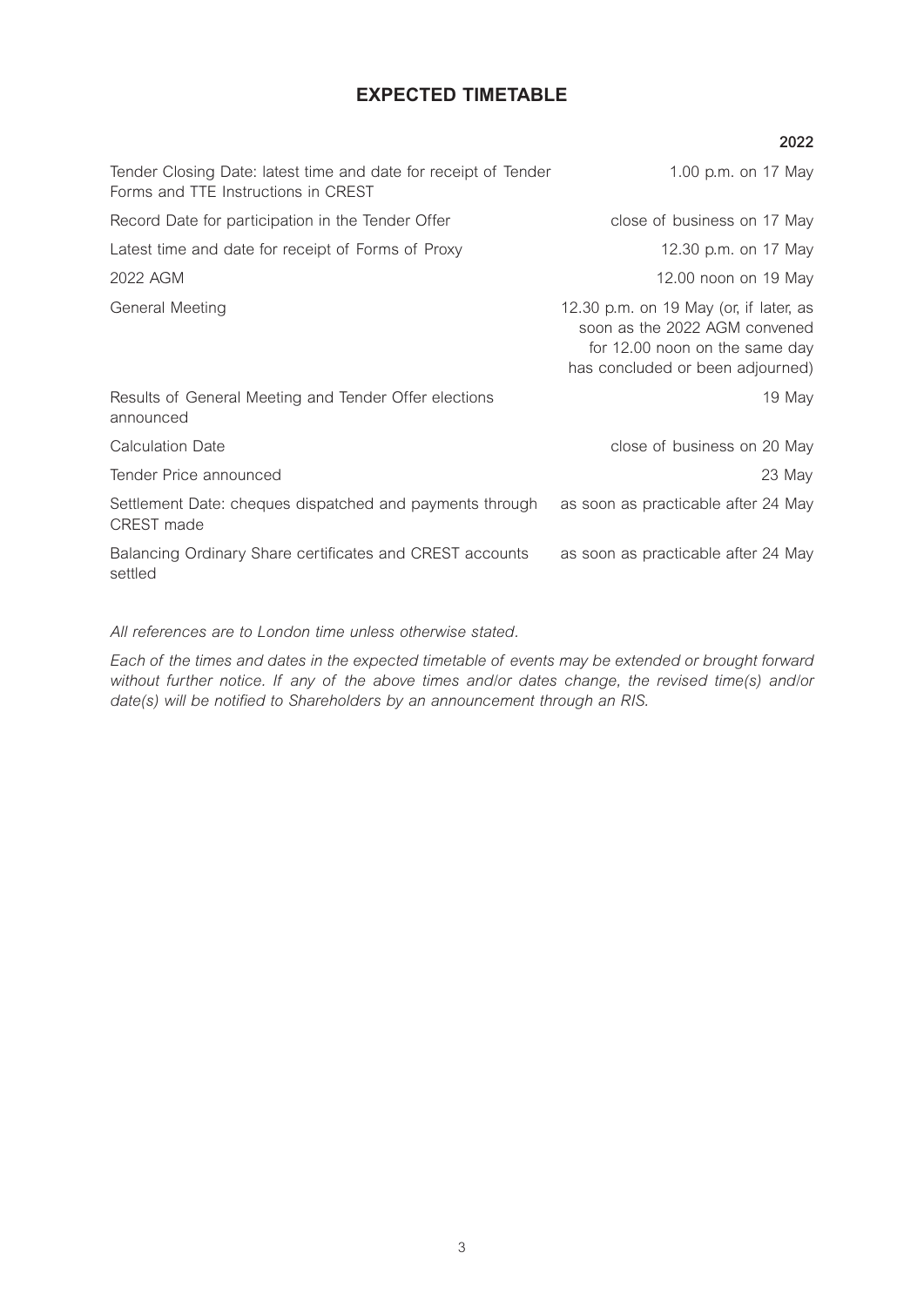#### **PART I**

# **LETTER FROM THE CHAIR OF BLACKROCK LATIN AMERICAN INVESTMENT TRUST PLC**

*(incorporated and registered in England and Wales with registered number 2479975 and registered as an*  investment company within the meaning of section 833 of the Companies Act 2006)

Laurie Meister Nigel Webber

*Directors: Registered Office:*  Carolan Dobson (Chair) 12 Throgmorton Avenue Craig Cleland London Mahrukh Doctor EC2N 2DL

5 April 2022

Dear Shareholder

# **TENDER OFFER FOR UP TO 24.99 PER CENT. OF THE ISSUED SHARE CAPITAL OF THE COMPANY AND NOTICE OF GENERAL MEETING**

#### **INTRODUCTION**

As part of its discount control policy, your Board has stated previously that it would make a tender offer to Shareholders for up to 24.99 per cent. of the issued share capital (excluding treasury shares) of the Company at a tender price reflecting the latest cum-income Net Asset Value less 2 per cent. and related portfolio realisation costs if, over the four year period from 1 January 2018 to 31 December 2021 (the **Calculation Period**), either of the following conditions was met:

- i. the Company's annualised total NAV return did not exceed the annualised US Dollar total return of the MSCI EM Latin America Index (the **Benchmark Index**) by more than 100 basis points: or
- ii. the average daily discount to the cum-income Net Asset Value exceeded 12 per cent. as calculated with reference to the trading of the Ordinary Shares.

As announced by the Company on 4 January 2022, as at 31 December 2021, and over the Calculation Period, the Company had underperformed the Benchmark Index by 94 basis points on an annualised basis and the Ordinary Shares had traded at an average daily discount to Net Asset Value of 11.65 per cent. As a result, your Board has decided to implement the Tender Offer and the purpose of this document is to set out details of the Tender Offer.

This document contains the background to and reasons for the Tender Offer, in addition to the formal terms of the Tender Offer, together with details of how Shareholders can tender Ordinary Shares for purchase, if they wish to do so. The implementation of the Tender Offer is conditional, amongst other things, on the passing of the Continuation Resolution at the 2022 AGM and Shareholder approval to be obtained at the General Meeting of the Company to be held on 19 May 2022 immediately following the 2022 AGM. The Notice of General Meeting is set out at the end of this document.

Shareholders are not obliged to tender any Ordinary Shares and if they do not wish to participate in the Tender Offer, they should not complete or return their Tender Form or submit a TFE Instruction in CREST.

The Directors will not tender any of their own Ordinary Shares under the Tender Offer.

# **FURTHER INFORMATION IN RESPECT OF THE TENDER OFFER**

#### **Key Points of the Tender Offer**

The key points of the Tender Offer are as follows: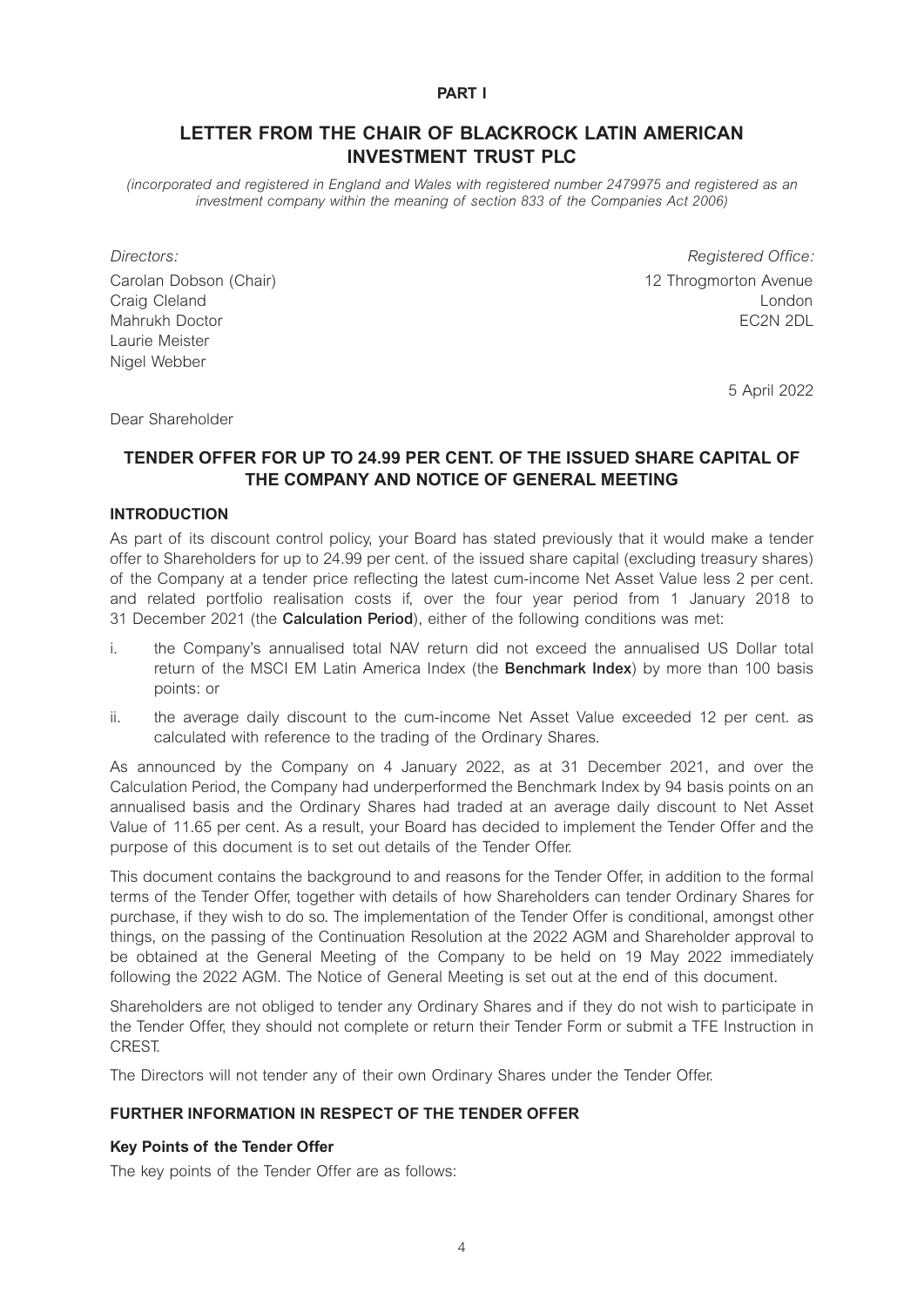- the Tender Offer is for up to 24.99 per cent. of the Company's issued share capital (excluding treasury shares) as at the Record Date (being 17 May 2022);
- <sup>l</sup> Shareholders (other than Restricted Shareholders) will be able to decide whether to tender some or all of their Ordinary Shares subject to scaling back of tenders in excess of the Basic Entitlement, as set out in paragraph 2 of Part III of this document;
- the Tender Price will be the price per Ordinary Share which represents 98 per cent. of the latest published unaudited Net Asset Value per Ordinary Share as at the Calculation Date, adjusted for the estimated related portfolio realisation costs per Tendered Share, as calculated by the Company;
- the Tender Price will take account of the direct costs and expenses of the Tender Offer (including stamp duty and related portfolio realisation costs) and accordingly such costs and expenses will be borne by Tendering Shareholders; and
- <sup>l</sup> the Tender Price will be paid to Shareholders in Sterling based on the Exchange Rate as at the Calculation Date.

Under the terms of the Tender Offer, which is being made by Cenkos, Shareholders (other than Restricted Shareholders) will be entitled to tender up to their Basic Entitlement, being 24.99 per cent. of the Ordinary Shares they hold as at the Record Date. Shareholders may also tender additional Ordinary Shares, but any such excess tenders above the Basic Entitlement will only be satisfied on a *pro rata* basis, to the extent that other Shareholders tender less than their aggregate Basic Entitlement.

The Tender Offer is also subject to the satisfaction (or, where applicable, waiver) of certain other conditions as are described below, and may be terminated in certain circumstances as set out in paragraph 3 of Part III of this document.

Shareholders (other than Restricted Shareholders) on the Register on the Record Date will be invited to tender for sale some or all of their Ordinary Shares held on the Record Date to Cenkos who will, as principal, purchase at the Tender Price the Ordinary Shares validly tendered.

The tendered Ordinary Shares will be repurchased by the Company pursuant to the Repurchase Agreement (details of which are set out in paragraph 2 of Part V of this document).

**The Tender Offer is not conditional on Ordinary Shares trading at a discount to the Net Asset Value per Ordinary Share as at the Calculation Date (i.e. the share price per Ordinary Share being less than the Net Asset Value per Ordinary Share). In the event that Ordinary Shares are trading at a premium to the Net Asset Value per Ordinary Share as at the Calculation Date (i.e. the share price per Ordinary Share is higher than the Net Asset Value per Ordinary Share), Shareholders who tender Ordinary Shares may receive less than they could otherwise be able to realise in the market.** 

Shareholders' (other than Restricted Shareholders) attention is drawn to the letter from Cenkos set out in Part II of this document and to Part III of this document which, together with the Tender Form in the case of Ordinary Shares held in certificated form, constitute the terms and conditions of the Tender Offer. Details of how Shareholders will be able to tender Ordinary Shares can be found in paragraph 4 of Part III of this document.

**Shareholders should note that, once tendered, Ordinary Shares may not be sold, transferred, charged or otherwise disposed of other than in accordance with the Tender Offer.** 

**Shareholders who are in any doubt as to the contents of this document or as to the action to be taken should immediately consult an appropriately qualified independent financial adviser authorised under the FSMA if in the United Kingdom, or from another appropriately authorised independent financial adviser if in a territory outside of the United Kingdom.**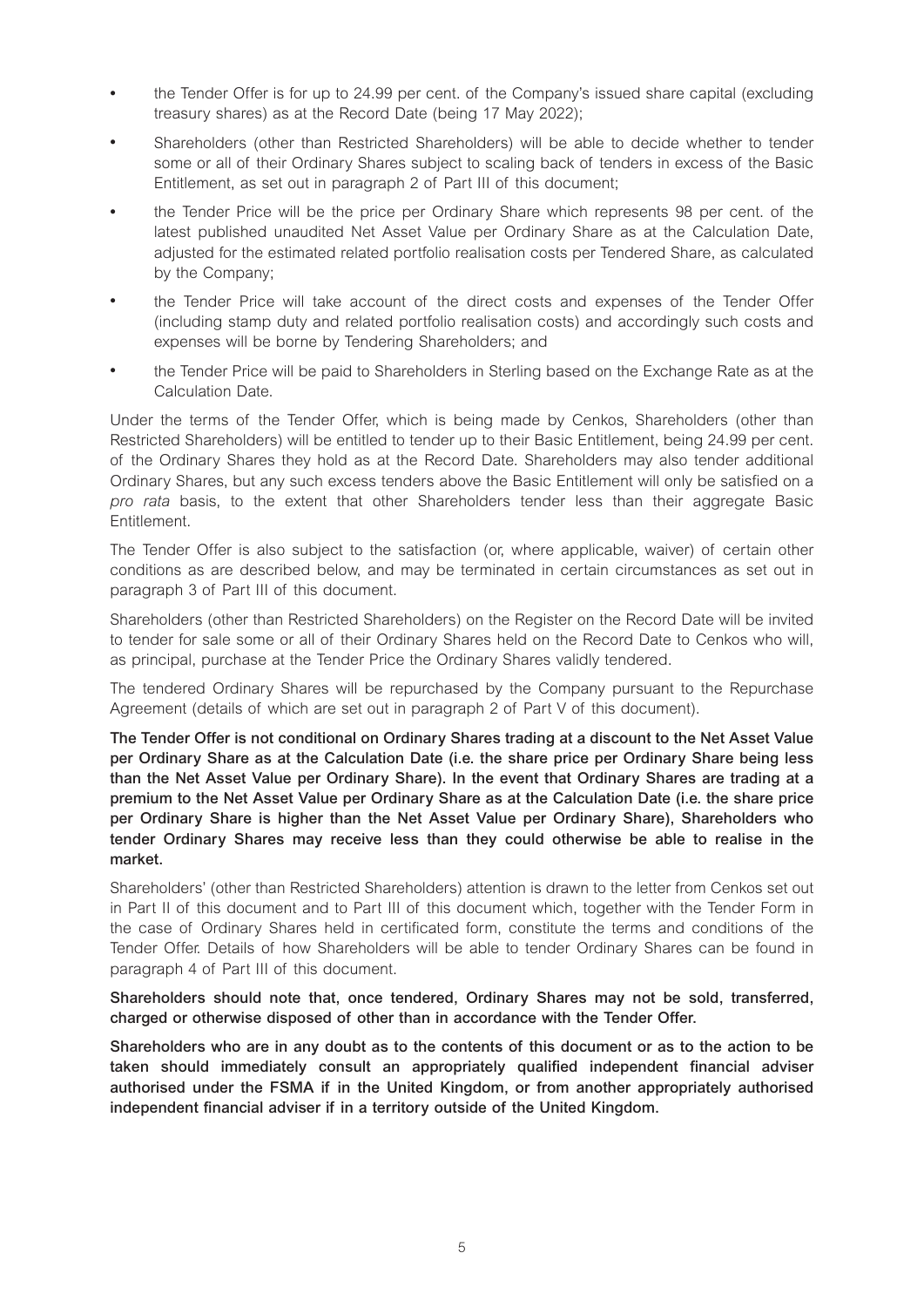# **RESTRICTED SHAREHOLDERS AND OTHER OVERSEAS SHAREHOLDERS**

The Tender Offer is not being made to Shareholders who are resident in, or citizens of, Restricted Territories. Restricted Shareholders are being excluded from the Tender Offer in order to avoid offending applicable local laws relating to the implementation of the Tender Offer. It is the responsibility of all Overseas Shareholders to satisfy themselves as to the observance of any legal requirements in their jurisdiction, including, without limitation, any relevant requirements in relation to the ability of such holders to participate in the Tender Offer.

# **EXPENSES**

The fixed costs and expenses (excluding stamp duty/stamp duty reserve tax and the estimated related portfolio realisation costs) relating to the Tender Offer assuming the Tender Offer is fully subscribed are expected to be approximately £95,000. Such fixed costs and expenses and the stamp duty/stamp duty reserve tax relating to the Tender Offer will be borne by Tendering Shareholders through the application of the 2 per cent discount applied to the Company's unaudited Net Asset Value per Ordinary Share as at the Calculation Date.

If the Calculation Date had been the close of business on 31 March 2022 (being the latest practicable date prior to the publication of this document) and assuming the Tender Offer is taken up in full and stamp duty/stamp duty reserve tax and estimated related portfolio realisation costs of £404,615, the Tender Price would have been 460.41 pence compared to the Ordinary Share price as at that date of 442.00 pence.

# **CONDITIONS OF THE TENDER OFFER**

The Tender Offer is conditional on the following (together the **Conditions**) being satisfied:

- (a) the passing of the Continuation Resolution at the 2022 AGM;
- (b) the passing of the Tender Offer Resolution;
- (c) the Directors and Cenkos being satisfied that the Company has sufficient distributable reserves (as defined in section 830 of the 2006 Act) to effect the purchase of all the Tendered Shares pursuant to the Repurchase Agreement;
- (d) the Tender Offer not having been terminated in accordance with paragraph 8 of Part III of this document prior to the fulfilment of the Conditions referred to in sub-paragraphs (a) and (b) above; and
- (e) Cenkos being satisfied, acting in good faith, that (i) at all times up to and immediately prior to the date on which the Conditions referred to in sub-paragraphs (a), (b) (c) and (d) above become satisfied, the Company has complied with its obligations under the Repurchase Agreement and (ii) as at the date on which the Conditions referred to in sub-paragraphs (a), (b) (c) and (d) above become satisfied the Company is not in breach of any of the representations and warranties given under the Repurchase Agreement.

# **TREASURY SHARES**

Ordinary Shares repurchased by the Company pursuant to the Repurchase Agreement or the general authority to buy back Ordinary Shares referred to below may be held in treasury or cancelled.

At the annual general meeting of the Company held on 19 May 2021, the Company was authorised: (i) to sell equity securities (as defined in section 560 of the 2006 Act) held by the Company as treasury shares (as defined in section 724 of the 2006 Act) for cash; and (ii) to repurchase 5,885,017 Ordinary Shares (representing 14.99 per cent. of its issued Ordinary Shares (excluding treasury shares)) either to be held in treasury or to be cancelled.

Renewal of the buy-back authority and the authority to sell Ordinary Shares out of treasury will be sought at each annual general meeting of the Company, and the Company will seek authority to (i) buy back up to 14.99 per cent. of the issued Ordinary Share capital of the Company (excluding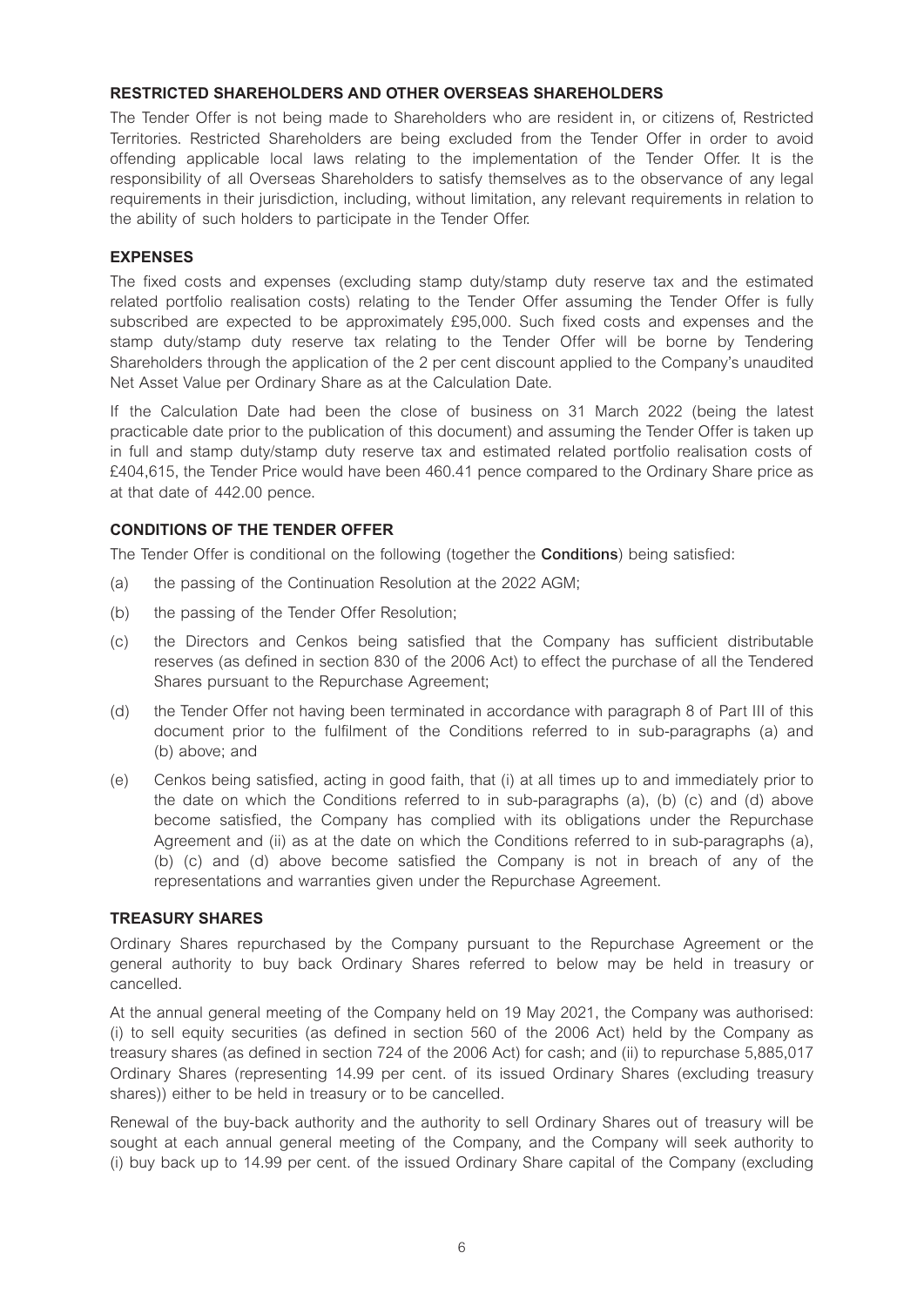any shares held in treasury) and (ii) to issue new Ordinary Shares or sell Ordinary Shares from treasury for cash at the 2022 AGM.

Both the repurchase for cancellation and the use of treasury shares should assist the Board in the objective of providing liquidity in the Company's Ordinary Shares and provide the Board with additional flexibility to manage the Company's capital base.

The Board currently intends only to authorise the sale of Ordinary Shares from treasury, subject to having Shareholder authority to sell the Ordinary Shares from treasury, at prices at or above the prevailing Net Asset Value per Ordinary Share (plus costs of the relevant sale).

# **FURTHER DISCOUNT CONTROL PROVISIONS**

The Board, having consulted with the Company's major Shareholders, considers it appropriate for Shareholders to continue to benefit from a discount control mechanism following the expiry of the Calculation Period. Accordingly, the Board is proposing a discount control policy for the four year period from 1 January 2022 to 31 December 2025 (the **New Calculation Period**) whereby Shareholders would be offered a tender offer for 24.99 per cent. of the Company's issued share capital, excluding treasury shares, (at a tender price reflecting the latest cum-income Net Asset Value less 2 per cent. and related portfolio realisation costs) in the event that the continuation vote for each relevant biennial period is approved (being the continuation votes in 2024 and 2026), where over the New Calculation Period either of the following conditions have been met:

- i. the Company's annualised total NAV return does not exceed the annualised US Dollar total net return of the Benchmark Index by more than 50 basis points: or
- ii. the average daily discount to the cum-income Net Asset Value exceeds 12 per cent. as calculated with reference to the trading of the Ordinary Shares.

The making of any tender offer pursuant to the above will be conditional upon the Company having the required Shareholder authority or such Shareholder authority being obtained, the Company having sufficient distributable reserves to effect the repurchase and, having regard to its continuing financial requirements, having sufficient cash reserves to settle the relevant transactions with Shareholders, and the Company's continuing compliance with the Listing Rules and all other applicable laws and regulations. The Company may require a minimum level of participation in any such tender offer to be met, failing which the tender offer may be withdrawn.

The discount control mechanism set out above is identical to the discount control mechanism that was put in place for the four year period to 31 December 2021, save that the threshold for exceeding the return of the Benchmark Index has been reduced from 100 basis points to 50 basis points.

# **TAKEOVER CODE**

Under Rule 9 of the Takeover Code, any person who acquires, whether by a series of transactions over a period of time or not, an interest in shares which (taken together with shares in which persons acting in concert with him are interested) carry 30 per cent. or more of the voting rights of a company to which the Takeover Code applies is normally required by the Takeover Panel to make a general offer to shareholders of that company to acquire their shares. Rule 9 of the Takeover Code also provides that any person or group of persons acting in concert who is interested in shares which in the aggregate carry not less than 30 per cent. of the voting rights of such a company but does not hold shares carrying more than 50 per cent. of such voting rights will be unable, without the Takeover Panel's consent, to acquire, either individually or together, any further voting rights in that company without being required to make a general offer to shareholders of that company to acquire their shares. An offer under Rule 9 of the Takeover Code must be in cash and at the highest price paid by the person required to make the offer or any person acting in concert with him for any interest in shares in the company during the 12 months prior to the announcement of the offer.

Under Rule 37.1 of the Takeover Code, when a company purchases its own voting shares, any resulting increase in the percentage of shares carrying voting rights in which a person or group of persons acting in concert is interested will be treated as an acquisition for the purpose of Rule 9 of the Takeover Code. A person who is neither a director, nor an investment manager of an investment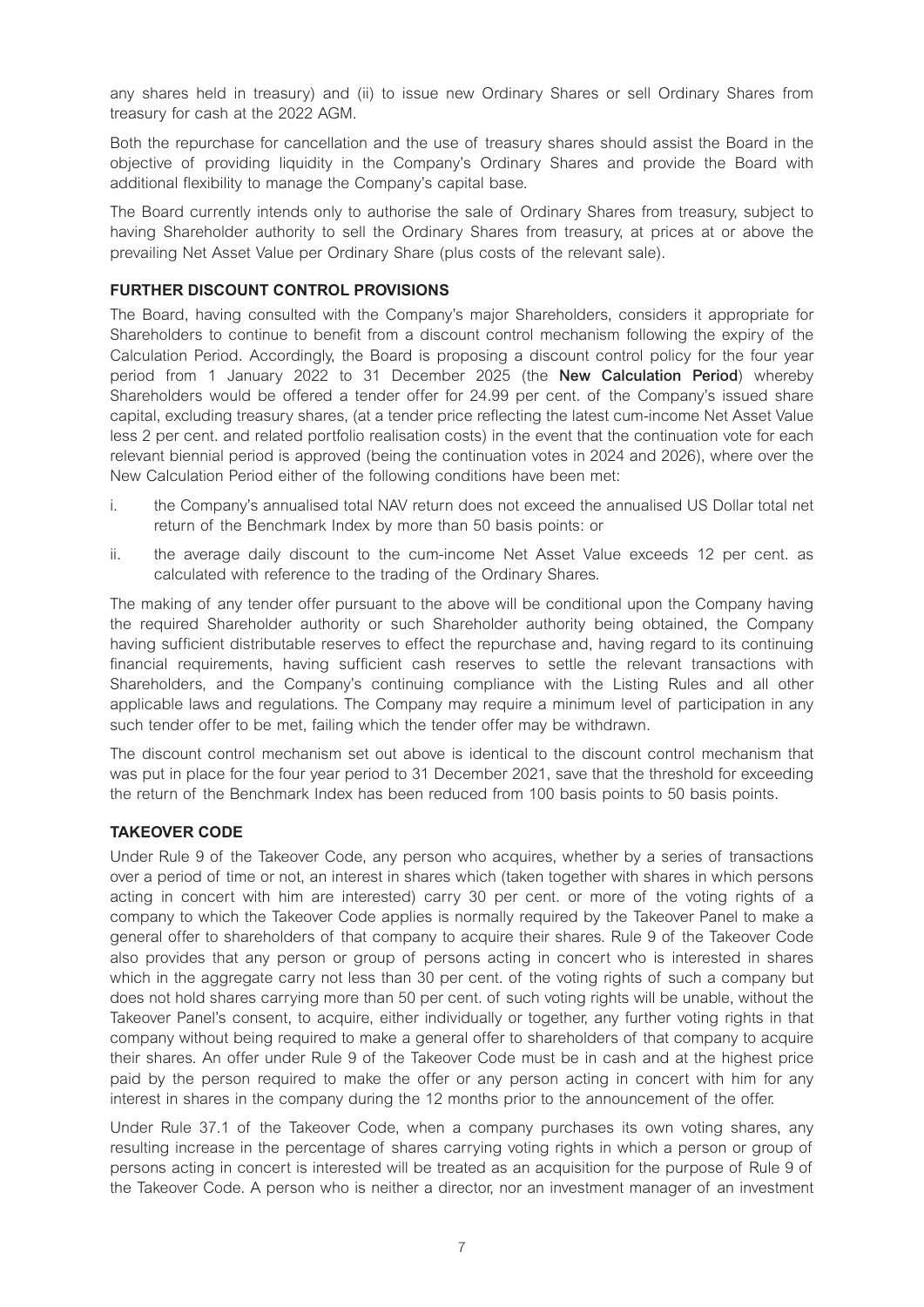trust, nor acting (or presumed to be acting) in concert with a director or the investment manager will not normally incur an obligation to make an offer under Rule 9 of the Takeover Code in such circumstances. However, this exception will not normally apply when a shareholder not acting in concert with a director or the investment manager of an investment trust has acquired an interest in shares at a time when that shareholder had reason to believe that such a purchase of its own shares by the company would take place.

As at 31 March 2022 (being the last practicable date prior to publication of this document), the Company was aware that City of London Investment Management Company Limited held 10,193,002 Ordinary Shares carrying approximately 25.96 per cent. of the voting rights attaching to the Ordinary Shares (excluding Ordinary Shares held in treasury). If City of London Investment Management Company Limited chose not to tender into the Tender Offer and the Tender Offer completes, the voting rights of the Ordinary Shares held by City of London Investment Management Company Limited may exceed 30 per cent. of the Company's total voting rights and may be as high as approximately 34.6 per cent. of the Company's total voting rights, depending on how many other Ordinary Shares are successfully tendered in the Tender Offer. However, City of London Investment Management Company Limited has informed the Company that it intends to tender its entire shareholding under the Tender Offer and accordingly its interest in the voting rights of the Company is not expected to exceed its current proportionate interest set out above.

# **TAXATION**

Shareholders who sell Ordinary Shares in the Tender Offer may, depending on their individual circumstances, incur a liability to taxation. UK individual Shareholders and trustee Shareholders should be aware that HMRC may seek to treat part of the disposal proceeds of their Ordinary Shares as income.

The attention of Shareholders is drawn to Part IV of this document which sets out a general guide to certain aspects of current UK law and HMRC practice.

Shareholders who are in any doubt as to their tax position or who are subject to tax in a jurisdiction other than the UK should consult an appropriate professional adviser.

#### **RISK FACTORS**

Before deciding whether or not to tender all or any Ordinary Shares, Shareholders should read this document in its entirety and particularly the Risk Factors set out in Part VI of this document.

#### **GENERAL MEETING**

The Tender Offer is subject, amongst other things, to Shareholder approval of the Continuation Resolution at the 2022 AGM and the Tender Offer Resolution at the General Meeting.

If the Continuation Resolution is not passed at the 2022 AGM, the General Meeting will be adjourned and the Directors will convene a general meeting within three months at which proposals for the liquidation or reconstruction of the Company will be put forward.

A notice convening the General Meeting to be held at 12 Throgmorton Avenue, London EC2N 2DL on 19 May 2021 at 12.30 p.m. (or, if later, as soon as the 2022 AGM convened for 12.00 noon on the same day has concluded or been adjourned) is set out at the end of this document.

At the General Meeting, at which all Shareholders may attend, speak and vote, the Tender Offer Resolution will be proposed to authorise the Company to make market purchases of the Tendered Shares acquired by Cenkos, as principal, pursuant to the Tender Offer as described in this document.

If the Tender Offer Resolution is not passed, the Tender Offer will not proceed.

In order to be passed, the Tender Offer Resolution, which is to be proposed as a special resolution, will require the approval of Shareholders representing at least 75 per cent. of the votes cast at the General Meeting.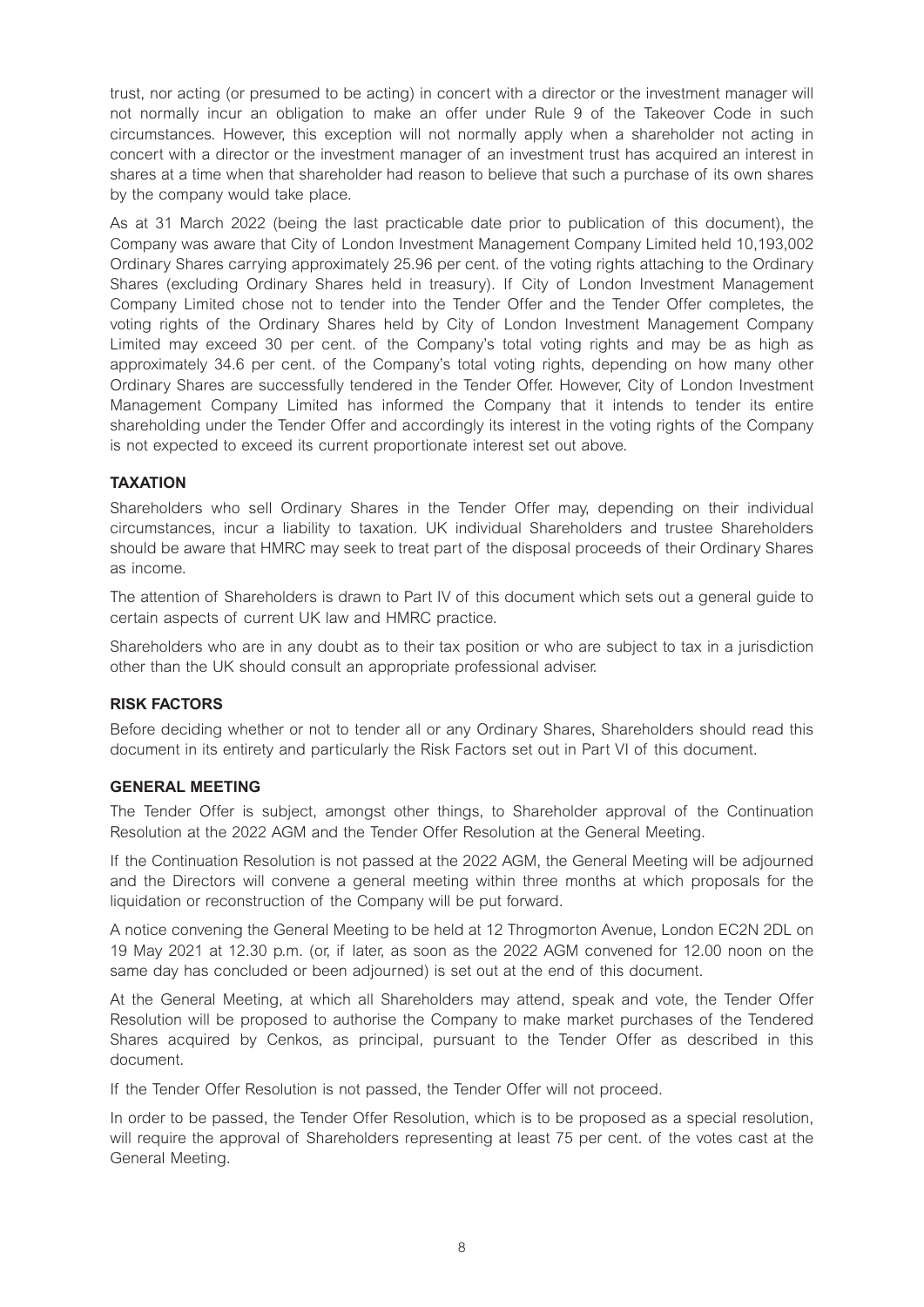The Articles provide that at the General Meeting each Shareholder present in person or by proxy or who (being a corporation) is present by a representative shall on a show of hands have one vote and on a poll shall have one vote for each Ordinary Share of which he or she is a holder.

The quorum for the General Meeting shall be two persons entitled to attend and to vote, each being a Shareholder or a proxy of a Shareholder or a duly authorised representative of a corporation which is a Shareholder. In the event that the General Meeting is adjourned and the above-mentioned quorum is not present, at such adjourned General Meeting the quorum shall be one.

At present UK Government restrictions on public gatherings are no longer in force in connection with the COVID-19 pandemic and it is the Company's intention to hold the General Meeting in person. In light of the ongoing COVID-19 pandemic, the Investment Manager currently has in place certain health and safety measures which those Shareholders attending the General Meeting in person should follow. The Investment Manager requests Shareholders to refrain from attending the General Meeting if they are experiencing symptoms of COVID-19 or have recently been in contact with anyone who has tested positive. The Investment Manager also requests that visitors to its offices are either fully vaccinated or have taken a lateral flow test at least 24 hours prior to the meeting which shows a negative result. Given the current circumstances at the date of the notice of the General Meeting, Shareholders should be aware that arrangements for the General Meeting may need to change at short notice. Accordingly, all Shareholders are recommended to vote by proxy in advance of the General Meeting and to appoint the Chair of the meeting as their proxy. This will ensure that Shareholders' votes will be counted even if they (or any appointed proxy) are not able to attend the General Meeting. All votes will be taken by poll so that all validly cast proxy votes are counted. It should be noted that the appointment of a proxy does not preclude a Shareholder from attending the General Meeting.

The Company will give notice of any changes to the arrangements as early as possible before the date of the General Meeting and will publish relevant information on the Company's website and make an announcement via a RIS.

# **ACTION TO BE TAKEN**

#### **General Meeting**

Shareholders will find enclosed with this document a personalised Form of Proxy for use in connection with the General Meeting. Submission of the Form of Proxy will enable your vote to be counted at the General Meeting in the event of your absence.

Shareholders are asked to complete and return the Form of Proxy, in accordance with the instructions printed thereon as soon as possible, and in any event, so as to reach the Registrar, Computershare Investor Services PLC, by no later than 12.30 p.m. on 17 May 2022. The Form of Proxy can be returned by delivery to Computershare Investor Services PLC, The Pavilions, Bridgwater Road, Bristol BS99 6AH, by completing it online at www.eproxyappointment.com, or in the case of CREST members, by utilising the CREST electronic proxy appointment service in accordance with the procedures set out in the Notice of General Meeting and the CREST Manual on the Euroclear website (www.euroclear.com).

The lodging of a Form of Proxy (whether in hard copy form or electronically) will not prevent a Shareholder from attending the General Meeting and voting in person should they so wish.

#### **Tender Offer**

**Shareholders are not obliged to tender any Ordinary Shares and if they do not wish to participate in the Tender Offer, they should not complete or return their Tender Form or submit a TTE Instruction in CREST.** 

Should you wish to tender any Ordinary Shares, the procedure for tendering your Ordinary Shares depends on whether Ordinary Shares are held in certificated or uncertificated form.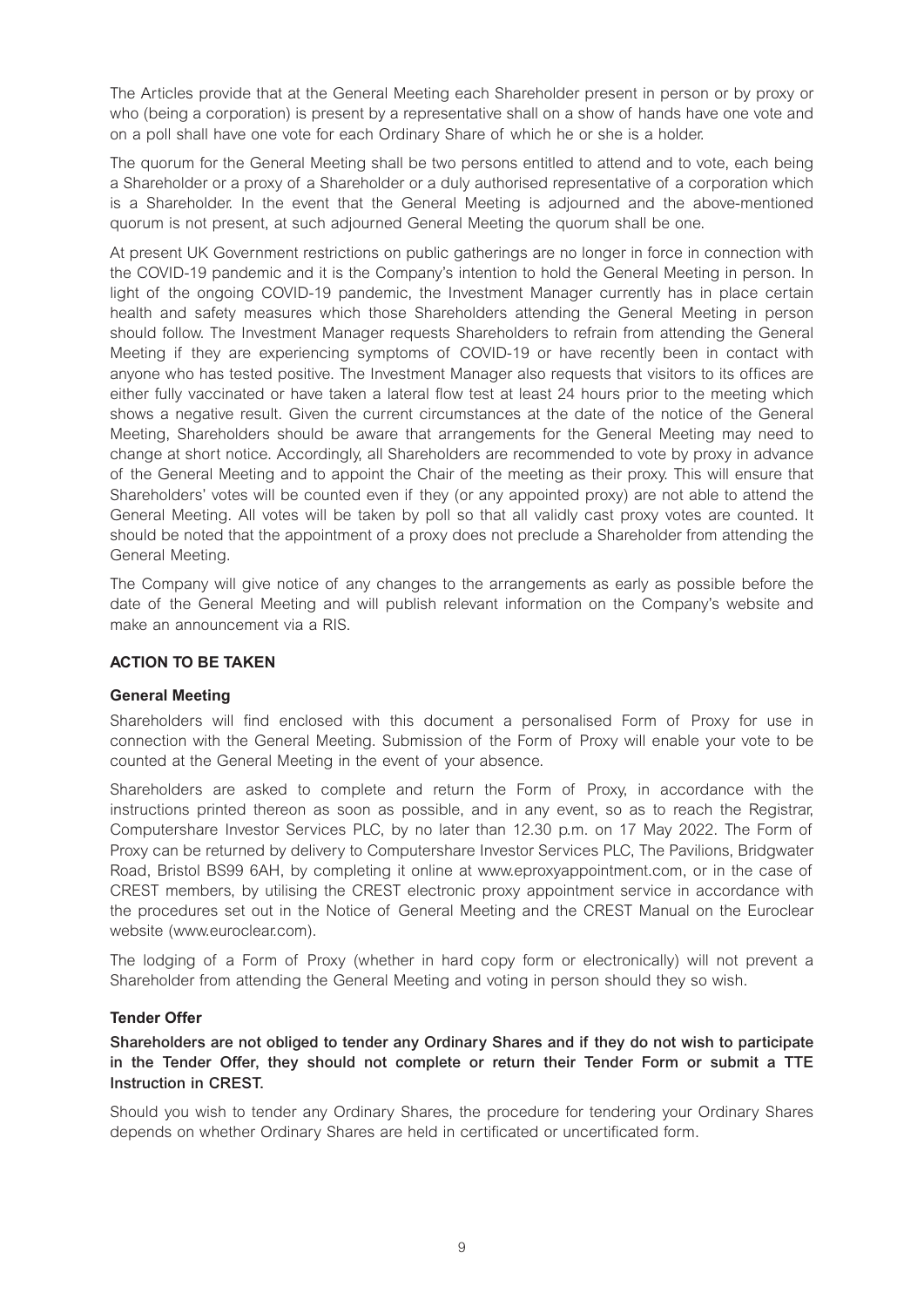# *Ordinary Shares held in certificated form*

Shareholders (other than Restricted Shareholders) holding Ordinary Shares in certificated form who wish to participate in the Tender Offer should complete the Tender Form in accordance with the instructions set out therein and return the completed Tender Form by post to Computershare Investor Services PLC, Corporate Actions Projects, Bristol BS99 6AH so as to arrive as soon as possible after receipt of the Tender Form and in any event by no later than 1.00 p.m. on 17 May 2022. A reply-paid envelope is enclosed with the Tender Form for your convenience.

Shareholders who hold their Ordinary Shares in certificated form should also return their Ordinary Share certificate(s) and/or other document(s) of title in respect of the Ordinary Shares tendered with their Tender Form. In circumstances where the number of Ordinary Shares represented by the share certificate(s) enclosed exceeds the number of Ordinary Shares acquired under the Tender Offer the Company will procure that a new share certificate for the balance will be sent to the first named Shareholder and address by first class post at such Shareholder's risk.

# *Ordinary Shares held in uncertificated form (i.e. CREST)*

Shareholders (other than Restricted Shareholders) who hold their Ordinary Shares in uncertificated form (that is, in CREST) and who wish to participate in the Tender Offer should not return a Tender Form but should transmit the appropriate TTE Instruction in CREST as set out in sub-paragraph 4.2(b) of Part III of this document as soon as possible and in any event so as to be received by no later than 1.00 p.m. on 17 May 2022.

The extent to which Shareholders participate in the Tender Offer is a matter for each Shareholder to decide, and will be influenced by their own individual financial and tax circumstances and their investment objectives. Shareholders should seek advice from a suitably qualified independent financial adviser authorised under the FSMA if in the United Kingdom, or from another appropriately authorised independent financial adviser if in a territory outside of the United Kingdom without delay.

# **RECOMMENDATION**

The Board considers that the Tender Offer as set out in this document and the Tender Offer Resolution to be proposed at the General Meeting are in the best interests of the Company and its Shareholders as a whole. Accordingly, the Board recommends that Shareholders vote in favour of the Tender Offer Resolution to be proposed at the General Meeting.

The Directors intend to vote in favour, or procure the vote in favour, of the Tender Offer Resolution at the General Meeting in respect of their own beneficial holdings of Ordinary Shares which, in aggregate, amount to 23,393 Ordinary Shares representing approximately 0.06 per cent. of the issued Ordinary Share capital of the Company as at the date of this document (excluding any shares held in treasury).

# **THE DIRECTORS WILL NOT TENDER ANY OF THEIR OWN ORDINARY SHARES.**

The Directors make no recommendation to Shareholders as to whether or not they should tender all or any of their Ordinary Shares in the Tender Offer. Whether or not Shareholders decide to tender their Ordinary Shares will depend, amongst other factors, on their view of the Company's prospects and their own individual circumstances, including their own tax position.

Yours sincerely

**Carolan Dobson**  *Chair*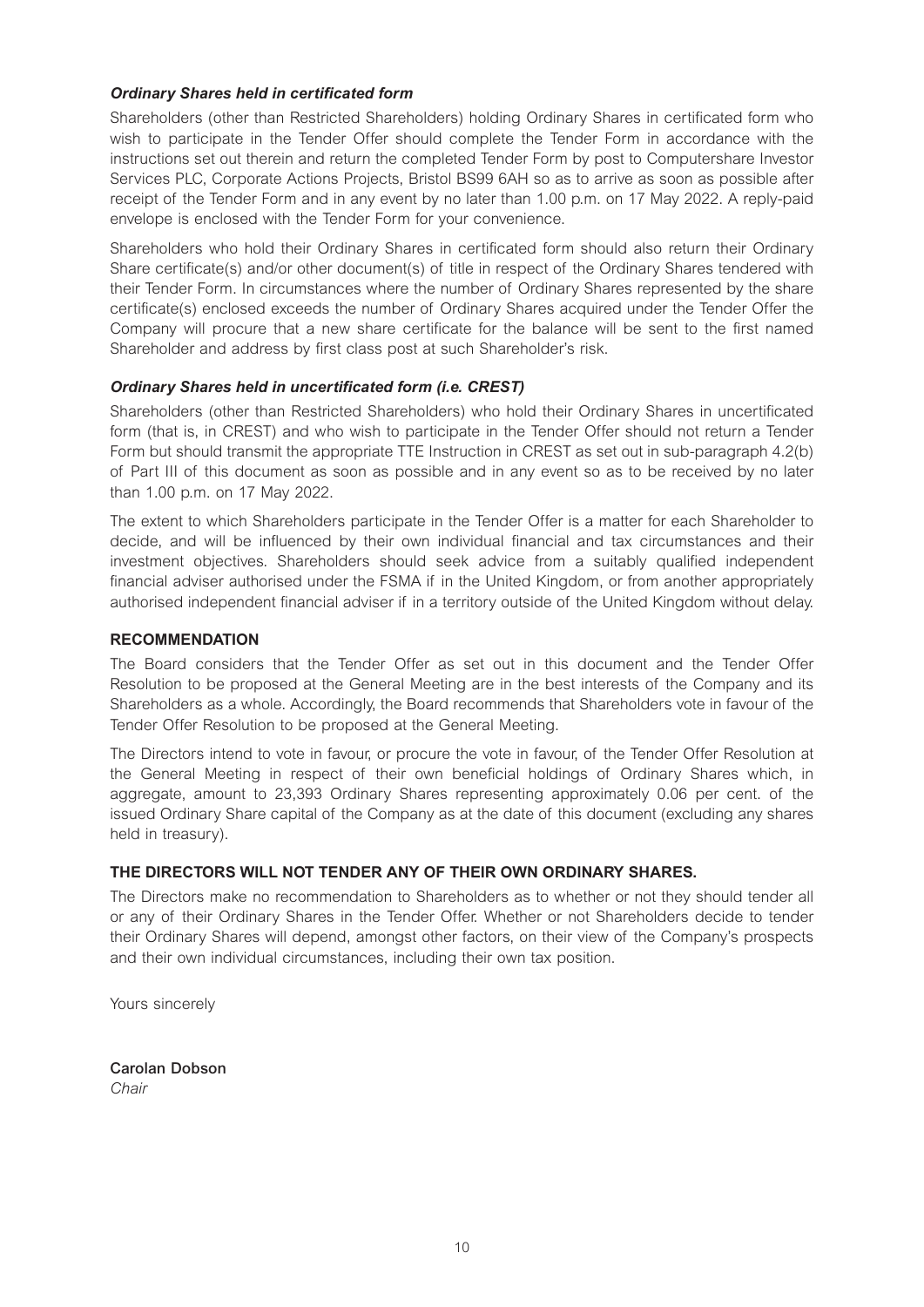#### **PART II**

# **LETTER FROM CENKOS SECURITIES PLC**

Cenkos Securities plc 6.7.8 Tokenhouse Yard London EC2R 7AS

5 April 2022

Dear Shareholders

#### **TENDER OFFER**

As explained in the Letter from the Chair in Part I of this document, Shareholders (other than Restricted Shareholders) on the Register at the Record Date are being given the opportunity to tender for sale some or all of their Ordinary Shares for purchase in the Tender Offer, subject to scaling back of tenders in excess of the Basic Entitlement, on the basis set out below and in Part III of this document. The purpose of this letter is to summarise the principal terms and conditions of the Tender Offer.

Cenkos hereby invites Shareholders (other than Restricted Shareholders) on the Register on the Record Date to tender some or all of their Ordinary Shares held on the Record Date for purchase by Cenkos for cash at the Tender Price. Each Shareholder (other than Restricted Shareholders) will be entitled to have accepted in the Tender Offer valid tenders to Cenkos in respect of a number of Ordinary Shares up to their Basic Entitlement. Shareholders (other than Restricted Shareholders) may tender fewer Ordinary Shares than their Basic Entitlement, or they may tender Ordinary Shares in excess of their Basic Entitlement. If the aggregate number of Ordinary Shares tendered exceeds the Basic Entitlement of all Shareholders, excess tenders will be satisfied *pro rata* in proportion to the excess over the Basic Entitlement tendered (rounded down to the nearest whole number of Shares) as determined in accordance with paragraph 2.4 of Part III of this document.

**This letter is not a recommendation to Shareholders to sell or tender their Ordinary Shares and Shareholders are not obliged to tender any Ordinary Shares. Shareholders who wish to continue their investment in the Company at the same level should not return their Tender Form or submit a TTE Instruction.** 

Ordinary Shares will be repurchased by the Company pursuant to the Repurchase Agreement (details of which are set out in paragraph 2 of Part V of this document). All transactions will be carried out on the London Stock Exchange.

The Tender Offer is made on the terms and subject to the conditions set out in Part III of this document and, where applicable, in the case of Shareholders holding their Ordinary Shares in certificated form, in the accompanying Tender Form, the terms of which will be deemed to be incorporated in this document and form part of the Tender Offer.

Cenkos is acting exclusively for the Company and no-one else in connection with the Tender Offer and will not be responsible to anyone other than the Company for providing the protections afforded to clients of Cenkos or for providing advice in relation to the Tender Offer. Nothing in this paragraph shall serve to exclude or limit any responsibilities which Cenkos may have under the FSMA or the regulatory regime established thereunder. Cenkos has given and not withdrawn its written consent to the inclusion of the references to its name in the form and context in which it is included in this document.

#### **PROCEDURE FOR TENDERING ORDINARY SHARES**

The procedure for tendering your Ordinary Shares depends on whether Ordinary Shares are held in certificated or uncertificated form and is summarised below.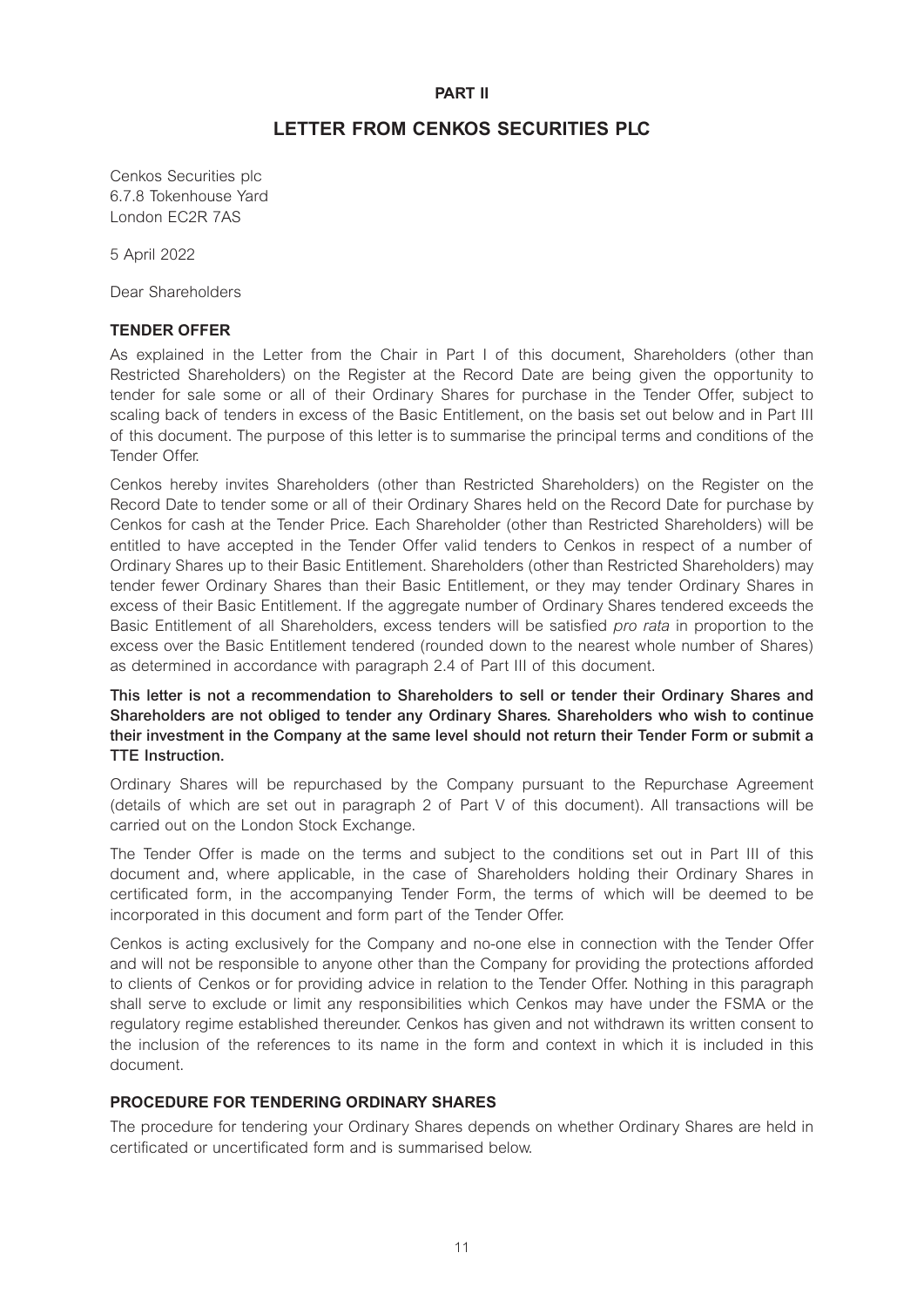#### **Ordinary Shares held in certificated form**

Shareholders (other than Restricted Shareholders) who hold Ordinary Shares in certificated form and wish to tender Ordinary Shares should complete the Tender Form in accordance with the instructions set out therein and return the completed Tender Form by post to Computershare Investor Services PLC, Corporate Actions Projects, Bristol BS99 6AH so as to arrive by no later than 1.00 p.m. on 17 May 2022.

Shareholders (other than Restricted Shareholders) who hold their Ordinary Shares in certificated form should also return the Ordinary Share certificate(s) and/or other document(s) of title in respect of the Ordinary Shares tendered with their Tender Form. In circumstances where the number of Ordinary Shares represented by the share certificate(s) or other document(s) of title enclosed exceeds the number of Ordinary Shares acquired under the Tender Offer the Company will procure that a new share certificate for the balance will be sent to the first named Shareholder and address by first class post at such Shareholder's risk.

# **Ordinary Shares held in uncertificated form (i.e. CREST)**

Shareholders (other than Restricted Shareholders) who hold Ordinary Shares in uncertificated form (i.e. in CREST) and who wish to tender some or all of their Ordinary Shares should not complete a Tender Form and should instead arrange for their Ordinary Shares to be transferred to escrow by submitting a TTE Instruction in respect of such Ordinary Shares, and follow the procedures set out in sub-paragraph 4.2(b) of Part III this document, as soon as possible and in any event so as to settle by no later than 1.00 p.m. on 17 May 2022.

#### **Shareholders should note that, once tendered, Ordinary Shares may not be sold, transferred, charged or otherwise disposed of other than in accordance with the Tender Offer.**

Once a Tender Form has been returned, a Shareholder is deemed to accept that such a tender application may not be withdrawn or cancelled, save with the consent of the Company, before the Tender Closing Date.

Full details of the procedure for tendering Ordinary Shares are set out in Part III of this document and, where applicable, on the Tender Form.

# **VALIDITY OF TENDER FORMS OR TTE INSTRUCTIONS**

Tender Forms and TTE Instructions which are received by the Receiving Agent after 1.00 p.m. on 17 May 2022 or which at that time are incorrectly completed or not accompanied by all relevant documents or instructions may be rejected and returned to Shareholders or their appointed agent, together with any accompanying Ordinary Share certificate(s) and/or other document(s) of title.

Cenkos reserves the right to treat as valid Tender Forms or TTE Instructions received by the Receiving Agent after the deadline specified above and/or which are not entirely in order and which are not accompanied (in the case of Ordinary Shares held in certificated form) by the relevant Ordinary Share certificate(s) and/or other document(s) of title or a satisfactory indemnity in lieu thereof.

#### **SHAREHOLDERS IN RESTRICTED TERRITORIES AND OTHER OVERSEAS SHAREHOLDERS**

The Tender Offer is not available to Shareholders with registered or mailing addresses in Restricted Territories, or who are citizens or nationals of, or resident in, a Restricted Territory and such Shareholders should read paragraph 10 of Part III of this document and the relevant provisions of the Tender Form.

Overseas Shareholders (not being Shareholders in Restricted Territories or the UK) who wish to accept the Tender Offer should also read paragraph 10 of Part III of this document and satisfy themselves that they have fully observed any applicable legal requirements under the laws of the relevant jurisdiction.

#### **CONDITIONS**

The Tender Offer is conditional on the terms specified in paragraph 3 of Part III of this document.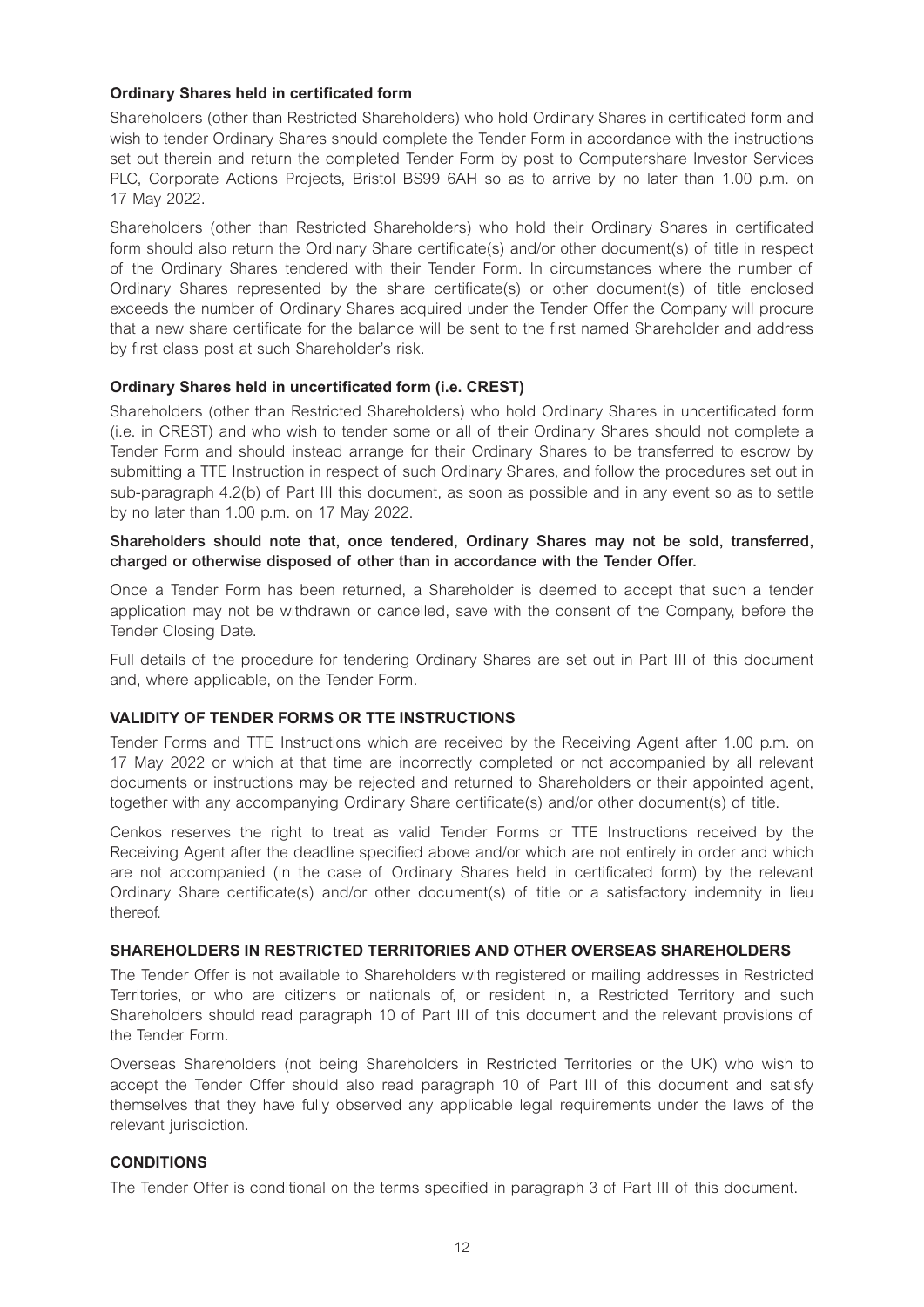# **TENDER PRICE**

The Tender Price will be the price per Ordinary Share which represents 98 per cent. of the latest published unaudited Net Asset Value per Ordinary Share as at the Calculation Date, adjusted for the estimated related portfolio realisation costs per Tendered Share, in each case as calculated by the Company.

Further details of how the Tender Price will be calculated are set out in paragraph 1.2 of Part III of this document.

# **TERMINATION OF THE TENDER OFFER**

The Tender Offer may be terminated in the circumstances described in paragraph 8 of Part III of this document.

#### **SETTLEMENT**

Subject to the Tender Offer becoming unconditional, payment of the Tender Price due to Shareholders whose tenders under the Tender Offer have been accepted will be made (by a Sterling cheque or by a CREST payment, as appropriate) as soon as practicable after 24 May 2022.

#### **FURTHER INFORMATION**

Your attention is drawn to the information contained in the rest of this document, including, in particular, the terms and conditions of the Tender Offer in Part III of this document.

Yours faithfully,

# **Tunga Chigovanyika**

*For and on behalf of Cenkos Securities plc*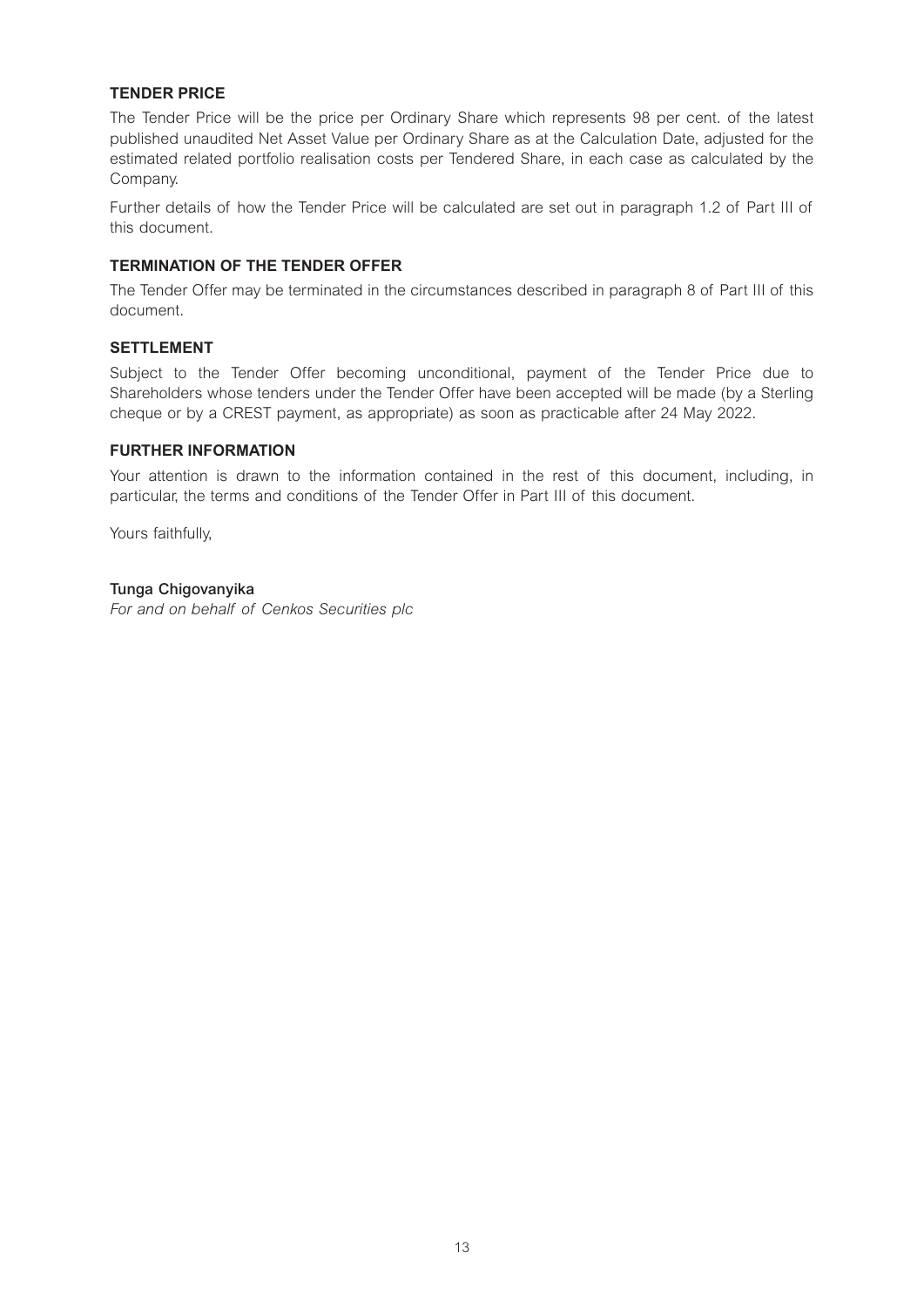# **PART III**

# **TERMS AND CONDITIONS OF THE TENDER OFFER**

# **1. THE TENDER OFFER**

- 1.1 All Shareholders (other than Restricted Shareholders) on the Register on the Record Date may tender Ordinary Shares held on the Record Date for purchase by Cenkos on the terms and subject to the conditions set out in this document and, in the case of Shareholders holding Ordinary Shares in certificated form, the accompanying Tender Form (which, together with this document constitute the Tender Offer). Shareholders are not obliged to tender any Ordinary Shares.
- 1.2 The Tender Offer is made at the Tender Price, which will be calculated as follows:
	- (a) the Company will calculate the unaudited Net Asset Value per Ordinary Share as at the Calculation Date. Such Net Asset Value per Ordinary Share shall be calculated before taking account of any fixed costs and expenses of the Tender Offer and any related portfolio realisation costs and, to the extent that any such costs and expenses have already been paid or accrued, the amount thereof shall be added back into the Net Asset Value;
	- (b) the resulting Net Asset Value per Ordinary Share, calculated in accordance with paragraph 1.2(a) above, shall be multiplied by the number of Ordinary Shares to be purchased by Cenkos pursuant to the Tender Offer (the **Tendered Shares**) to produce the aggregate Net Asset Value of the Tendered Shares and the estimated related portfolio realisation costs incurred or to be incurred by the Company in connection with the implementation of the Tender Offer will be deducted therefrom to produce the formula asset value of the Company for the purposes of the Tender Offer (the **Formula Asset Value**);
	- (c) a 2 per cent. discount shall then be applied to the Formula Asset Value of the Tendered Shares. The resulting sum will then be divided by the total number of Tendered Shares to four decimal places with 0.00005 pence being rounded down;
	- (d) the Tender Price per Tendered Share will be the amount resulting from the application of paragraphs 1.2.(a), 1.2(b) and 1.2(c) above, expressed in Sterling to four decimal places with 0.00005 pence being rounded down, based on the Exchange Rate as at the Calculation Date; and
	- (e) except as otherwise stated above, all assets and liabilities of the Company will be taken into account in accordance with the accounting policies of the Company outlined in its audited accounts for the year ended 31 December 2021, save that the amount of any dividends declared but not yet paid will be included as a liability in the calculation of the Net Asset Value.

The 2 per cent. deduction made to the Formula Asset Value of the Tendered Shares through the application of paragraph 1.2(c) above takes account of the fixed costs and expenses of the Tender Offer (including stamp duty/stamp duty reserve tax) and accordingly Tendering Shareholders will bear such costs and expenses.

- 1.3 If Shareholders wish to continue their existing investment in the Company at the same level, they should not return a Tender Form or TTE Instruction.
- 1.4 The consideration for each tendered Ordinary Share acquired by Cenkos pursuant to the Tender Offer will be paid in accordance with the settlement procedures set out in sub-paragraph 5.4 below. Upon the Tender Offer becoming unconditional and unless the Tender Offer has lapsed or terminated in accordance with the provisions of paragraph 3 or paragraph 8 of this Part III Cenkos will accept the offers of Shareholders validly made in accordance with this Part III subject as explained below, on the basis that each Shareholder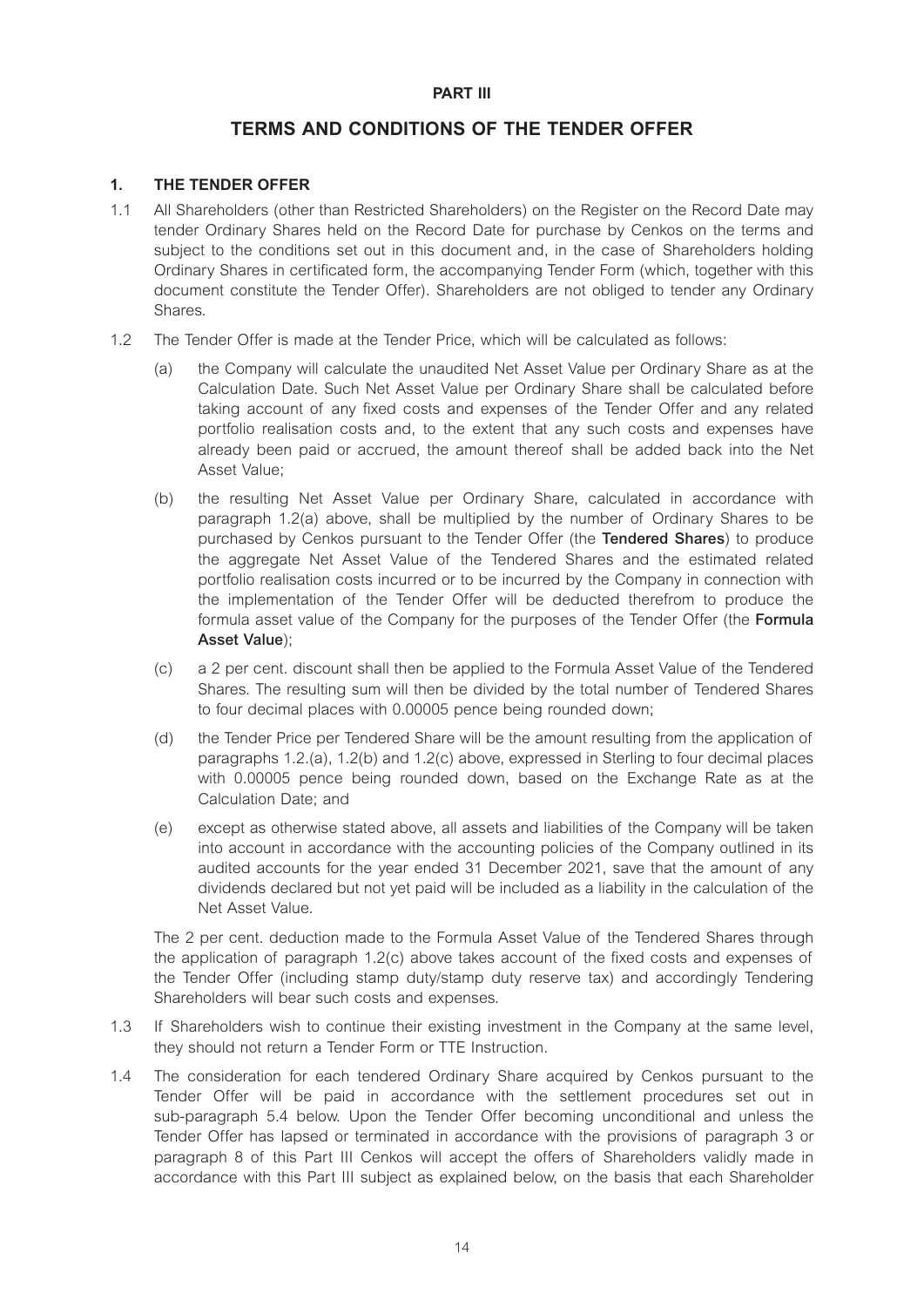(other than a Restricted Shareholder) on the Register at the Record Date will be entitled to sell to Cenkos some or all of such Shareholder's holding of Ordinary Shares entered on the Register as at the Record Date.

# **2. BASIC ENTITLEMENT**

- 2.1 Each Shareholder (other than a Restricted Shareholder) whose name appears on the Register at the Record Date will be entitled to sell to Cenkos up to their Basic Entitlement, being such number of Ordinary Shares rounded down to the nearest whole number, as represents 24.99 per cent. of such Shareholder's holding of Ordinary Shares as at the Record Date.
- 2.2 Shareholders (other than a Restricted Shareholder) may also tender additional Ordinary Shares in excess of their Basic Entitlement and such additional Ordinary Shares may be purchased by Cenkos to the extent that other Shareholders tender less than their Basic Entitlement. Any such excess tenders will be satisfied *pro rata* in proportion to the amount tendered in excess of the Basic Entitlement (rounded down to the nearest whole number of Ordinary Shares) as determined in accordance with paragraph 2.4 below.
- 2.3 Registered Shareholders who hold Ordinary Shares for multiple beneficial owners may decide the allocation between such beneficial owners at their own discretion.
- $24$  If
	- (a) any Shareholder tenders a number of Ordinary Shares in excess of his/her/its Basic Entitlement (each an **Individual Excess Tender** and, in aggregate, the **Total Excess Tenders**); and
	- (b) any Shareholder has validly tendered a number of Ordinary Shares less than his/her/its Basic Entitlement which, upon aggregation of the unused portions of all Shareholders' Basic Entitlements, results in a pool of Ordinary Shares available to be allocated between the Individual Excess Tenders (the **Total Available Shares**),

then the Total Available Shares shall be allocated between the Individual Excess Tenders as follows:

(i) if the Total Excess Tenders exceeds the Total Available Shares, all Individual Excess Tenders will be scaled-back by the application of the following ratio, provided that the total number of Ordinary Shares purchased pursuant to the Tender Offer shall not exceed the maximum number of Ordinary Shares referred to in paragraph 2.5 below:

# Total Available Shares

# Total Excess Tenders

- (ii) if the Total Excess Tenders are less than or equal to the Total Available Shares, all Individual Excess Tenders will be satisfied in full (subject to the Tender Offer not being terminated or lapsing prior to its completion and satisfaction of the other terms and conditions set out in this Part III and (where relevant) the Tender Form.
- 2.5 The maximum number of Ordinary Shares Cenkos shall be obliged to purchase pursuant to the Tender Offer and which the Company will purchase pursuant to the Repurchase Agreement is 9,810,979 Shares (being equal to 24.99 per cent. of the Company's issued Ordinary Share capital as at the date of this document, excluding Ordinary Shares held in treasury, rounded down to the nearest whole number) or, if lower, the number of Ordinary Shares equal to 24.99 per cent. of the issued Ordinary Share capital as at the Record Date (excluding Ordinary Shares held in treasury, rounded down to the nearest whole number).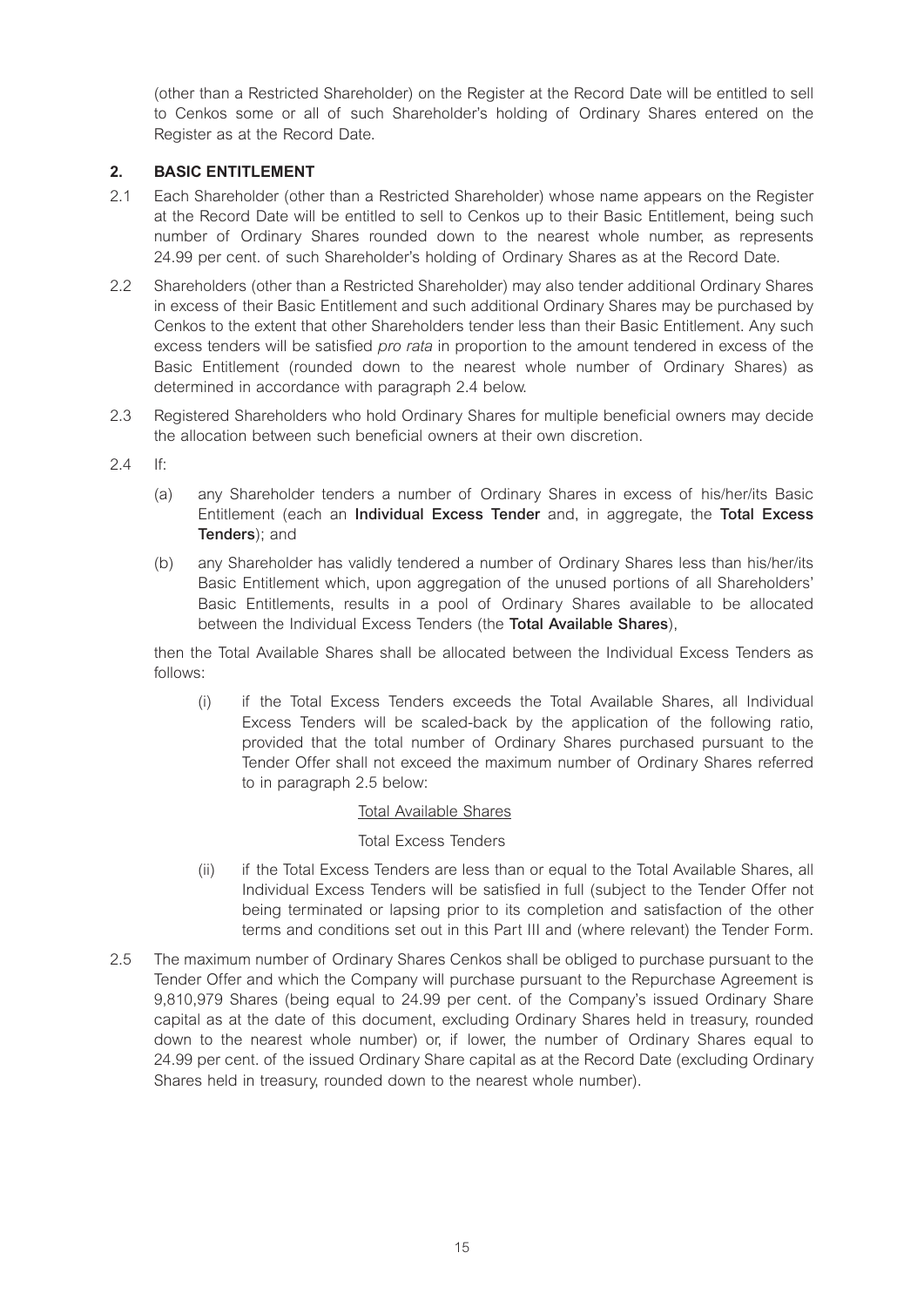# **3. CONDITIONS**

- 3.1 The Tender Offer is conditional on the following (together the **Conditions**) being satisfied:
	- (a) the passing of the Continuation Resolution at the 2022 AGM;
	- (b) the passing of the Tender Offer Resolution by not later than twenty Business Days after the date of the General Meeting;
	- (c) the Directors and Cenkos being satisfied that the Company has sufficient distributable reserves (as defined in section 830 of the 2006 Act) to effect the purchase of all the Tendered Shares pursuant to the Repurchase Agreement;
	- (d) the Tender Offer not having been terminated in accordance with paragraph 8 of this Part III prior to the fulfilment of the Conditions referred to in sub-paragraphs 3.1(a) and (b) above;
	- (e) Cenkos being satisfied, acting in good faith, that: (i) at all times up to and immediately prior to the date on which the Conditions referred to in sub-paragraphs  $3.1$  (a), (b) (c), (d) and (f) become satisfied, the Company has complied with its obligations under the Repurchase Agreement; and (ii) as at the date on which the Conditions referred to in sub-paragraph 3.1(a), (b) (c), (d) and (f) become satisfied the Company is not in breach of any of the representations and warranties given under the Repurchase Agreement; and
	- (f) the Tender Offer not having been withdrawn.
- 3.2 If the Conditions are not satisfied, the Tender Offer will terminate and Cenkos will not purchase any Ordinary Shares pursuant to the Tender Offer. The Conditions, other than that contained in sub-paragraph 3.1(e), may not be waived by Cenkos.

# **4. PROCEDURE FOR TENDERING ORDINARY SHARES**

# 4.1 **Overview**

There are different procedures for tendering Ordinary Shares depending on whether the Ordinary Shares are held in certificated or uncertificated form (i.e. in CREST).

Shareholders (other than Restricted Shareholders) who hold Ordinary Shares in certificated form must complete, sign and return the Tender Form in accordance with sub-paragraph 4.2(a) below and the instructions printed on the Tender Form. Shareholders (other than Restricted Shareholders) should complete separate Tender Forms for Ordinary Shares held in certificated form but under different designations. The share certificate(s) and/or other document(s) of title should be returned with the relevant Tender Form.

Additional Tender Forms are available from Computershare Investor Services PLC at Corporate Actions Projects, Bristol BS99 6AH or by telephone on 0370 707 1112 or +44 370 707 1112 if calling from overseas. The helpline is open between 8.30 a.m. – 5.30 p.m., Monday to Friday excluding public holidays in England and Wales. Please note that Computershare Investor Services PLC cannot provide any financial, legal or tax advice and calls may be recorded and monitored for security and training purposes.

If the Ordinary Shares are held in uncertificated form (i.e. in CREST), they may be tendered only by submitting a TTE Instruction in accordance with the procedure set out in sub-paragraph 4.2(b) below. Shareholders should send separate TTE Instructions for Ordinary Shares held under different member account IDs.

#### 4.2 **Return of Tender Forms or TTE Instructions (as applicable)**

#### (a) *Ordinary Shares held in certificated form (that is, not in CREST)*

The completed and signed Tender Form should be delivered by post to Computershare Investor Services PLC at Corporate Actions Projects, Bristol BS99 6AH so as to arrive by no later than 1.00 p.m. on 17 May 2022.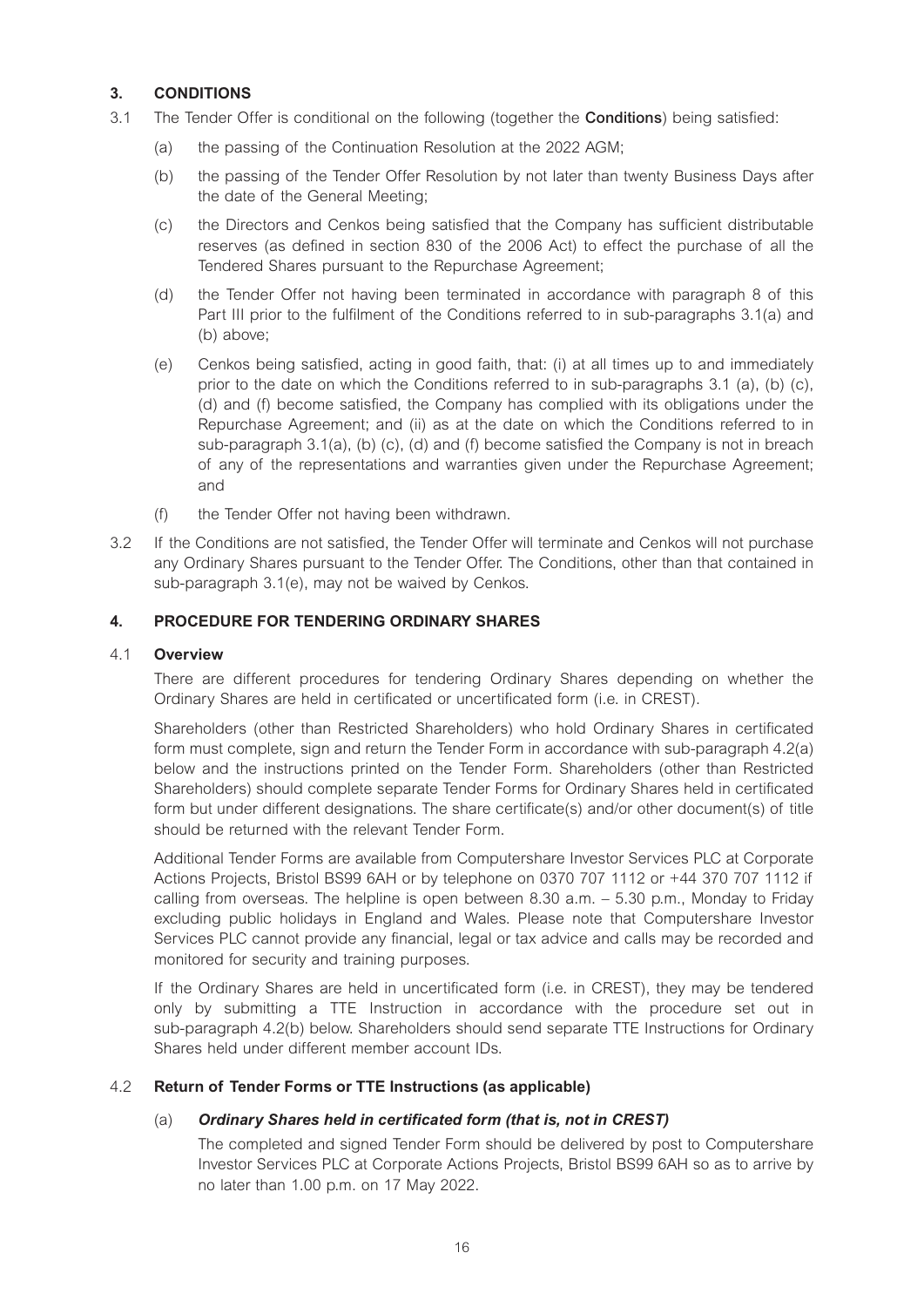No Tender Forms received after this time will be accepted other than at the sole discretion of Cenkos. Reply-paid envelopes are enclosed with the Tender Forms. No acknowledgement of receipt of documents will be given. Any Tender Form received in an envelope postmarked from a Restricted Territory or otherwise appearing to Cenkos or its agents to have been sent from any Restricted Territory may be rejected as an invalid tender. Further provisions relating to Restricted Shareholders are contained in paragraph 10 below.

The completed and signed Tender Form should be accompanied by the relevant Ordinary Share certificate(s) and/or other document(s) of title. If some or all of your Ordinary Share certificate(s) and/or other document(s) of title are not readily available (for example, if they are with your stockbroker, bank or other agent), or are lost, the Tender Form should nevertheless be completed, signed and returned as described above so as to be received by Computershare Investor Services PLC by not later than 1.00 p.m. on 17 May 2022 together with any Ordinary Share certificate(s) and/or other document(s) of title you may have available, accompanied by a letter stating that the (remaining) Ordinary Share certificate(s) and/or other document(s) of title will be forwarded as soon as possible thereafter and, in any event, by no later than 1.00 p.m. on 17 May 2022.

The Registrar will effect such procedures as are required to transfer your Ordinary Shares to Cenkos under the Tender Offer.

If you have lost your Ordinary Share certificate(s) and/or other document(s) of title, you should write to the Registrar, Computershare Investor Services PLC, at The Pavilions, Bridgwater Road, Bristol BS99 6ZZ, for a letter of indemnity in respect of the lost Ordinary Share certificate(s) which, when completed in accordance with the instructions given, should be returned to Computershare Investor Services PLC at the address referred to at the beginning of this sub-paragraph 4.2(a) so as to be received by no later than 1.00 p.m. on 17 May 2022. A fee may be payable by the Shareholder in respect of each letter of indemnity.

## (b) *Ordinary Shares held in uncertificated form (that is, in CREST)*

If the Ordinary Shares which you wish to tender are held in uncertificated form, you should take (or procure to be taken) the action set out below to transfer (by means of a TTE Instruction) the number of Ordinary Shares which you wish to tender in the Tender Offer to an escrow balance, specifying Computershare Investor Services PLC in its capacity as a CREST receiving agent under its participant ID (referred to below) as the escrow agent, as soon as possible and, in any event, so that the transfer to escrow settles by no later than 1.00 p.m. on 17 May 2022.

If you are a CREST sponsored member, you should refer to your CREST Sponsor before taking any action. Your CREST Sponsor will be able to confirm details of your participant ID and the member account ID under which your Ordinary Shares are held. In addition, only your CREST Sponsor will be able to send the TTE Instruction to Euroclear in relation to the Ordinary Shares which you wish to tender.

You should send (or, if you are a CREST sponsored member, procure that your CREST Sponsor sends) a TTE Instruction to Euroclear, which must be properly authenticated in accordance with Euroclear's specification and which must contain, in addition to the other information that is required for the TTE Instruction to settle in CREST, the following details:

- the ISIN number for the Ordinary Shares. This is GB0005058408;
- the number of Ordinary Shares to be transferred to an escrow balance;
- your member account ID;
- your participant ID;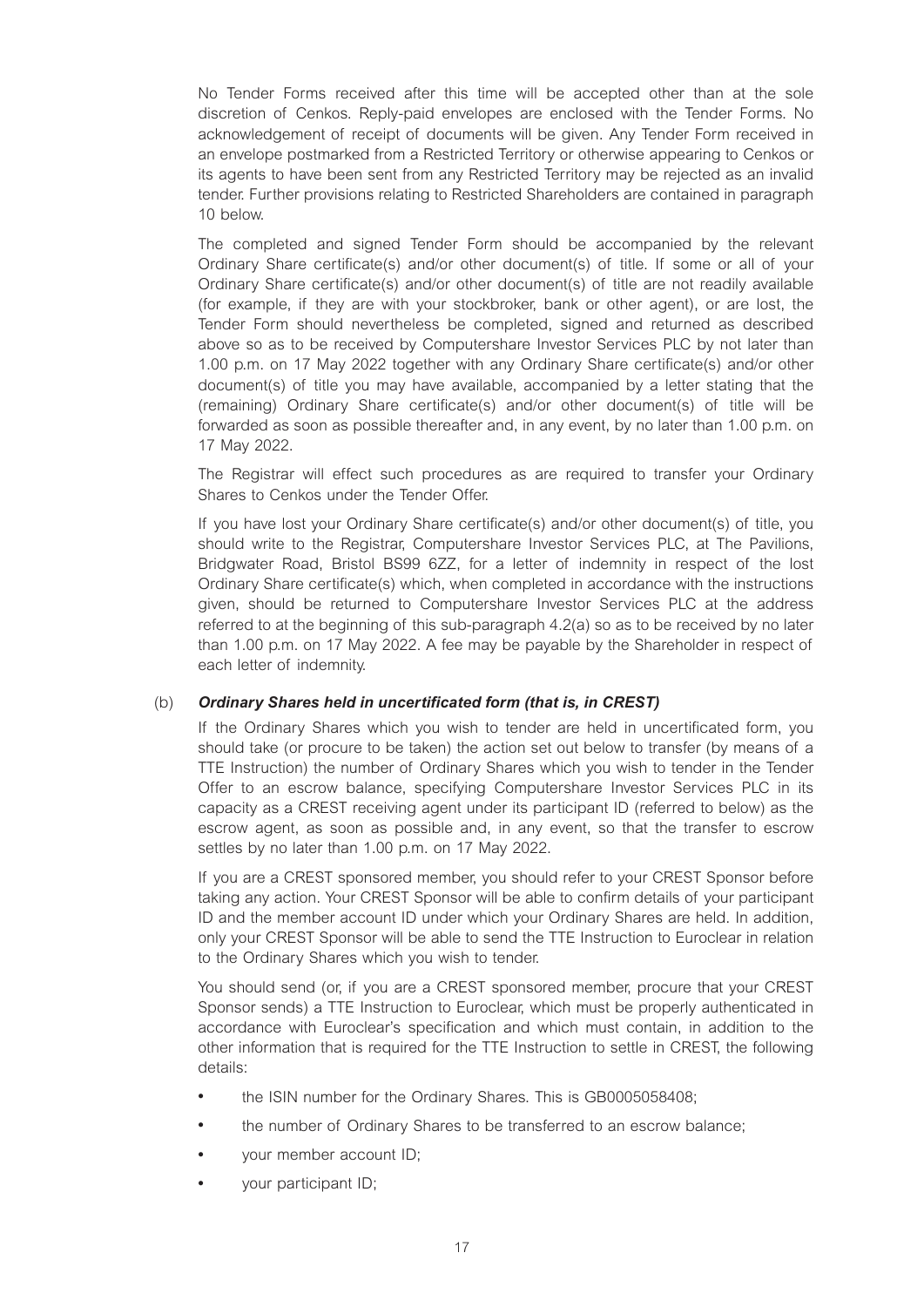- the participant ID of the escrow agent, Computershare Investor Services PLC, in its capacity as a CREST receiving agent. This is: 3RA29;
- the member account ID of the escrow agent, Computershare Investor Services PLC. This is BLALAT01;
- the Corporate Action Number for the Tender Offer. This is allocated by Euroclear and can be found by viewing the relevant corporate action details in CREST;
- the intended settlement date for the transfer to escrow. This should be as soon as possible and in any event by no later than 1.00 p.m. on 17 May 2022;
- priority number 80; and
- a contact name and telephone number in the shared note field.

After settlement of the TTE Instruction, you will not be able to access the Ordinary Shares concerned in CREST for any transaction or for charging purposes, notwithstanding that they will be held by Computershare Investor Services PLC as your escrow agent until completion or lapse of the Tender Offer. If the Tender Offer becomes unconditional, Computershare Investor Services PLC will transfer the Ordinary Shares which are accepted for purchase by Cenkos to itself as your escrow agent for onward sale to Cenkos.

You are recommended to refer to the CREST Manual published by Euroclear for further information on the CREST procedures outlined above.

You should note that Euroclear does not make available special procedures, in CREST, for any particular corporate action. Normal system timings and limitations will therefore apply in connection with a TTE Instruction and its settlement. You should therefore ensure that all necessary action is taken by you (or by your CREST Sponsor) to enable a TTE Instruction relating to your Ordinary Shares to settle prior to 1.00 p.m. on 17 May 2022. In connection with this, you are referred in particular to those sections of the CREST Manual concerning practical limitations of the CREST system and timings.

# (c) *Deposits of Ordinary Shares into, and withdrawals of Ordinary Shares from, CREST*

Normal CREST procedures (including timings) apply in relation to any Ordinary Shares that are, or are to be, converted from uncertificated to certificated form, or from certificated to uncertificated form, during the course of the Tender Offer (whether such conversion arises as a result of a transfer of Ordinary Shares or otherwise). Shareholders who are proposing to convert any such Ordinary Shares are recommended to ensure that the conversion procedures are implemented in sufficient time to enable the person holding or acquiring the Ordinary Shares as a result of the conversion to take all necessary steps in connection with such person's participation in the Tender Offer (in particular, as regards delivery of Ordinary Share certificate(s) and/or other document(s) of title or transfer to an escrow balance as described above) prior to 1.00 p.m. on 17 May 2022.

#### 4.3 **Validity of Tender Forms**

Notwithstanding the powers in paragraph 9.5 below, Cenkos reserves the right to treat as valid only Tender Forms or TTE Instructions which are received entirely in order by 1.00 p.m. on 17 May 2022, and which are accompanied (in the case of Ordinary Shares held in certificated form) by the relevant Ordinary Share certificate(s) and/or other document(s) of title or a satisfactory indemnity in lieu thereof in respect of the entire number of Ordinary Shares tendered. The Record Date for the Tender Offer is 6.00 p.m. on 17 May 2022.

Notwithstanding the completion of a valid Tender Form or sending of a TTE Instruction, the Tender Offer may be suspended, may be terminated or may lapse in accordance with the terms and conditions set out in this Part III. The decision of Cenkos as to which Ordinary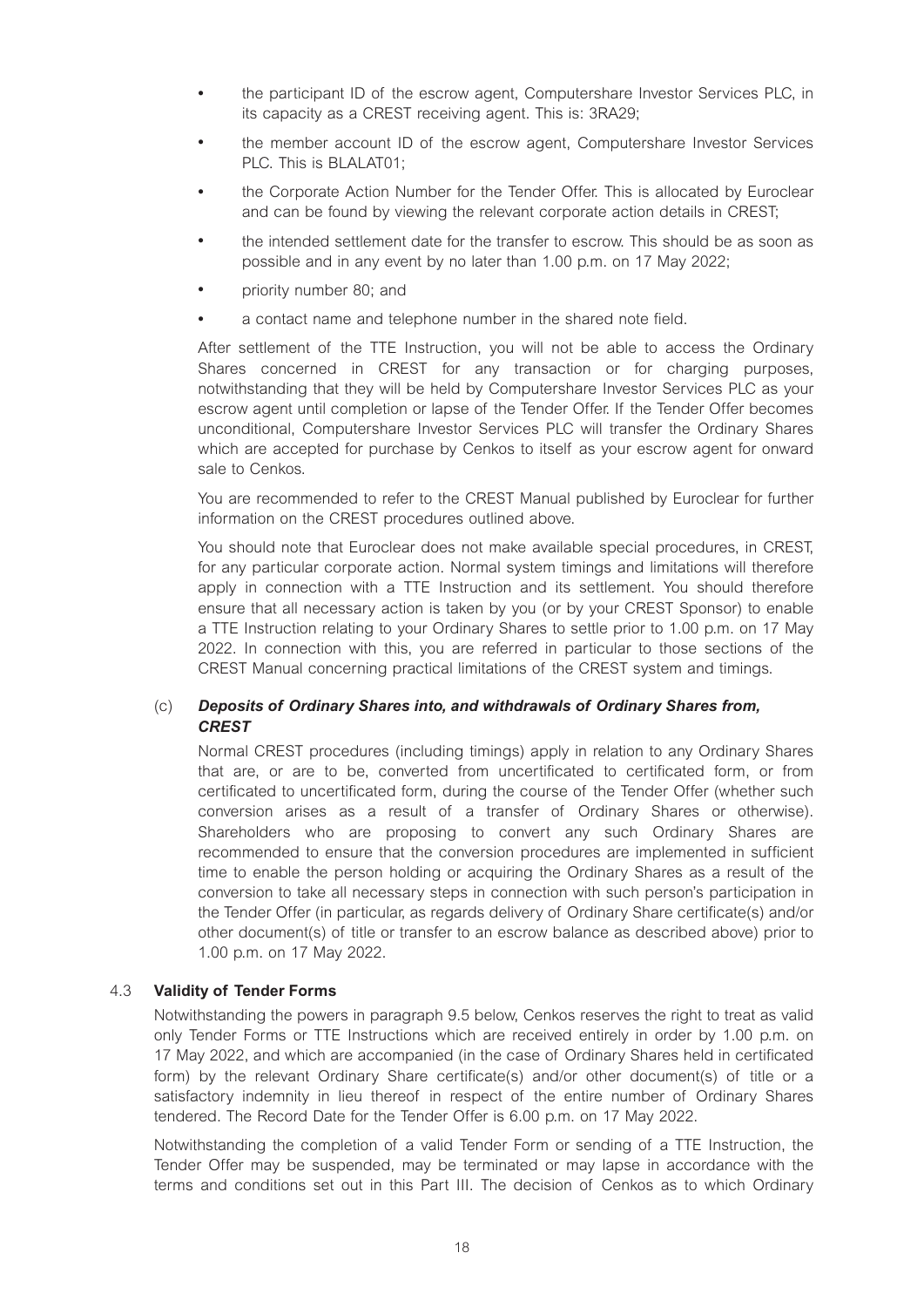Shares have been validly tendered shall be conclusive and binding on Shareholders who participate in the Tender Offer.

If you are in any doubt as to how to complete the Tender Form or as to the procedures for tendering Ordinary Shares and you are a registered Shareholder, please contact Computershare Investor Services PLC by telephone on 0370 707 1112 or +44 370 707 1112 if calling from overseas. You are reminded that, if you are a CREST sponsored member, you should contact your CREST Sponsor before taking any action.

# **5. ANNOUNCEMENT OF THE TENDER PRICE, TENDER RESULTS AND SETTLEMENT**

- 5.1 Unless terminated in accordance with the provisions of this Part III, the Tender Offer will close for Shareholders at 1.00 p.m. on 17 May 2022 and it is expected that on 19 May 2022, the Company will make a public announcement of the total number of Ordinary Shares tendered, the number of tendered Ordinary Shares (if any) in excess of the Basic Entitlement which, subject to the satisfaction of the Conditions, will be purchased by Cenkos from Shareholders who have tendered Ordinary Shares in excess of their Basic Entitlement and (if applicable) the extent to which such excess tenders have been scaled back.
- 5.2 Delivery of cash to Shareholders for the Ordinary Shares to be purchased pursuant to the Tender Offer will be made by the Receiving Agent at the direction of Cenkos but, subject to paragraph 5.4 below, only after the Tender Price has been finally determined in accordance with the terms of the Tender Offer. The Receiving Agent will act for Tendering Shareholders for the purpose of receiving the cash and transmitting such cash to Tendering Shareholders. Under no circumstances will interest be paid on the cash to be paid by the Company, Cenkos or the Receiving Agent regardless of any delay in making such payment.
- 5.3 If any tendered Ordinary Shares are not purchased because of an invalid tender, the termination of the Tender Offer or otherwise, relevant certificate(s) evidencing any such Ordinary Shares and other document(s) of title, if any, will be returned or sent as promptly as practicable, without expense to, but at the risk of, the Tendering Shareholder, or in the case of Ordinary Shares held in uncertificated form (that is, in CREST), the Receiving Agent will provide instructions to Euroclear to transfer all Ordinary Shares held in escrow balances by TFE Instruction to the original available balances from which those Ordinary Shares came.
- 5.4 Settlement of the consideration to which any Shareholder is entitled pursuant to valid tenders accepted by Cenkos will be made as follows:

# (a) *Ordinary Shares held in certificated form (that is, not in CREST)*

Where an accepted tender relates to Ordinary Shares held in certificated form, cheques for the consideration due will be dispatched by Computershare Investor Services PLC by first class post to the person or agent whose name and address is set out in Box 1 (or, if relevant, Box 5 of the Tender Form or, in the case of joint holders, the first named at his or her address as shown in Box 1 of the Tender Form (or, if relevant, Box 5). All cash payments will be made in Sterling by cheque drawn on a branch of a UK clearing bank.

# (b) *Ordinary Shares held in uncertificated form (that is, in CREST)*

Where an accepted tender relates to Ordinary Shares held in uncertificated form in CREST, the consideration due will be paid by means of CREST by Cenkos procuring the creation of a CREST payment obligation in favour of the Tendering Shareholder's payment bank in accordance with the CREST payment arrangements.

The payment of any consideration to Shareholders for Ordinary Shares pursuant to the Tender Offer will be made only after the relevant TTE Instruction has settled or (as the case may be) after timely receipt by the Receiving Agent of certificates and/or other requisite documents evidencing such Ordinary Shares, a properly completed and duly executed Tender Form and any other documents required by the Tender Offer or this Part III.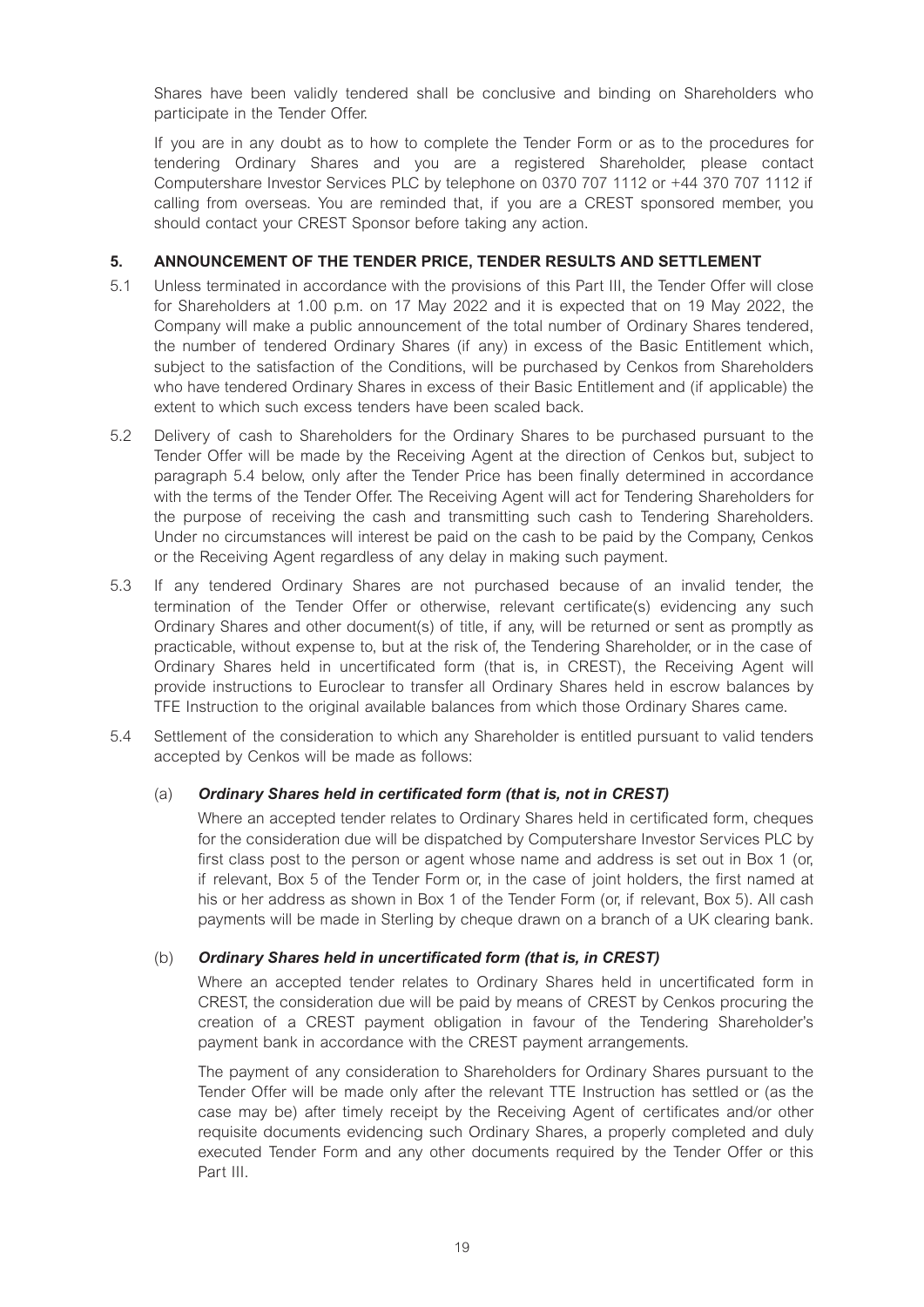- 5.5 If only part of a holding of Ordinary Shares is sold pursuant to the Tender Offer or if, because of scaling back, any tendered Shares in excess of a Shareholder's Basic Entitlement are not purchased pursuant to the terms of the Tender Offer, then:
	- (a) where the Ordinary Shares are held in certificated form, the relevant Shareholder will be entitled to receive a certificate in respect of the balance of the remaining Ordinary Shares; or
	- (b) where the Ordinary Shares are held in uncertificated form (that is, in CREST) the unsold Ordinary Shares will be transferred by the Receiving Agent by means of a TFE Instruction to the original available balance from which those Ordinary Shares came.

# **6. REPRESENTATIONS AND WARRANTIES**

# 6.1 **Tender Form – Representations and warranties**

Each Shareholder who holds Ordinary Shares in certificated form and by whom, or on whose behalf, a Tender Form is executed or made irrevocably undertakes, represents, warrants and agrees to and with Cenkos (for itself and as trustee for the Company) (so as to bind him, her or its and his, her or its personal representatives, heirs, successors and assigns) that:

- (a) the execution of the Tender Form shall constitute an offer to sell to Cenkos such Shareholder's Basic Entitlement or, if relevant, the number of Ordinary Shares inserted in Box 2B of the Tender Form on and subject to the terms and conditions set out or referred to in this document and the Tender Form and that, once lodged, such offer shall be irrevocable;
- (b) such Shareholder has full power and authority to tender, sell, assign or transfer the Ordinary Shares in respect of which such offer is accepted (together with all rights attaching thereto) and, when the same are purchased by Cenkos, Cenkos will acquire such Ordinary Shares with full title guarantee and free from all liens, charges, encumbrances, equitable interests, rights of pre-emption or other third party rights of any nature and together with all rights attaching thereto on or after the Tender Closing Date, including the right to receive all dividends and other distributions declared, paid or made after that date;
- (c) the execution of the Tender Form will, subject to the Tender Offer becoming unconditional, constitute the irrevocable appointment of any director or officer of Cenkos as such Shareholder's attorney and/or agent (**attorney**), and an irrevocable instruction to the attorney to complete and execute all or any instruments of transfer and/or other documents at the attorney's discretion in relation to the Ordinary Shares referred to in sub-paragraph 6.1(a) above in favour of Cenkos or such other person or persons as Cenkos may direct and to deliver such instrument(s) of transfer and/or other documents at the discretion of the attorney, together with the Ordinary Share certificate(s) and/or other document(s) relating to such Ordinary Shares, for registration within six months of the Tender Offer becoming unconditional and to do all such other acts and things as may in the opinion of such attorney be necessary or expedient for the purpose of, or in connection with, the Tender Offer and to vest in Cenkos or its nominee(s) or such other person(s) as Cenkos may direct such Ordinary Shares;
- (d) such Shareholder agrees to ratify and confirm each and every act or thing which may be done or effected by Cenkos or any of its directors or any person nominated by Cenkos in the proper exercise of his, her or its powers and/or authorities hereunder;
- (e) he, she or it will deliver to Computershare Investor Services PLC their Ordinary Share certificate(s) and/or other document(s) of title in respect of the Ordinary Shares referred to in sub-paragraph 6.1(a) above, or an indemnity acceptable to Cenkos in lieu thereof, or will procure the delivery of such document(s) to such person as soon as possible thereafter and, in any event, no later than the Tender Closing Date;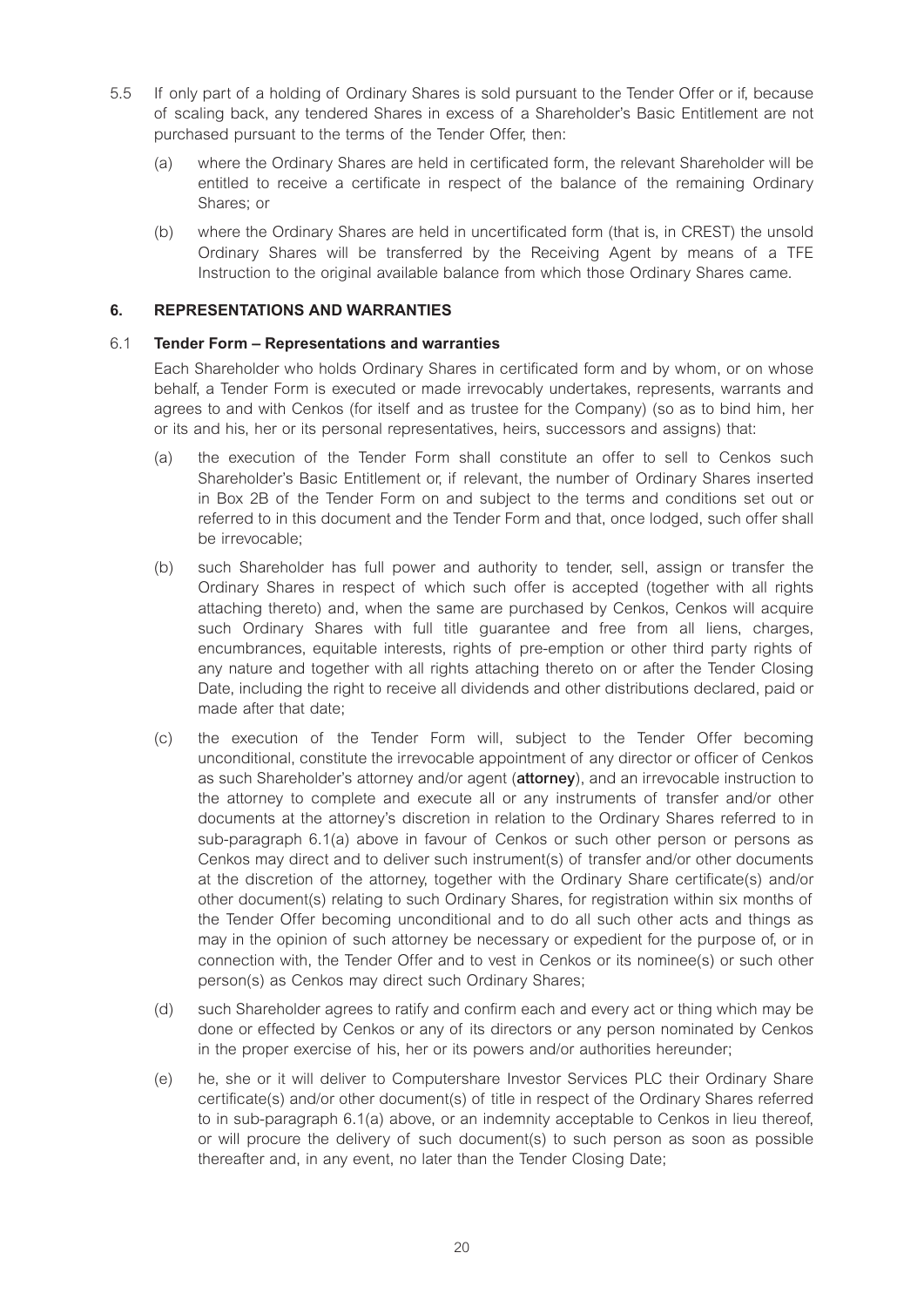- (f) such Shareholder shall do all such acts and things as shall be necessary or expedient and execute any additional documents deemed by Cenkos to be desirable, in each case to complete the purchase of the Ordinary Shares and/or to perfect any of the authorities expressed to be given hereunder;
- (g) if such Shareholder is an Overseas Shareholder; (a) he, she or it is not in any Restricted Territory or in any territory in which it is unlawful to make or accept the Tender Offer or to use the Tender Form in any manner in which such person has used or will use it, (b) he, she or it has fully observed any applicable legal and regulatory requirements of the territory in which such Overseas Shareholder is resident or located and (c) the invitation under the Tender Offer may lawfully be made to such Overseas Shareholder under the laws of the relevant jurisdiction;
- (h) such Shareholder's offer to sell Ordinary Shares to Cenkos, and any acceptance thereof, shall not be unlawful under the laws of any jurisdiction;
- (i) such Shareholder has not received or sent copies or originals of the Tender Form or any related documents (other than this document which may be sent for information purposes only) in or to a Restricted Territory and has not otherwise utilised in connection with the Tender Offer, directly or indirectly, the mails or any means or instrumentality (including, without limitation, facsimile transmission, internet, telex, telephone and email) of interstate or foreign commerce, or of any facility of a national securities exchange, of any Restricted Territory, that the Tender Form has not been mailed or otherwise sent in, into or from any Restricted Territory and that such Shareholder is not accepting the Tender Offer from any Restricted Territory;
- (j) the provisions of the Tender Form shall be deemed to be incorporated into the terms and conditions of the Tender Offer;
- (k) in the case of Ordinary Shares held in certificated form, the dispatch of a cheque in respect of any cash consideration to which he, she or it is entitled under the Tender Offer to a Shareholder at his, her or its registered address or such other address as is specified in the Tender Form will constitute a complete discharge by Cenkos of its obligations to make such payment to such Shareholder;
- (l) on execution the Tender Form takes effect as a deed;
- (m) the execution of the Tender Form constitutes such Shareholder's submission to the jurisdiction of the Court in relation to all matters arising out of or in connection with the Tender Offer or the Tender Form;
- (n) if the appointment of the attorney under sub-paragraph 6.1(c) above shall be unenforceable or invalid or shall not operate so as to afford to Cenkos the benefit or authority expressed to be given therein, the Shareholder shall with all practicable speed do all such acts and things and execute all such documents that may be required to enable Cenkos to secure the full benefits of sub-paragraph 6.1(c) above; and
- (o) such Shareholder shall not take any action which would prevent the Company or the Registrar from cancelling the Ordinary Shares to which the Tender Form relates.

A reference in this paragraph 6.1 to a Shareholder includes a reference to the person or persons executing the Tender Form and in the event of more than one person executing a Tender Form, the provisions of this paragraph will apply to them jointly and to each of them.

#### 6.2 **Tenders through CREST – Representations and warranties**

Each Shareholder who holds Ordinary Shares in uncertificated form (i.e. in CREST) and by whom, or on whose behalf, a tender through CREST is made, irrevocably undertakes, represents, warrants and agrees to and with Cenkos (for itself and as trustee for the Company)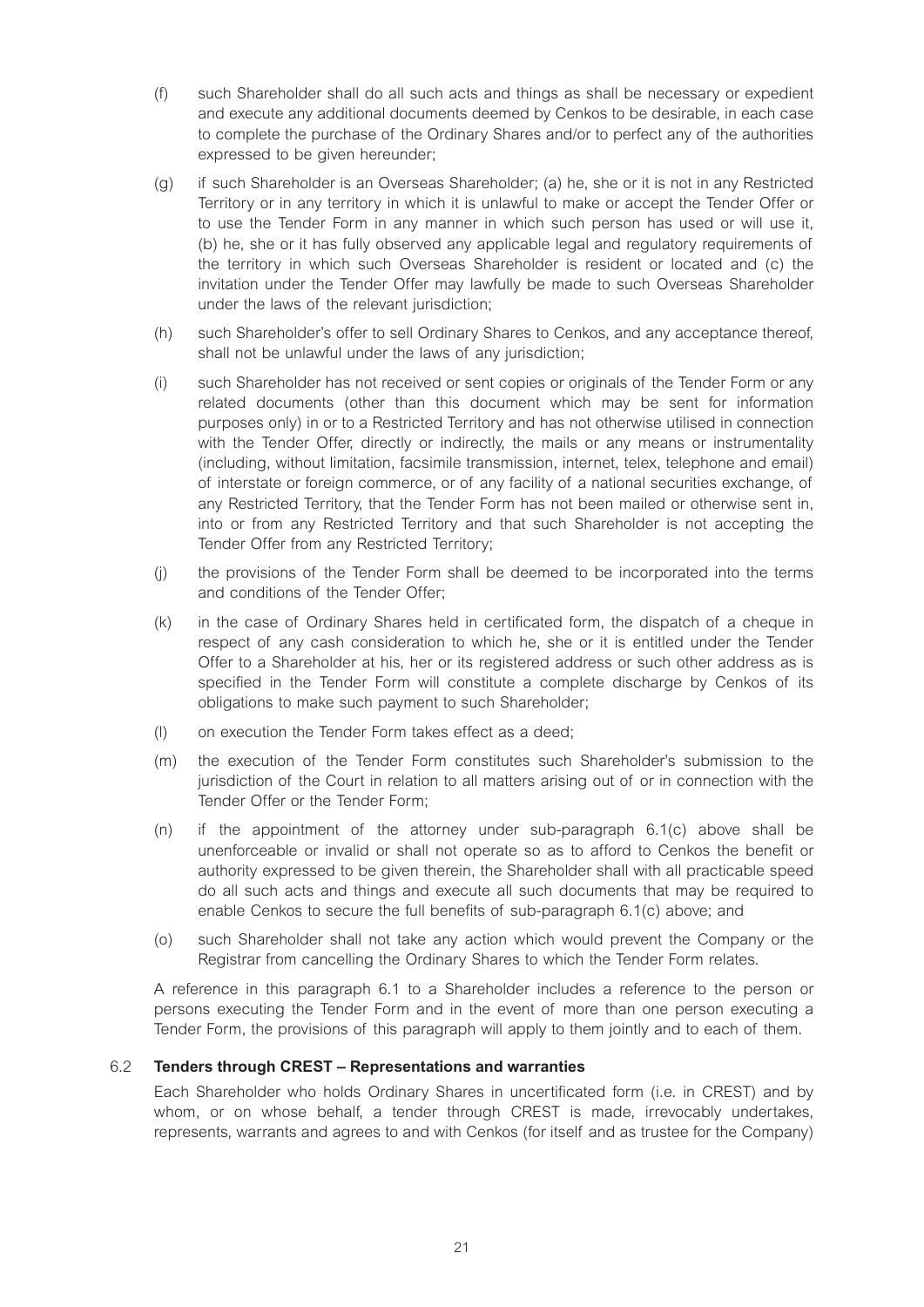(so as to bind him, her or its and his, her or its personal representatives, heirs, successors and assigns) that:

- (a) the input of the TTE Instruction shall constitute an offer to sell to Cenkos the number of Ordinary Shares specified in the TTE Instruction on and subject to the terms and conditions set out or referred to in this document, and that once the TTE Instruction has settled such tender shall be irrevocable;
- (b) such Shareholder has full power and authority to tender, sell, assign or transfer the Ordinary Shares in respect of which such offer is accepted (together with all rights attaching thereto) and, when the same are purchased by Cenkos, Cenkos will acquire such Ordinary Shares with full title guarantee and free from all liens, charges, encumbrances, equitable interests, rights of pre-emption or other third party rights of any nature and together with all rights attaching thereto on or after the Tender Closing Date, including the right to receive all dividends and other distributions declared, paid or made after that date;
- (c) the input of the TTE Instruction will, subject to the Tender Offer becoming unconditional, constitute the irrevocable appointment of the Receiving Agent as such Shareholder's escrow agent and an irrevocable instruction and authority to the escrow agent, to transfer to itself and then to transfer to Cenkos by means of CREST (or to such person or persons as Cenkos may direct) all of the Relevant Shares (as defined below) accepted under the Tender Offer or where there are Ordinary Shares which have not been successfully tendered under the Tender Offer, to transfer the Relevant Shares not successfully tendered to the original available balances from which those Ordinary Shares came. For the purposes of this paragraph 6.2(c), **Relevant Shares** means Ordinary Shares held in uncertificated form and in respect of which a transfer or transfers to escrow has or have been effected pursuant to the procedures described in this Part III;
- (d) such Shareholder agrees to ratify and confirm each and every act or thing which may be done or effected by Cenkos or the Receiving Agent or any of their respective directors or officers or any person nominated by Cenkos or the Receiving Agent in the proper exercise of his, her or its powers and/or authorities hereunder;
- (e) such Shareholder shall do all such acts and things as shall be necessary or expedient and execute any additional documents deemed by Cenkos to be desirable, in each case to complete the purchase of the Ordinary Shares and/or to perfect any of the authorities expressed to be given hereunder;
- (f) if such Shareholder is an Overseas Shareholder, (a) he, she or it is not in any Restricted Territory or in any territory in which it is unlawful to make or accept the Tender Offer in any manner in which such person has used or will use it, (b) he, she or it has fully observed any applicable legal and regulatory requirements of the territory in which such Overseas Shareholder is resident or located and (c) the invitation under the Tender Offer may lawfully be made to such Overseas Shareholder under the laws of the relevant jurisdiction;
- (g) such Shareholder's offer to sell Ordinary Shares to Cenkos, including the input of the TTE Instruction, and any acceptance thereof, shall not be unlawful under the laws of any jurisdiction;
- (h) such Shareholder has not received or sent copies or originals of this document or any related documents in or to a Restricted Territory and has not otherwise utilised in connection with the Tender Offer, directly or indirectly, the mails or any means or instrumentality (including, without limitation, facsimile transmission, internet, telex, telephone and email) of interstate or foreign commerce, or of any facility of a national securities exchange, of any Restricted Territory, and that such Shareholder is not accepting the Tender Offer from any Restricted Territory;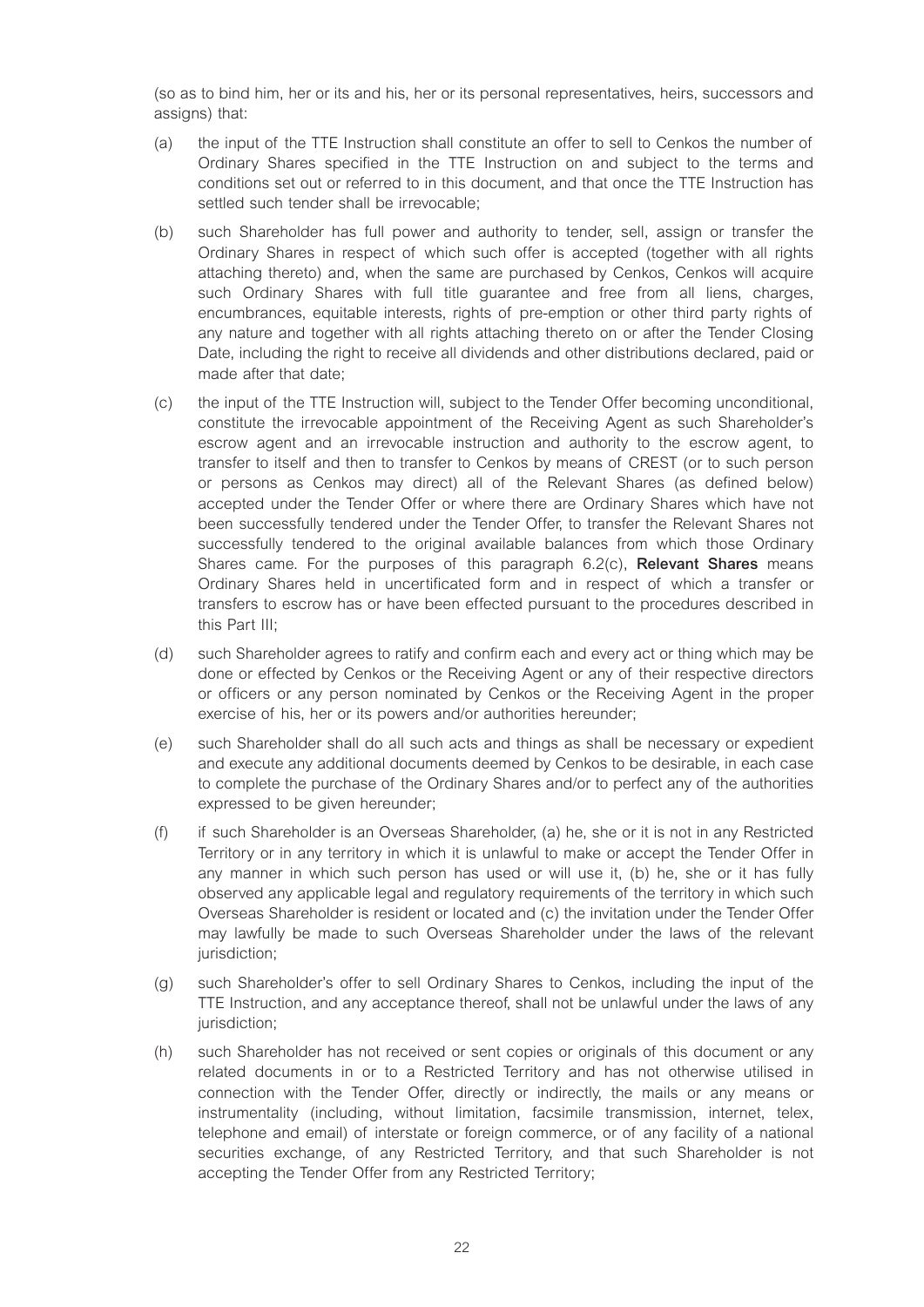- (i) the creation of a CREST payment in favour of such Shareholder's payment bank in accordance with the CREST payment arrangements as referred to in paragraph 5 above will, to the extent of the obligations so created, discharge fully any obligation of Cenkos to pay to such Shareholder the cash consideration to which he, she or it is entitled in the Tender Offer;
- (j) the input of the TTE Instruction constitutes such Shareholder's submission to the jurisdiction of the Court in relation to all matters arising out of or in connection with the Tender Offer;
- (k) if, for any reason any Ordinary Shares in respect of which a TTE Instruction has been made are, prior to 1.00 p.m. on 17 May 2022, converted into certificated form, the tender(s) through CREST in respect of such Ordinary Shares shall cease to be valid;
- (l) if the appointment of the agent under sub-paragraph 6.2(c) above shall be unenforceable or invalid or shall not operate so as to afford to the Receiving Agent the benefit or authority expressed to be given therein, the Shareholder shall with all practicable speed do all such acts and things and execute all such documents that may be required to enable the Receiving Agent to secure the full benefits of sub-paragraph 6.2(c) above; and
- (m) such Shareholder shall not take any action which would prevent the Company or the Registrar from cancelling the Ordinary Shares to which the TTE Instructions relate.

# **7. ADDITIONAL PROVISIONS**

- 7.1 Each Shareholder (other than a Restricted Shareholder) will be entitled to have accepted in the Tender Offer valid tenders to Cenkos up to his, her or its Basic Entitlement. In addition, Shareholders may tender Ordinary Shares in excess of their Basic Entitlement where other Shareholders tender less than their Basic Entitlement and subject to the scaling back of tenders, as set out in paragraph 2.4 above. In respect of Ordinary Shares held in certificated form, if in Cenkos' determination (in its absolute discretion) Box 2 of the Tender Form has not been validly completed in respect of the number of Ordinary Shares to be tendered and provided that the Tender Form is otherwise in order and accompanied by all other relevant documents, the relevant Shareholders may be deemed to have tendered such amounts of Ordinary Shares as that equal to their respective Basic Entitlements.
- 7.2 Ordinary Shares acquired by Cenkos in the Tender Offer will be market purchases in accordance with the rules of the FCA and the London Stock Exchange.
- 7.3 Ordinary Shares sold by Shareholders pursuant to the Tender Offer will be acquired with full title guarantee and free from all liens, charges, encumbrances, equitable interests, rights of pre-emption or other third party rights of any nature and together with all rights attaching thereto on or after the Tender Closing Date, including the right to receive all dividends and other distributions made or declared by reference to a record date falling after the Tender Closing Date.
- 7.4 Each Shareholder who tenders or procures the tender of Ordinary Shares will thereby be deemed to have agreed that, in consideration for Cenkos agreeing to process his, her or its tender, such Shareholder will not revoke his, her or its tender or withdraw his, her or its Ordinary Shares. Shareholders should note that once tendered, Ordinary Shares may not be sold, transferred, charged or otherwise disposed of.
- 7.5 Any omission to dispatch this document or the Tender Form or any notice required to be despatched under the terms of the Tender Offer to, or any failure to receive the same by any person entitled to participate in the Tender Offer shall not invalidate the Tender Offer in any way or create any implication that the Tender Offer has not been made to any such person.
- 7.6 No acknowledgement of receipt of any Tender Form, TTE Instruction, Ordinary Share certificate(s) and/or other document(s) of title will be given. All communications, notices, certificates, documents of title and remittances to be delivered by or sent to or from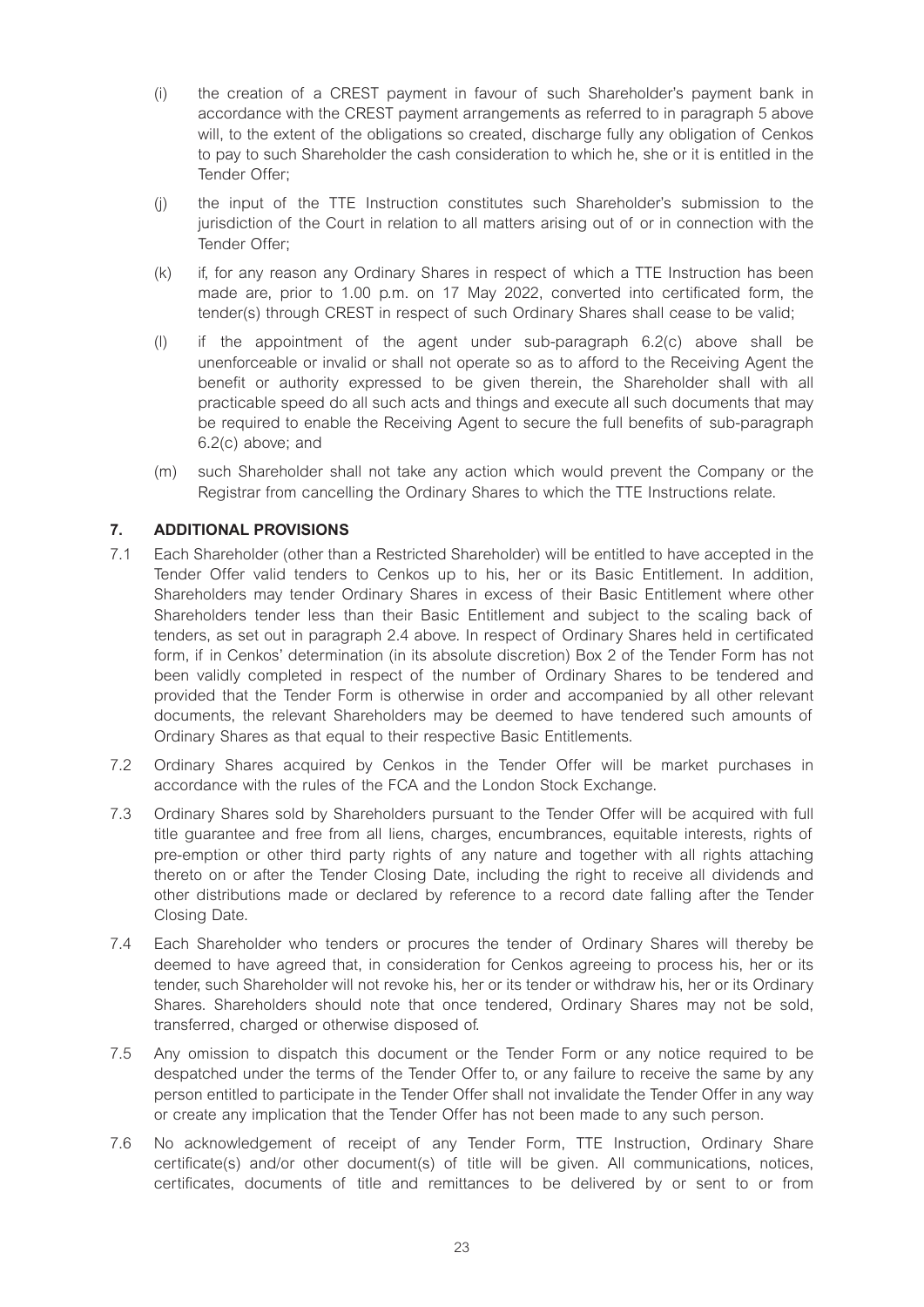Shareholders (or their designated agents) will be delivered by or sent to or from such Shareholders (or their designated agents) at their own risk.

- 7.7 All powers of attorney and authorities on the terms conferred by or referred to in this Part III or in the Tender Form are given by way of security for the performance of the obligations of the Shareholders concerned and are irrevocable in accordance with section 4 of the Powers of Attorney Act 1971.
- 7.8 All tenders in respect of Ordinary Shares in certificated form, subject to paragraphs 10 and 11 below must be made on the relevant prescribed Tender Form, fully completed in accordance with the instructions set out thereon which constitute part of the terms of the Tender Offer. A tender in respect of Ordinary Shares held in certificated form will only be valid when the procedures contained in these terms and conditions and in the Tender Form are complied with.
- 7.9 The Tender Offer will be governed by and construed in accordance with English law. Delivery or posting of a Tender Form or the transmission of a TTE Instruction in CREST will constitute submission to the jurisdiction of the Court.
- 7.10 If the Tender Offer is terminated or lapses, all documents lodged pursuant to the Tender Offer will be returned or sent promptly by post, within 14 Business Days of the Tender Offer terminating or lapsing, to the person or agent whose name and address is set out in Box 1 (or, if relevant, Box 5) of the Tender Form or, in the case of joint holders, the first named at his or her address as shown in Box 1 (or, if relevant, Box 5) of the Tender Form. In the case of Ordinary Shares held in uncertificated form, Computershare Investor Services PLC, in its capacity as the escrow agent will, within 14 Business Days of the Tender Offer lapsing, give instructions to CREST to transfer all Ordinary Shares held in escrow balances and in relation to which it is the escrow agent for the purposes of the Tender Offer by TFE Instruction to the original available balances from which those Ordinary Shares came.
- 7.11 In the case of Ordinary Shares held in certificated form, the instructions, terms, provisions and authorities contained in or deemed to be incorporated in the Tender Form shall constitute part of the terms of the Tender Offer.
- 7.12 The definitions set out in this document apply to the terms and conditions set out in this Part III.
- 7.13 Subject to paragraphs 10 and 11 below, the Tender Offer is open to Shareholders on the Register on the Record Date in respect of Ordinary Shares held on the Record Date. No Tender Forms, Ordinary Share certificate(s) and/or other document(s) of title or indemnity or TTE Instruction received after that time will be accepted, except at the sole discretion of Cenkos.
- 7.14 Further copies of this document and copies of the Tender Form may be obtained on request from Computershare Investor Services PLC (in the case of registered Shareholders) at the addresses set out on page 1 of the Tender Form.

# **8. TERMINATION OF THE TENDER OFFER**

8.1 If the Company (acting through the Directors) shall, at any time prior to Cenkos effecting the purchase as principal of the tendered Ordinary Shares pursuant to the Tender Offer, notify Cenkos in writing that: (i) in its opinion as a result of any change in national or international financial, economic, political or market conditions, the cost of realisation of assets to fund the Tender Offer has become prohibitive or (ii) in its reasonable opinion the completion of the purchase of Ordinary Shares in the Tender Offer could have unexpected adverse fiscal or other consequences (whether by reason of a change in legislation or practice or otherwise) for the Company or its Shareholders if the Tender Offer were to proceed, Cenkos and/or the Company shall be entitled at their complete discretion by a public announcement and subsequent written notice to Shareholders to withdraw the Tender Offer, and in such event the Tender Offer shall cease and determine absolutely.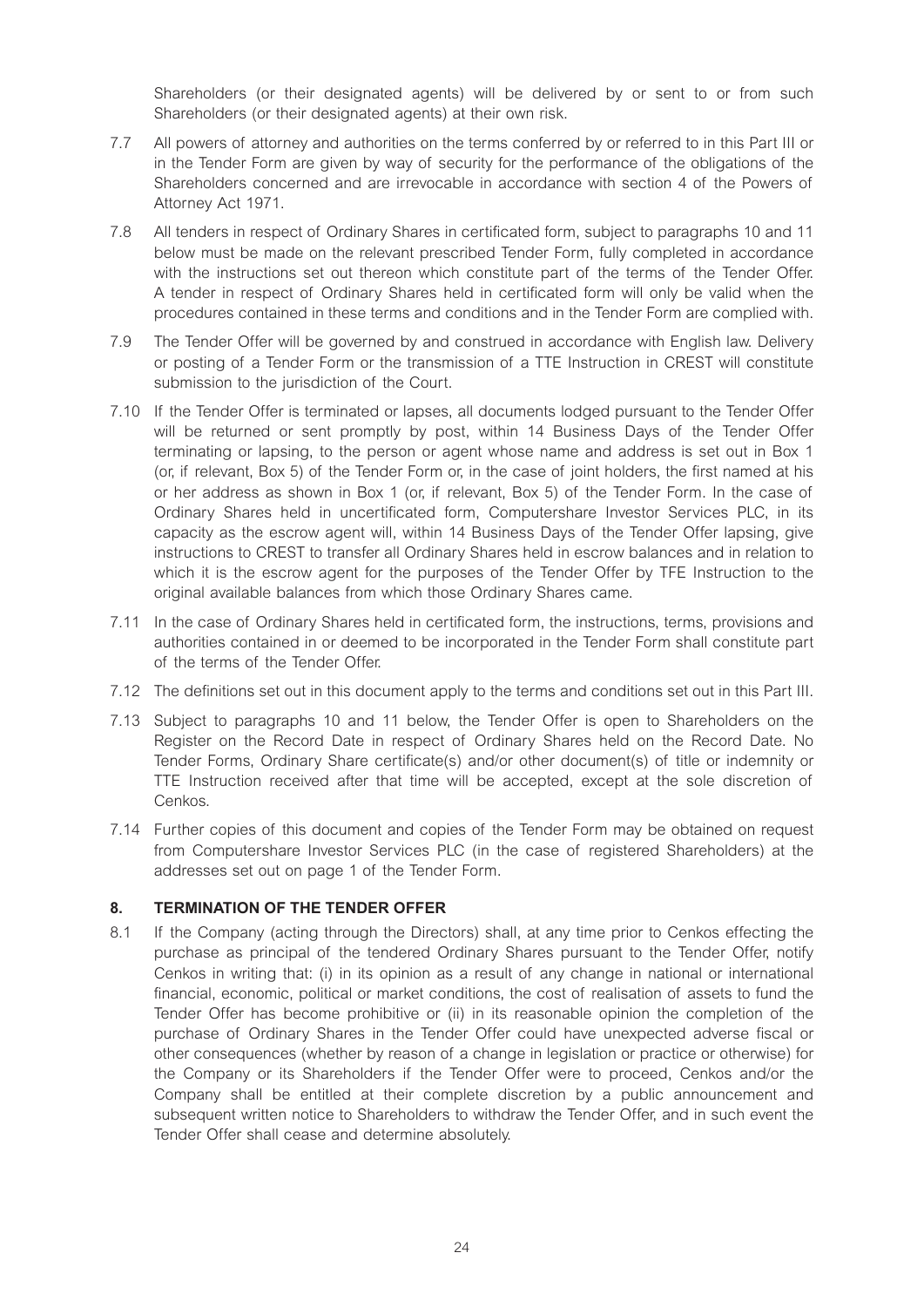# **9. MISCELLANEOUS**

- 9.1 Any changes to the terms, or any extension or termination of the Tender Offer will be followed as promptly as practicable by a public announcement thereof no later than 1.00 p.m. on the Business Day following the date of such changes. In this case, the definitions, times and dates mentioned throughout this document shall be deemed to be adjusted accordingly. Such an announcement will be released to an RIS. References to the making of an announcement by the Company includes the release of an announcement to an RIS or otherwise on behalf of the Company by Cenkos.
- 9.2 Ordinary Shares purchased pursuant to the Tender Offer will, following the completion of the Tender Offer, be acquired from Cenkos by the Company on the London Stock Exchange at the Tender Price pursuant to the Repurchase Agreement and such Ordinary Shares will subsequently be cancelled or held in treasury.
- 9.3 Tendering Shareholders will not be obliged to pay brokerage fees, commissions, transfer taxes, stamp duty or stamp duty reserve tax in the UK on the purchase by Cenkos of Ordinary Shares pursuant to the Tender Offer.
- 9.4 Except as contained in this document, no person has been authorised to give any information or make any representations with respect to the Company or the Tender Offer and, if given or made, such other information or representations should not be relied on as having been authorised by Cenkos or the Company. Under no circumstances should the delivery of this document or the delivery of any consideration pursuant to the Tender Offer create any implication that there has been no change in the assets, properties, business or affairs of the Company since the date of this document.
- 9.5 Cenkos reserves the absolute right to inspect (either itself or through its agents or through the Receiving Agent) all Tender Forms and TTE Instructions and may consider void and reject any tender that does not in Cenkos' sole judgement (acting reasonably) meet the requirements of the Tender Offer. Cenkos also reserves the absolute right to waive any defect or irregularity in the tender of any Ordinary Shares, including any Tender Form or TTE Instruction (in whole or in part) which is not entirely in order or which is not accompanied by (in the case of Ordinary Shares held in certificated form) the related Ordinary Share certificate(s) and/or other document(s) of title or an indemnity acceptable to Cenkos in lieu thereof. In that event, the consideration in the Tender Offer will only be dispatched when the Tender Form or TTE Instruction (as appropriate) is entirely in order and (in the case of Ordinary Shares held in certificated form) the Ordinary Share certificate(s) and/or other document(s) of title or indemnities satisfactory to Cenkos has/have been received. None of Cenkos, the Company, the Receiving Agent or any other person will be under any duty to give notification of any defects or irregularities in tenders or incur any liability for failure to give any such notification. Cenkos also reserves the right to treat as valid Tender Forms or TTE Instructions received by the Receiving Agent after the deadline specified for receipt of Tender Forms and TTE Instructions.
- 9.6 The provisions of the Contracts (Rights of Third Parties) Act 1999 do not apply to the Tender Offer<sub>.</sub>

## **10. RESTRICTED SHAREHOLDERS AND OTHER OVERSEAS SHAREHOLDERS**

- 10.1 The provisions of this paragraph 10 and any other terms of the Tender Offer relating to Restricted Shareholders may be waived, varied or modified as regards specific Shareholders or on a general basis by Cenkos in consultation with the Company but only if Cenkos and the Company are satisfied that such a waiver, variance or modification will not constitute or give rise to a breach of applicable securities or other laws.
- 10.2 The making of the Tender Offer in, or to persons who are citizens or nationals of, or resident in, jurisdictions outside of the United Kingdom or to custodians, nominees or trustees for citizens, nationals or residents of jurisdictions outside the United Kingdom may be prohibited or affected by the laws of the relevant overseas jurisdiction. Overseas Shareholders should inform themselves about and observe any applicable legal requirements. It is the responsibility of any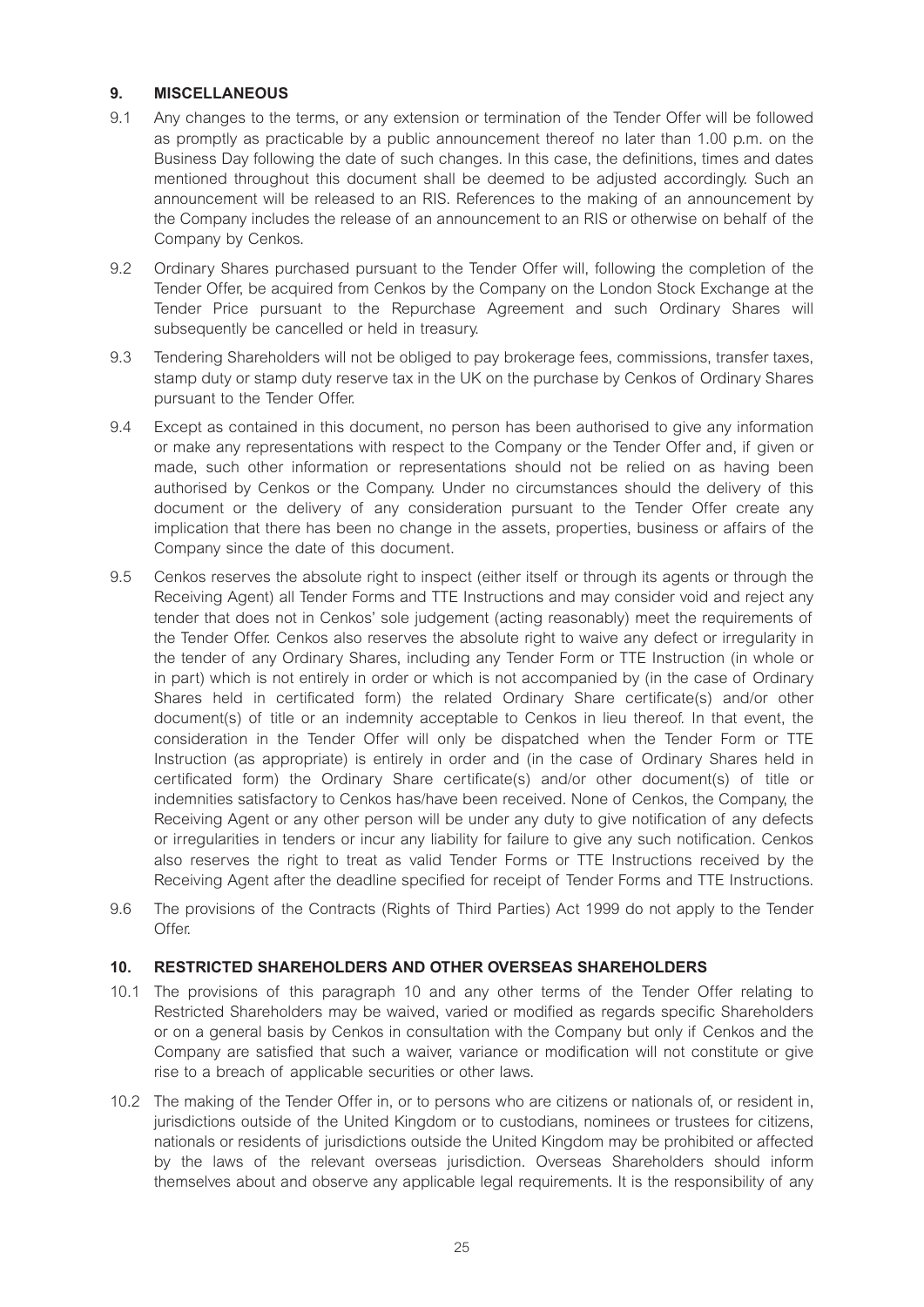such Overseas Shareholder wishing to tender Ordinary Shares to satisfy himself, herself or itself as to the full observance of the laws of the relevant jurisdiction in connection herewith, the compliance with other necessary formalities and the payment of any transfer or other taxes or other requisite payments due in such jurisdiction. Any such Overseas Shareholders will be responsible for the payment of any such transfer or other taxes or other requisite payments due by whomsoever payable and Cenkos and the Company and any person acting on their behalf shall be fully indemnified and held harmless by such Overseas Shareholder for any such transfer or other taxes or other requisite payments such person may be required to pay. No steps have been taken to qualify the Tender Offer or to authorise the extension of the Tender Offer or the distribution of the Tender Forms in any territory outside the United Kingdom. In particular, the Tender Offer is not being made, directly or indirectly, in or into, or by use of the mails of, or by any means or instrumentality (including, without limitation, facsimile transmission, telex, telephone and email) of interstate or foreign commerce of, or any facility of a national securities exchange of, a Restricted Territory and the Tender Offer cannot be accepted by any such means, instrumentality or facility of or from within a Restricted Territory.

- 10.3 Accordingly, save as provided in the next sentence, copies of this document, the Tender Form and any related documents are not being, and must not be, mailed, or otherwise distributed in or into a Restricted Territory, including to Shareholders with registered addresses in Restricted Territories. However, copies of this document may be mailed or otherwise distributed to Shareholders in a Restricted Territory or to persons who Cenkos knows to be custodians, nominees or trustees holding Ordinary Shares for persons in Restricted Territories for the purpose of voting at the General Meeting only. Persons receiving such documents (including, without limitation, custodians, nominees and trustees) should not distribute or send them in or into a Restricted Territory or use such mails or any such means, instrumentality or facility in connection with the Tender Offer, as so doing will render invalid any related purported acceptance of the Tender Offer. Persons wishing to accept the Tender Offer should not use such mails or any such means, instrumentality or facility for any purpose directly or indirectly relating to acceptance of the Tender Offer. Envelopes containing Tender Forms should not be postmarked from a Restricted Territory or otherwise dispatched to or from a Restricted Territory and accepting Shareholders must not provide Restricted Territory addresses for the remittance of cash or return of Tender Forms.
- 10.4 A Shareholder will be deemed not to have made a valid tender if (i) such Shareholder is unable to make the representations and warranties set out (in respect of Ordinary Shares held in certificated form) in sub-paragraph 6.1(g) (if relevant), sub-paragraph 6.1(h) and sub-paragraph 6.1(i) or (in respect of Ordinary Shares in uncertificated form) in sub-paragraph 6.2(f) (if relevant), sub-paragraph  $6.1(q)$  and sub-paragraph  $6.2(h)$  or (ii) in the case of Ordinary Shares held in certificated form, such Shareholder inserts in Box 1 or Box 5 of the Tender Form the name and address of a person or agent in a Restricted Territory to whom he, she or it wishes the consideration to which such Shareholder is entitled in the Tender Offer to be sent, or (iii) in the case of Ordinary Shares held in certificated form, the Tender Form received from him, her or it is in an envelope postmarked in, or which otherwise appears to Cenkos or its agents to have been sent from, a Restricted Territory. Cenkos reserves the right, in its absolute discretion, to investigate, in relation to any acceptance, whether the representations and warranties referred to in sub-paragraphs  $6.1(q)$ ,  $6.1(h)$ ,  $6.1(i)$ ,  $6.2(f)$ , 6.2(g), 6.2(h) above given by any Shareholder are correct and, if such investigation is undertaken and as a result Cenkos determines (for any reason) that such representations and warranties are not correct, such acceptance shall not be valid.
- 10.5 If, in connection with making the Tender Offer, notwithstanding the restrictions described above, any person (including, without limitation, custodians, nominees and trustees), whether pursuant to a contractual or legal obligation or otherwise, forwards this document, the Tender Form or any related offering documents in or into a Restricted Territory or uses the mails of, or any means or instrumentality (including, without limitation, facsimile transmission, telex, internet, telephone and email) of interstate or foreign commerce of, or any facility of a national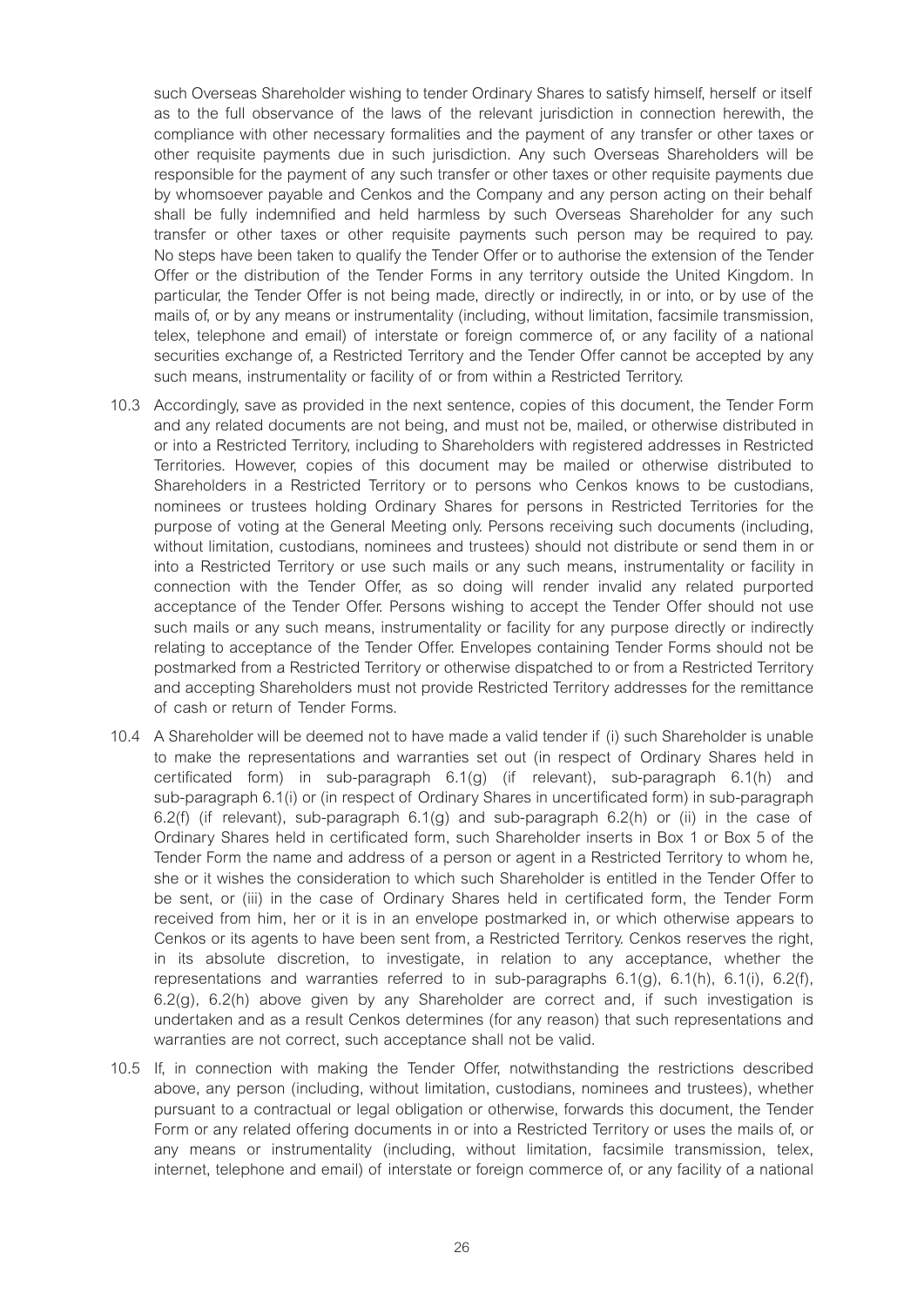securities exchange in, a Restricted Territory in connection with such forwarding, such person should (i) inform the recipient of such fact (ii) explain to the recipient that such action may invalidate any purported acceptance by the recipient and (iii) draw the attention of the recipient to this paragraph 10.

10.6 Overseas Shareholders (who are not Restricted Shareholders) should inform themselves about and observe any applicable legal or regulatory requirements. If you are in any doubt about your position, you should consult your professional adviser in the relevant territory.

# **11. MODIFICATIONS**

The terms of the Tender Offer shall have effect subject to such non-material modifications or additions as the Company and Cenkos may from time to time approve in writing. The times and dates referred to in this document may be amended by agreement between the Company and Cenkos. Any such amendment shall be publicly announced as promptly as practicable by way of an RIS.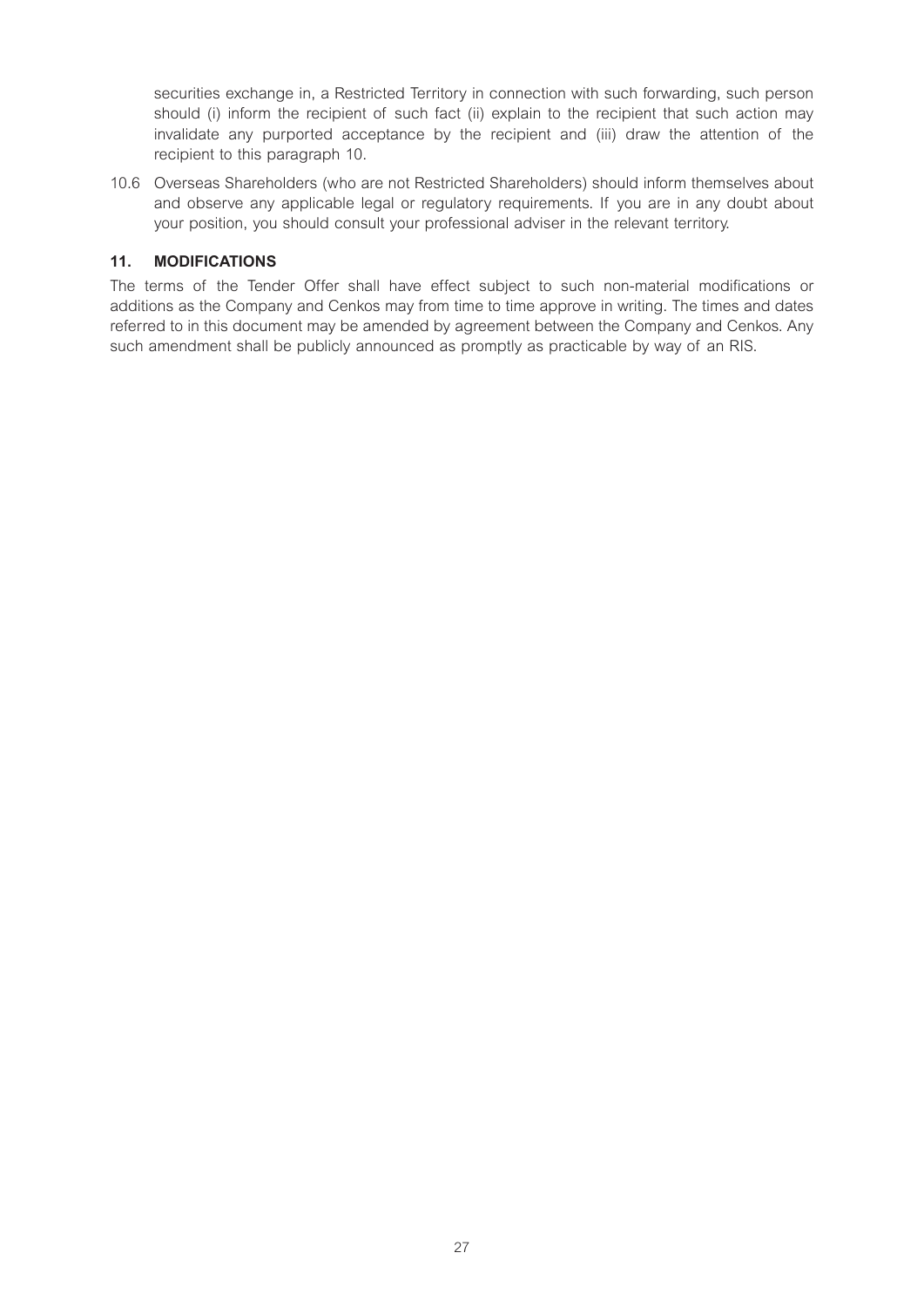# **PART IV**

# **TAXATION**

The following comments are intended only as a general guide to certain aspects of current UK law and HMRC published practice, and do not constitute tax advice. They are of a general nature and apply only to Shareholders who are resident in the UK (except where otherwise indicated) and who hold their Ordinary Shares beneficially as an investment. They do not address the position of certain classes of Shareholder such as dealers in securities or Shareholders who have acquired their shares by virtue of an office or employment. Any statements made in respect of tax rates for individual UK Shareholders assume that the Shareholder is a UK resident and domiciled individual who is neither a Scottish taxpayer nor a Welsh taxpayer. Different tax rates may apply to UK resident individuals who are Scottish taxpayers or Welsh taxpayers.

A Shareholder who sells Ordinary Shares in the Tender Offer should be treated, for the purposes of UK taxation, as though the Shareholder has sold them in the normal way to a third party. Accordingly, and subject to the comments in the next paragraph, any such Shareholder who is UK resident for tax purposes may, depending on that Shareholder's personal circumstances, be subject to capital gains tax (or, in the case of a corporate Shareholder, corporation tax on chargeable gains) in respect of any gain arising on such sale. Shareholders who are not resident in the UK for taxation purposes will not normally be liable to UK taxation on chargeable gains arising from the sale of their Ordinary Shares unless those Ordinary Shares are held for the purposes of a UK permanent establishment, branch or agency, although they may be subject to foreign taxation depending on their personal circumstances. Individual Shareholders who are temporarily not resident in the UK for tax purposes may be liable to capital gains tax under tax anti-avoidance legislation.

# **Shareholders who are subject to tax in a jurisdiction other than the UK or who are in any doubt as to the potential tax consequences of selling their Ordinary Shares are strongly recommended to consult their own professional advisers before making any such sales.**

Application has not been made to HMRC for clearance under section 748 of the Corporation Tax Act 2010 (**CTA**) or section 701 of the Income Tax Act 2007 (**ITA**) that the anti-avoidance provisions of Part 15 of the CTA or Part 13 of the ITA should not apply to the Tender Offer. Part 15 of the CTA and Part 13 of the ITA permit HMRC to counteract tax advantages arising from certain transactions in securities by for example treating some or all of the proceeds of capital disposals as distributions of income. However, these sections do not apply where it can be shown, in the case of any corporation tax advantage, that the transactions in question were entered into for genuine commercial reasons and did not involve as one of their main objects the obtaining of any corporation tax advantage and, in the case of any income tax advantage, that the transactions in question did not involve the receipt of consideration in connection with a distribution by or assets of a close company (as set out in section 685 ITA) or did not involve as one of their main purposes the obtaining of any income tax advantage. Accordingly, these sections are not expected to apply generally in the context of the Tender Offer. In any event, this "income treatment" should not apply to entities which are liable to UK corporation tax, UK individuals who hold their Ordinary Shares in an ISA, investors who are exempt from UK tax, nor to investors who are not UK resident (and who do not hold their Ordinary Shares for the purposes of a UK permanent establishment, branch or agency). Shareholders are advised to take independent advice as to the potential application of Part 15 of the CTA and Part 13 of the ITA in the light of their own particular motives and circumstances.

Stamp duty or stamp duty reserve tax at the rate of 0.5 per cent. of the Tender Price (rounded up to the nearest £5 in the case of stamp duty only) will be payable by the Company on Ordinary Shares repurchased by it pursuant to the Repurchase Agreement.

#### **If you are in any doubt as to your taxation position you should consult an appropriate professional adviser without delay.**

The information relating to taxation set out above is a general guide and is not exhaustive. It is based on law currently in force and HMRC guidance currently published in the UK and is subject to changes therein possibly with retrospective effect.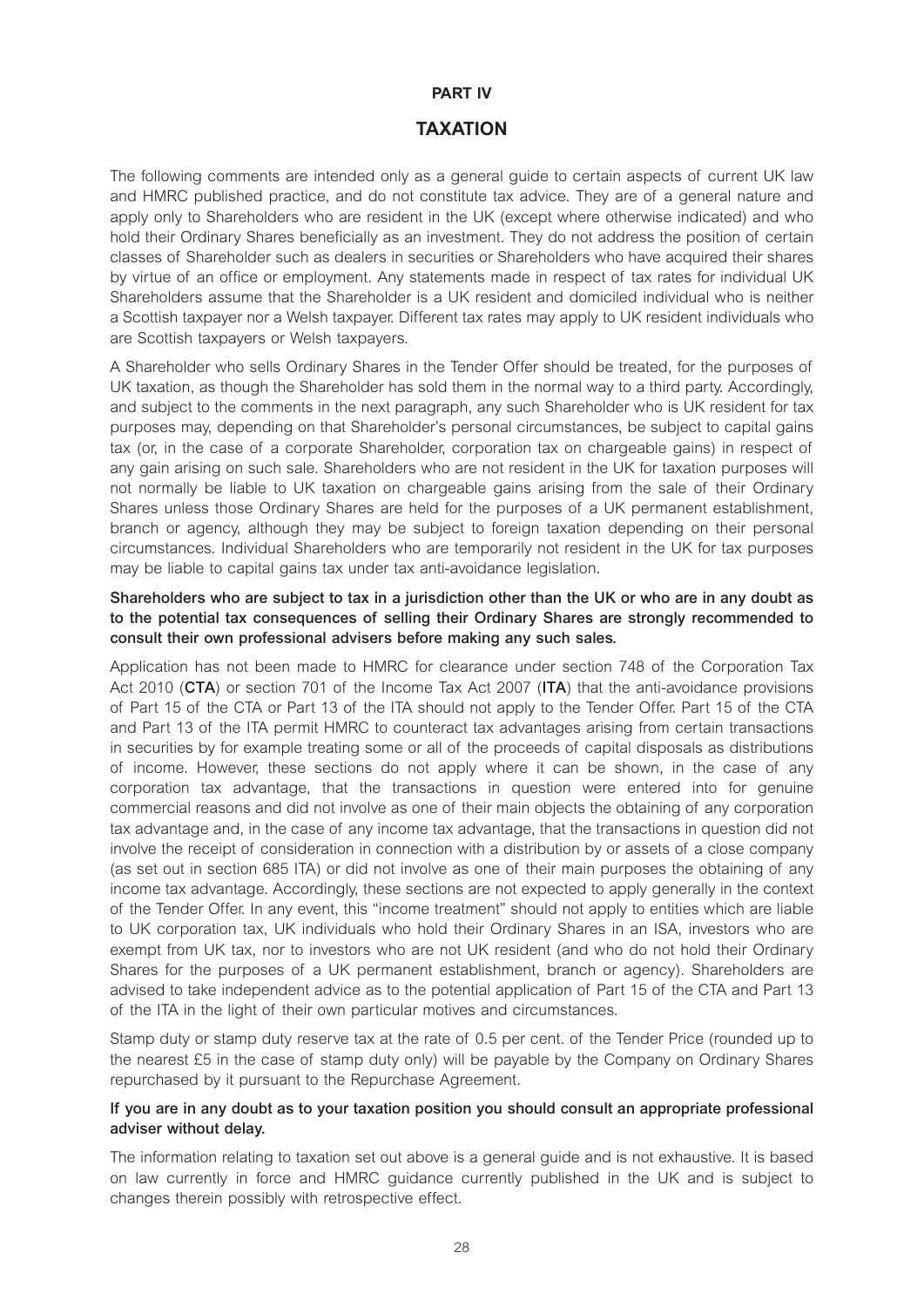# **PART V**

# **ADDITIONAL INFORMATION**

# **1. MAJOR SHAREHOLDERS**

As at the close of business on 31 March 2022 (being the latest practicable date prior to the publication of this document), the following investors had declared a notifiable interest in the Company's voting rights. No other shareholder has notified an interest of 3 per cent. or more in the Company's shares up to 31 March 2022.

| Name of Shareholder                          | <b>Number Ordinary</b><br><b>Shares</b> | Percentage of issued<br><b>Ordinary Share capital</b> |
|----------------------------------------------|-----------------------------------------|-------------------------------------------------------|
| City of London Investment Management Limited | 10.193.002                              | 25.96                                                 |
| Lazard Asset Management Ltd                  | 7.846.778                               | 19.98                                                 |
| 1607 Capital Partners                        | 2.143.562                               | 5.46                                                  |

The Board is not aware of any person or persons who, following the Tender Offer, will or could, directly or indirectly, jointly or severally, exercise control over the Company. There are no different voting rights for any Shareholder.

# **2. REPURCHASE AGREEMENT**

The Repurchase Agreement is between the Company and Cenkos and dated 5 April 2022. Under this agreement, the parties agree that, subject to the Tender Offer becoming unconditional in all respects and not lapsing or terminating in accordance with its terms, Cenkos shall, as principal, purchase, on-market, at the Tender Price, Ordinary Shares successfully tendered up to a maximum of 24.99 per cent. of the number of Ordinary Shares in issue as at the Record Date.

The Company has agreed that, immediately following the purchase by Cenkos of all Ordinary Shares which it has agreed to purchase under the terms of the Repurchase Agreement, the Company will purchase from Cenkos on the London Stock Exchange such Ordinary Shares at the Tender Price.

In consideration for its services provided in relation to the Tender Offer, including the purchase of Ordinary Shares pursuant to the Repurchase Agreement, the Company has agreed to pay Cenkos a fixed fee of £30,000 plus a commission of 0.075 per cent. of the value, at the Tender Price, of the Ordinary Shares purchased by Cenkos pursuant to the Tender Offer plus VAT and to reimburse Cenkos for its reasonably and properly incurred costs and expenses in connection with the Tender Offer.

The Repurchase Agreement contains certain representations, warranties and undertakings from Cenkos in favour of the Company concerning its authority to enter into the agreement and to make the purchase of Ordinary Shares pursuant thereto.

The agreement also contains representations and warranties from the Company in favour of Cenkos and incorporates an indemnity in favour of Cenkos in respect of any liability which it may suffer in relation to its performance under the Tender Offer. The indemnity is customary in agreements of this nature.

The Repurchase Agreement is governed by the laws of England and Wales.

# **3. CONSENT**

Cenkos, which is authorised in the UK under the FSMA and regulated by the FCA, has given and not withdrawn its written consent to the issue of this document with the inclusion herein of the references to its name in the form and context in which they appear.

# **4. DOCUMENTS AVAILABLE FOR INSPECTION**

Copies of the following documents will be available for inspection at the website indicated from the date of this document until the completion, lapse or termination of the Tender Offer and from 9.00 a.m. on the day of the General Meeting until its conclusion: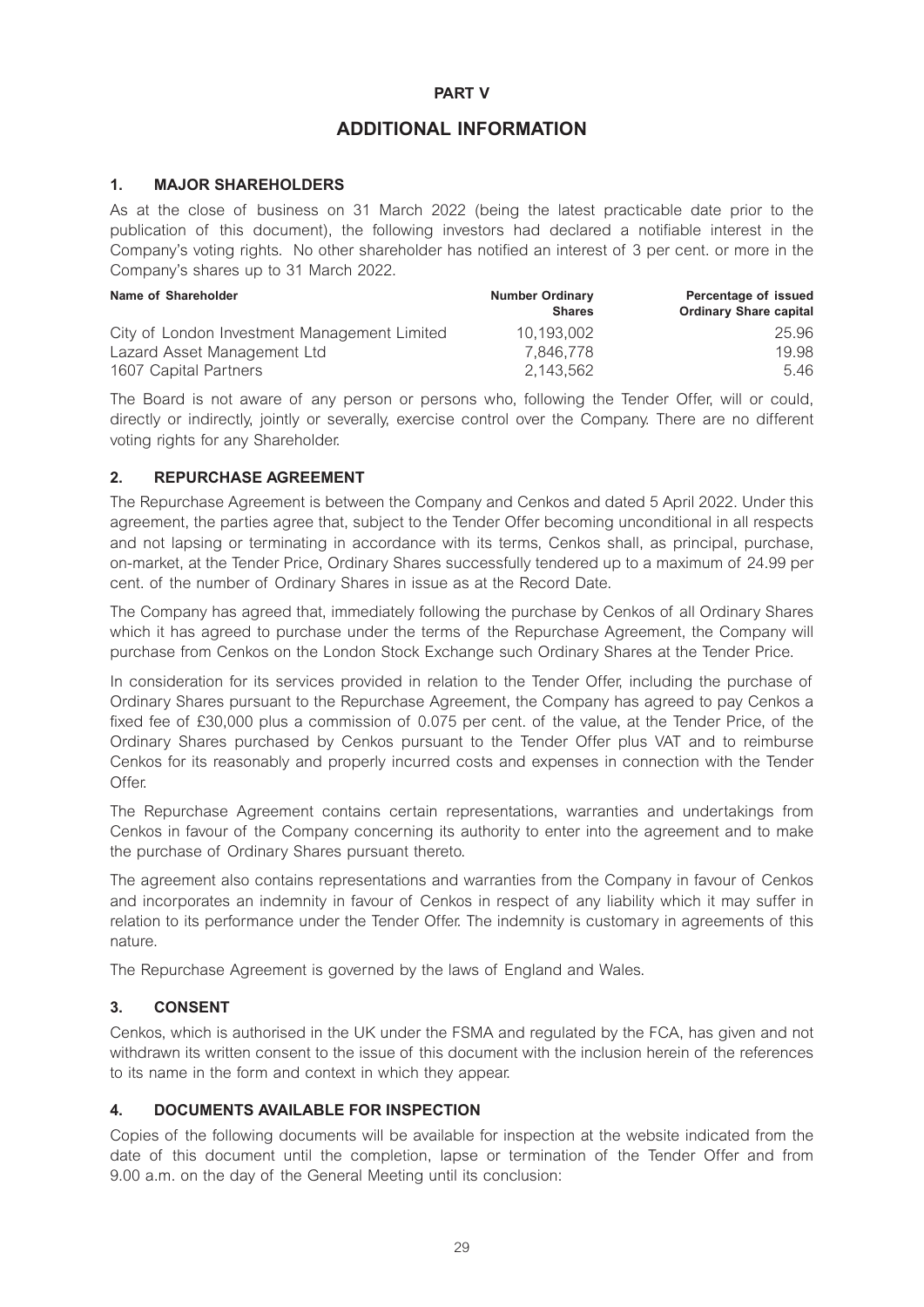- (a) this document which can be found at https://www.blackrock.com/uk/individual/literature/shareholder-letters/blackrock-latin-americaninvestment-trust-plc-tender-offer-circular-may-2022.pdf;
- (b) the consent letter referred to in sub-paragraph 3 above which can be found at www.blackrock.com/uk/brla; and
- (c) the Articles of Association as at the date of this document which can be found at www.blackrock.com/uk/brla.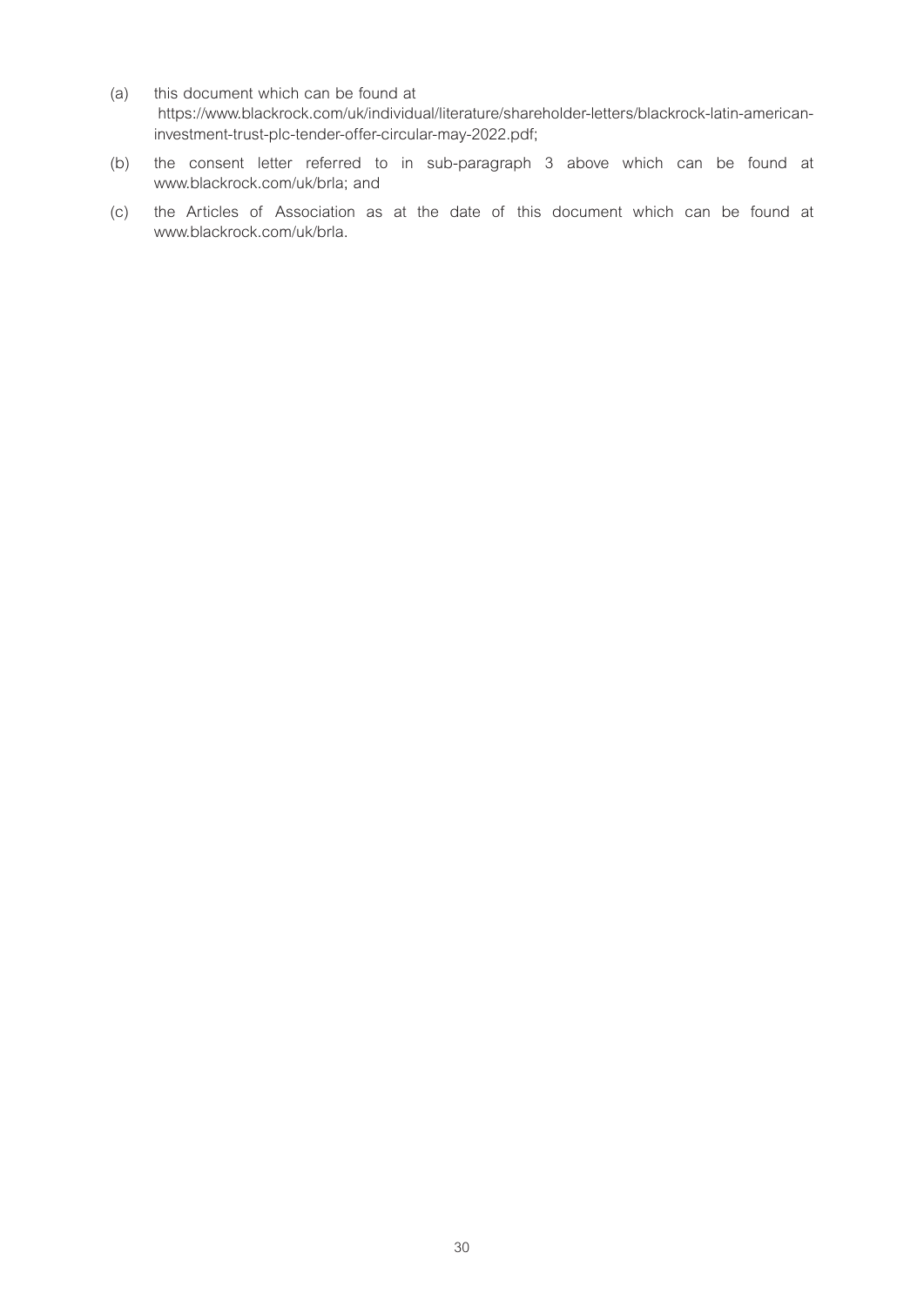#### **PART VI**

# **RISK FACTORS**

**The Directors consider that the following risk factors should be considered by Shareholders prior to deciding how to cast their votes at the General Meeting and whether or not to participate in the Tender Offer. Shareholders in any doubt about the action they should take should consult a suitably qualified independent financial adviser authorised under the FSMA if in the United Kingdom, or from another appropriately authorised independent financial adviser if in a territory outside of the United Kingdom, without delay.** 

**Investment in the Ordinary Shares involves a degree of risk. The risks described below are all of the material risks applicable to the Company of which the Directors are aware as at the date of this document. Additional risks that are not currently known to the Directors, or that the Directors currently deem immaterial, may also have an adverse effect on the Company.** 

**The Company's business, financial condition, performance, operations and prospects could be materially adversely affected by the occurrence of any of the risks described below. In such circumstances, the market price of the Ordinary Shares could decline and investors could lose all or part of their investment. In particular, Shareholders should note that the past performance of the Ordinary Shares should not be used as a guide to their future performance.** 

#### **CONDITIONALITY OF THE TENDER OFFER**

Implementation of the Tender Offer is conditional, *inter alia*, upon the Resolution being passed at the General Meeting and the satisfaction (or, where applicable, waiver) of the other Conditions to the Tender Offer. In the event that the Resolution is not passed or any of the other Conditions are not satisfied (or, where applicable, waived), the Tender Offer will not proceed and the Company would have to bear the abortive costs of having proposed the Tender Offer.

# **RISKS ASSOCIATED WITH THE TENDER OFFER**

The repurchase by the Company of Ordinary Shares pursuant to the Tender Offer will result in the issued share capital of the Company being reduced and the Company will therefore be smaller. Consequently, the funds used to repurchase the Ordinary Shares acquired by Cenkos pursuant to the Tender Offer will no longer be available for application in the ordinary course of the Company's business or to meet contingencies and the fixed costs of the Company would be spread over fewer Shares and the Company's on-going charges ratio may increase.

In order to pay the consideration to which Shareholders are entitled pursuant to valid tenders of Ordinary Shares accepted by Cenkos (and which the Company will then be obliged to repurchase from Cenkos), the Company may use a significant amount of its available cash and other liquid funds.

Tendering Shareholders will receive the Tender Price, which may be less than the price at which they bought their Ordinary Shares or the price or value at which they might ultimately realise their Ordinary Shares should they continue to hold them.

Tender Forms and TTE Instructions, once submitted, are irrevocable. Shareholders should note that all Ordinary Shares tendered will be held in escrow by Computershare and may not be switched, sold, transferred, charged or otherwise disposed of other than in accordance with the Tender Offer and any balance share certificates in respect of certificated Ordinary Shares will not be despatched before completion of the Tender Offer. The price of the Ordinary Shares and the Company's Net Asset Value may rise or fall following submission of a Tender Form and/or TTE Instruction. If the Tender Offer lapses or is terminated in accordance with the terms and conditions set out in this document, all tendered Ordinary Shares will be returned to the relevant Shareholders.

The lower number of Ordinary Shares in issue following completion of the Tender Offer may reduce secondary market liquidity in the Ordinary Shares, which could, accordingly, adversely affect a Shareholder's ability to sell their Ordinary Shares in the market.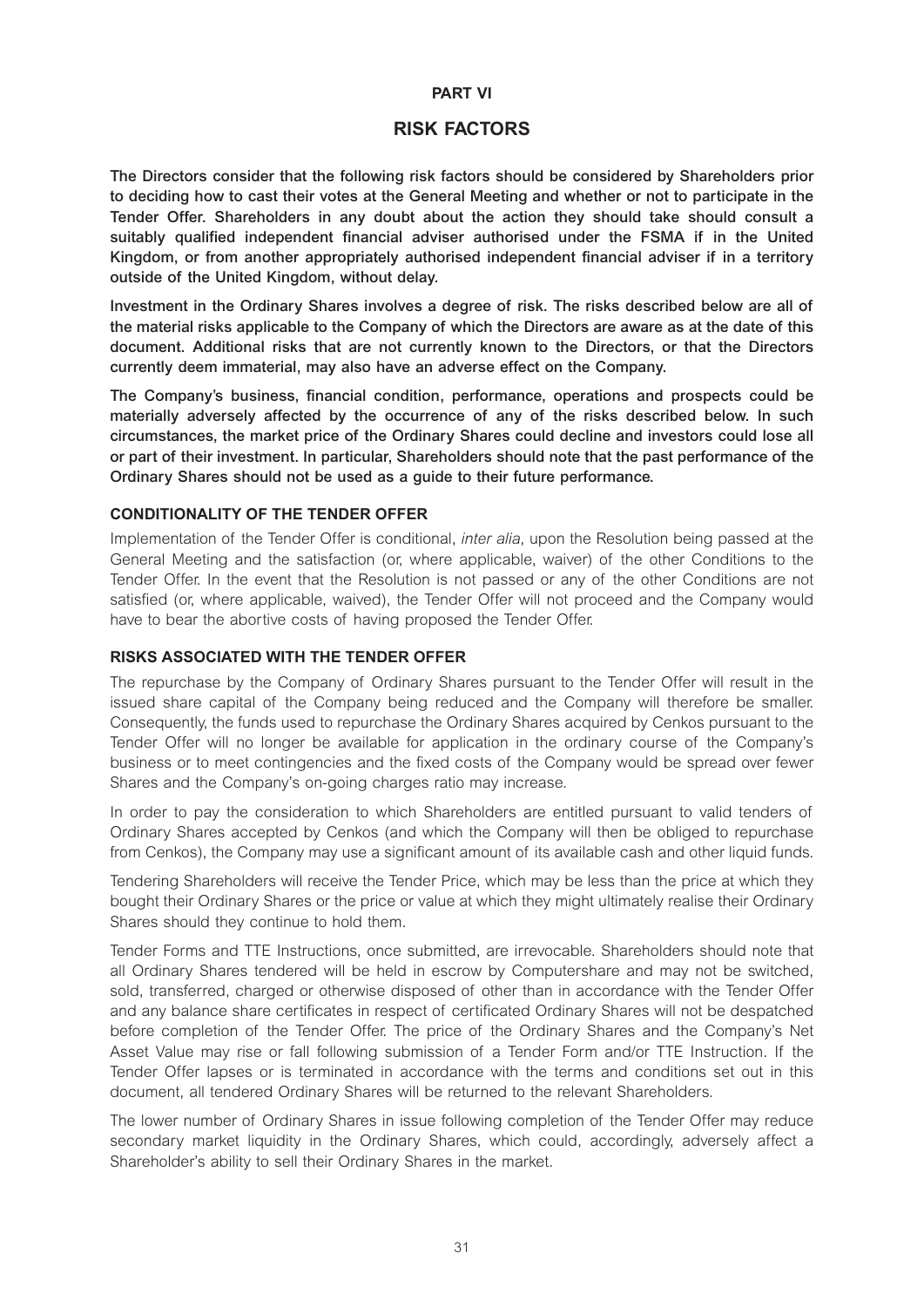Although the UK taxation consequences of the Tender Offer are expected to be as set out in Part IV of this document, such tax treatment may change as a result of changes in law or HMRC custom and practice.

# **RISKS RELATING TO THE COMPANY**

# **The Company may not meet its investment objective**

The investment objective of the Company is a target only and should not be treated as an assurance or guarantee of performance. There is no assurance that any appreciation in the value of the Ordinary Shares will occur or that the investment objective of the Company will be achieved. The value of investments and the income derived therefrom may fall as well as rise and investors may not recoup the original amount invested in the Company.

# **Past performance cannot be relied upon as an indicator of future performance**

The past performance of the Company and other portfolios managed by the Manager and/or the Investment Manager is not a guide to the future performance of the Company. The past performance of other investments managed or advised by the Manager and/or the Investment Manager cannot be relied upon as an indicator of the future performance of the Company. Investor returns will be dependent on the Company successfully pursuing its investment policy. The success of the Company will depend, *inter alia*, on the Investment Manager's ability to identify, acquire and realise investments in accordance with the Company's investment policy. This, in turn, will depend on the ability of the Investment Manager to apply its investment processes in a way which is capable of identifying suitable investments for the Company to invest in. There can be no assurance that the Investment Manager will be able to do so or that the Company will be able to invest its assets on attractive terms or generate any investment returns for Shareholders or indeed avoid investment losses.

# **Income/dividend risk**

The Company's objective is to secure long term capital growth and an attractive return and not to provide any particular level of dividend. Consequently there may be fluctuations in the level of dividend income, or no dividends may be payable. The amount of dividends and future dividend growth will depend on the Company's underlying portfolio and the Company may only pay dividends to the extent that it has profits available for that purpose. In addition, any change in the tax treatment of the dividends or interest received by the Company (including as a result of withholding taxes or exchange controls imposed by jurisdictions in which the Company invests) may reduce the level of dividends received by Shareholders.

# **The effects of both normal market fluctuations and the current global economic environment may impact the Company's business, results or financial condition**

These are factors which are outside the Company's control and which may affect the volatility of underlying asset values and the liquidity and the value of the Company's portfolio. Changes in economic conditions in the Latin American region where the Company invests (for example, interest rates and rates of inflation, industry conditions, competition, government instability, political and diplomatic events, corruption, adverse changes in legislation, the outbreak of war or the imposition of sanctions which impacts the Latin American region and other factors) could substantially and adversely affect the economies of such countries or the value of the Company's investments in those countries and accordingly could substantially and adversely affect the Company's prospects and returns for Shareholders. In particular, investments in the Latin American region may include a higher element of risk compared to more developed markets due to greater political instability.

Global financial markets have experienced considerable declines and volatility in valuations, an acute contraction in the availability of credit and the failure of a number of leading financial institutions in recent years. As a result, certain government bodies and central banks worldwide have undertaken intervention programmes, the effects of which remain uncertain. These macroeconomic developments could negatively affect the returns achievable by the Company, which could prejudice the Company's ability to generate returns for Shareholders.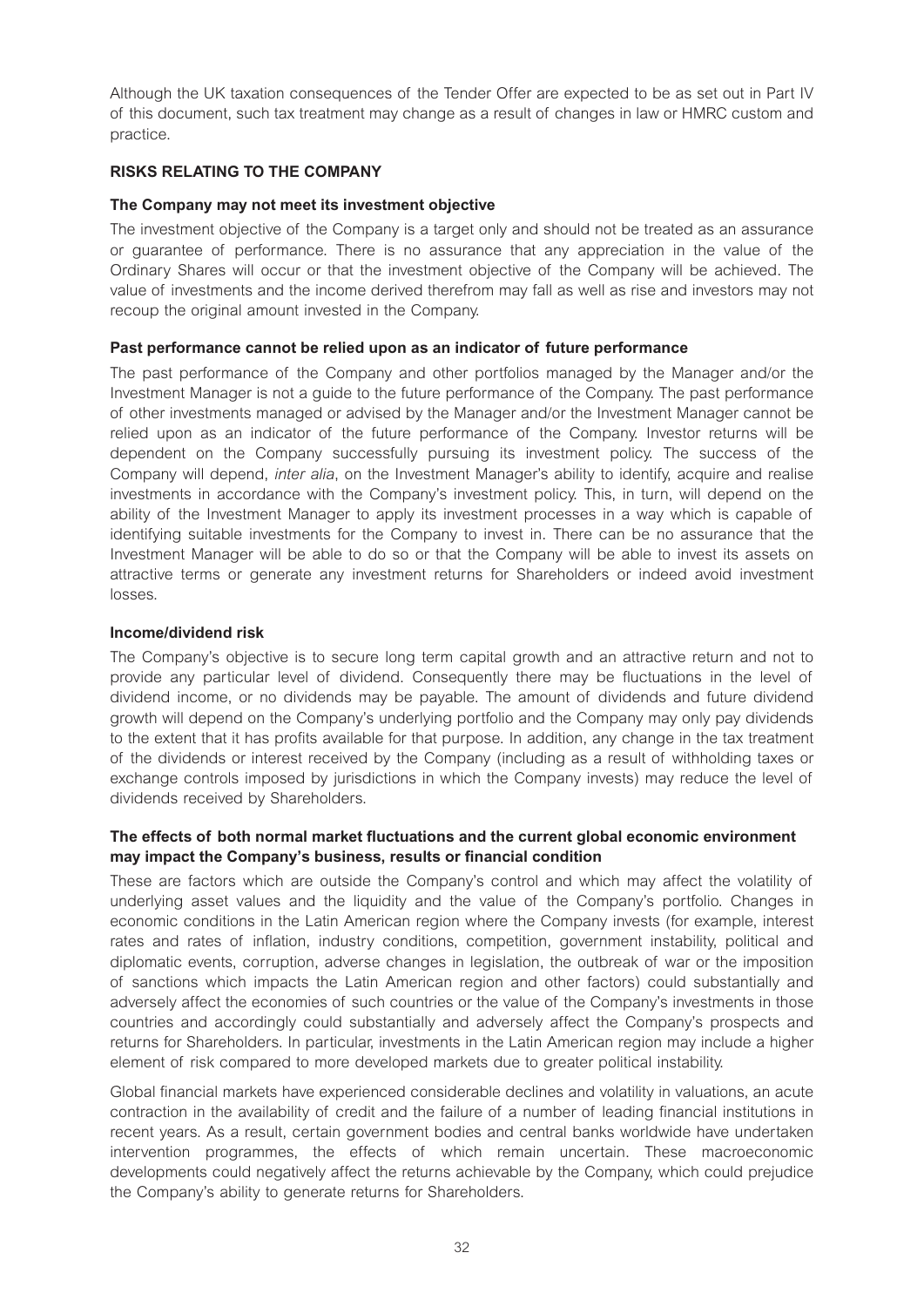#### **Impact of natural or man-made disasters and disease epidemics**

Certain regions are at risk of being affected by natural disasters or catastrophic natural events. Considering that the development of infrastructure, disaster management planning agencies, disaster response and relief sources, organized public funding for natural emergencies, and natural disaster early warning technology may be immature and unbalanced in certain countries, the natural disaster toll on an individual portfolio company or the broader local economic market may be significant. Prolonged periods may pass before essential communications, electricity and other power sources are restored and operations of the portfolio company can be resumed. The Company's investments could also be at risk in the event of such a disaster. The magnitude of future economic repercussions of natural disasters may also be unknown, may delay the Company's ability to invest in certain companies, and may ultimately prevent any such investment entirely.

Investments may also be negatively affected by man-made disasters. Publicity of man-made disasters may have a significant negative impact on overall consumer confidence, which in turn may materially and adversely affect the performance of the Company's investments, whether or not such investments are involved in such man-made disaster.

Outbreaks of infectious diseases may also have a negative impact on the performance of the Company. For example, the infectious respiratory disease caused by a novel coronavirus known as COVID-19 has given rise to an extended global pandemic. This coronavirus led to borders closing, restrictions on movement of people, quarantines, cancellations of transportation and other services, disruptions to supply chains, businesses and customer activity, as well as general concern and uncertainty. While improvements have been made in managing the impact of COVID-19, including the adoption in many countries of wide scale vaccination programmes that have reduced infection and death rates, the impact of COVID-19 continues to adversely affect the economies of many nations across the entire global economy, individual companies and capital markets. It is not yet possible to predict with any accuracy how long this impact will continue to be felt. Other epidemics and pandemics that may arise in the future could also have a similar effect and the extent of the impact cannot be foreseen at the present time. In addition, the impact of infectious diseases in certain emerging developing or emerging market countries may be greater due to less established health care systems, as has been the case with COVID-19. Health crises caused by infectious diseases may exacerbate other pre-existing political, social and economic risks in certain countries.

#### **Investor returns will be dependent upon the performance of the portfolio and the Company may experience fluctuations in its results**

The Company may experience fluctuations in its results due to a number of factors, including changes in the values of investments made by the Company, changes in the amount of distributions, dividends or interest paid by companies in the portfolio, changes in the Company's operating expenses, variations in and the timing of the recognition of realised and unrealised gains or losses, the degree to which the Company encounters competition and general economic and market conditions. Such variability may lead to volatility in the trading price of the Ordinary Shares.

The market value of the Ordinary Shares can fluctuate and may not always reflect their underlying value. Returns achieved are reliant primarily upon the performance of the Company's portfolio. No assurance is given, express or implied, that Shareholders will receive back the amount of their original investment in the Ordinary Shares.

# **Calculation of Net Asset Value**

In calculating the Company's unaudited Net Asset Value, the Manager, acting on behalf of the Company, will apply a fair value to the Company's assets. In the case of quoted investments, the fair value is based on the latest quoted bid prices at the close of the relevant day's trading. However, in circumstances where such prices are not available, or the Manager believes such securities are not traded in sufficient volume for the market price to represent an accurate valuation, such holdings will be attributed a fair value. The obligations of the Directors under the 2006 Act require them to present fairly the financial position, financial performance and cash flows of the Company and make judgements and estimates that are reasonable and prudent. This includes responsibility for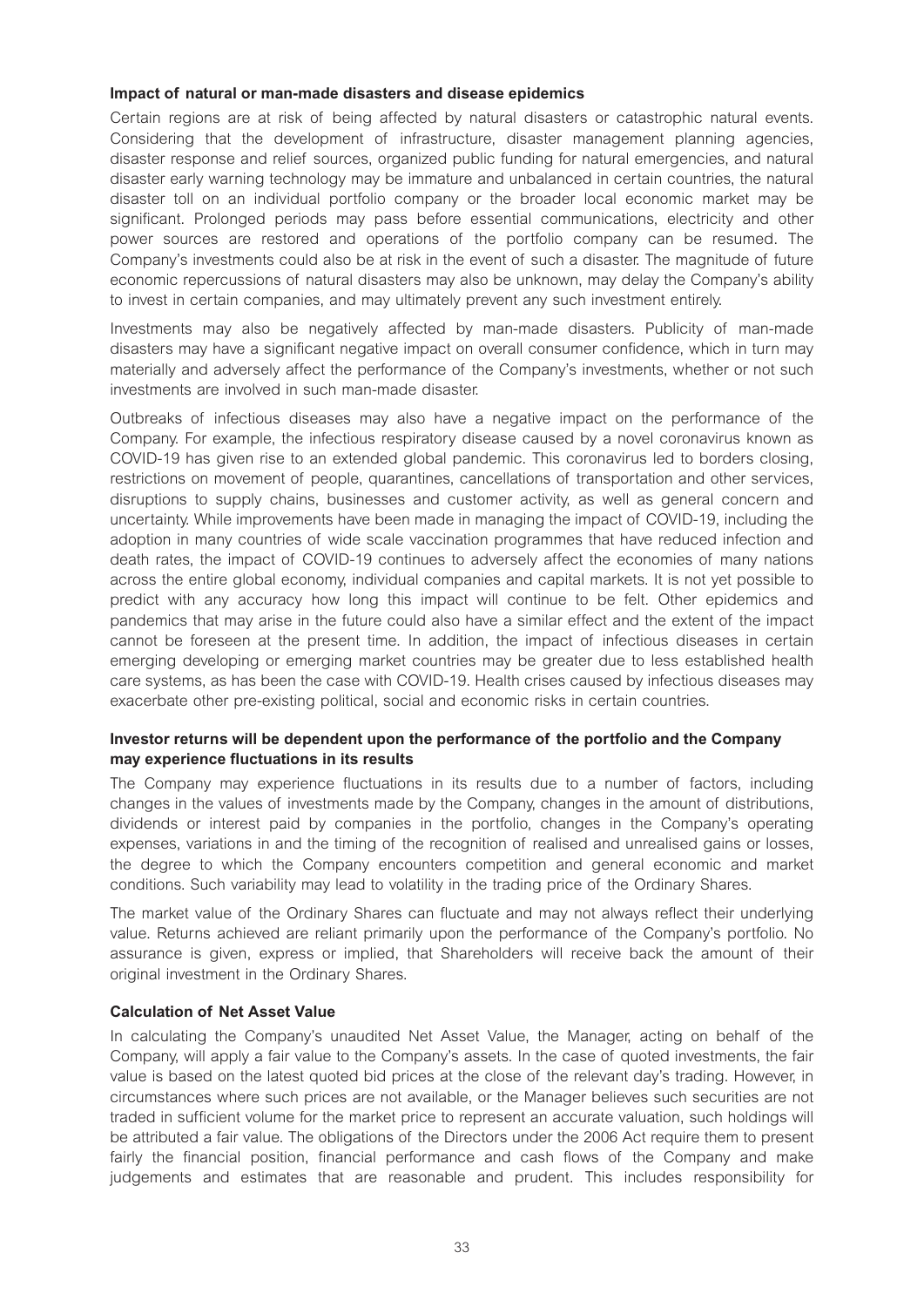estimating valuations for unquoted investments. However the obligations of the EU AIFM Directive require the alternative investment fund manager to take responsibility for the valuation function. In practice, the Board and the Manager both take responsibility for determining the fair valuation of unquoted investments. The Manager makes use of its pricing committee regarding the valuations for unquoted investments or investments for which the market is inactive, which ensures that the valuation function is functionally and hierarchically independent from the portfolio management function of the Manager. Where necessary, the Board reviews the recommendations of the pricing committee and adopts these to the extent that the Directors consider these to be appropriate.

In arriving at a recommendation for fair valuing the Company's unquoted assets, the pricing committee may rely on estimates of the values of companies or their securities in which the Company invests and such estimates may be unaudited or may be subject to little verification or other due diligence and may not comply with International Financial Reporting Standards or other internationally recognised valuation principles. Accordingly, such fair valuations may not be accurate and this may impact on the accuracy of the unaudited Net Asset Value reported to Shareholders.

#### **Leverage**

The use of leverage, including borrowings, may increase the volatility of the Net Asset Value per Ordinary Share and also amplify any loss in the value of the Company's assets.

While the use of borrowing should enhance the total return on the Ordinary Shares where the return on the Company's underlying assets is rising and exceeds the cost of borrowing, it will have the opposite effect where the return on the Company's underlying assets is falling or rising at a lower rate than the cost of borrowing, reducing the total return on the Ordinary Shares. As a result, the use of borrowings by the Company may increase the volatility of the Net Asset Value per Ordinary Share.

Any reduction in the value of the Company's investments may lead to a correspondingly greater percentage reduction in its Net Asset Value (which is likely to adversely affect the price of an Ordinary Share).

Any reduction in the number of Ordinary Shares in issue (for example, as a result of buy-backs or tender offers) will, in the absence of a corresponding reduction in borrowings, result in an increase in the Company's level of gearing. To the extent that a fall in the value of the Company's investments causes gearing to rise to a level that is not consistent with the Company's gearing policy or borrowing limits, the Company may have to sell investments in order to reduce borrowings.

The Company will pay interest on its borrowings or other leverage. As such, the Company may be exposed to interest rate risk due to fluctuations in the prevailing market rates.

The Company may employ hedging techniques designed to reduce the risk of adverse movements in interest rates. However, such strategies may also result in losses and overall poorer performance than if the Company had not entered into such hedging transactions.

#### **Reliance on service providers and other third parties**

The Company has no employees and the Directors have all been appointed on a non-executive basis. The Company must therefore rely upon the performance of third party service providers to perform its executive functions. In particular, the Manager, the Investment Manager, the Registrar, the Depositary and their respective delegates, if any, will perform services that are integral to the Company's operations and financial performance. Failure by any service provider to carry out its obligations to the Company in accordance with the terms of its appointment, to exercise due care and skill, or to perform its obligations to the Company at all as a result of insolvency, bankruptcy or other causes could have a material adverse effect on the Company's performance and returns to Shareholders. The termination of the Company's relationship with any third party service provider or any delay in appointing a replacement for such service provider, could materially disrupt the business of the Company and could have a material adverse effect on the Company's performance and returns to Shareholders.

Furthermore, the Company also relies on other third parties such as sub-custodians and global and/or local brokers and their respective delegates. Failure by any such third party to carry out its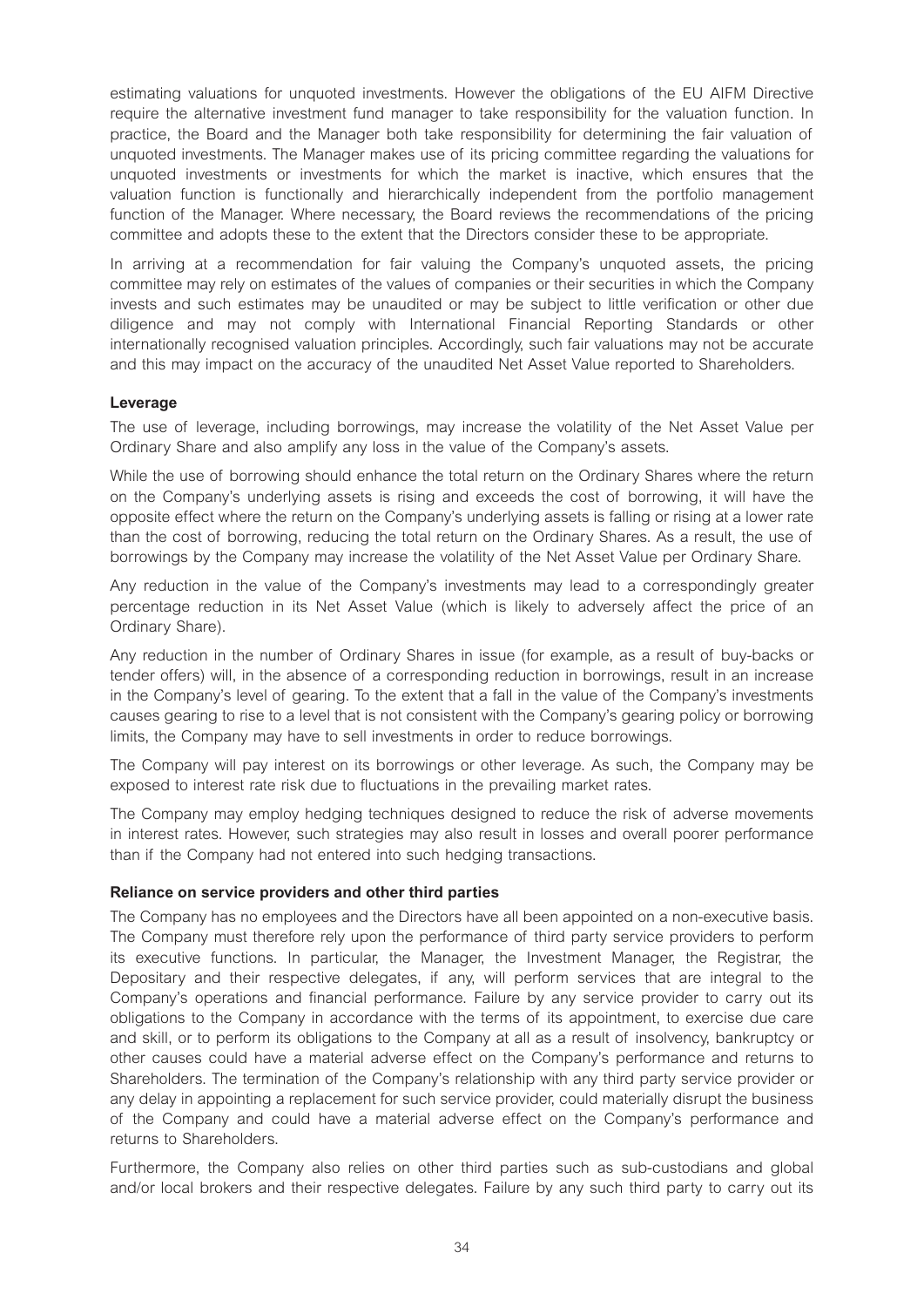obligations in connection with the operation of the Company or to exercise due care and skill, or to perform its obligations in connection with the operation of the Company at all, as a result of insolvency, bankruptcy or other causes could have a material adverse effect on the Company's performance and returns to Shareholders. The lack of any direct contractual relationship with any third party, or any delay in a replacement for such third party being found could materially disrupt the business of the Company and could have a material adverse effect on the Company's performance and returns to Shareholders.

# **Misconduct of employees and third party service providers**

Misconduct or misrepresentations by employees of the Manager, the Investment Manager or any other third party service providers could cause significant losses to the Company. Employee misconduct may include binding the Company to transactions that exceed authorised limits or present unacceptable risks and unauthorised trading activities or concealing unsuccessful trading activities (which, in any case, may result in unknown and unmanaged risks or losses) or making misrepresentations regarding any of the foregoing. Losses could also result from actions by third party service providers, including, without limitation, failing to recognise trades and misappropriating assets. In addition, employees and third party service providers may improperly use or disclose confidential information, which could result in litigation or serious financial harm, including limiting the Company's business prospects or future marketing activities. Despite the Company's due diligence efforts, misconduct and intentional misrepresentations may be undetected or not fully comprehended, thereby potentially undermining the Manager's due diligence efforts. As a result, no assurances can be given that the due diligence performed by the Manager will identify or prevent any such misconduct.

# **Legal and regulatory risk**

The Company has been approved by HM Revenue & Customs as an investment trust, subject to continuing to meet the relevant eligibility conditions, and operates as an investment trust in accordance with Chapter 4 of Part 24 of the Corporation Tax Act 2010. As such, the Company is exempt from capital gains tax on the profits realised from the sale of its investments.

Any breach of the relevant eligibility conditions could lead to the Company losing its investment trust status and being subject to corporation tax on capital gains realised within the Company's portfolio.

In such event the investment returns of the Company may be adversely affected. Any serious breach could result in the Company and/or the Directors being fined or the subject of criminal proceedings or the suspension of the Company's shares which would in turn lead to a breach of the Corporation Tax Act 2010. Amongst other relevant laws and regulations, the Company is required to comply with the provisions of the 2006 Act, the AIFM Rules, UK MAR, the Listing Rules and the Disclosure Guidance and Transparency Rules sourcebook of the handbook of the FCA.

# **Risks relating to the Company's portfolio and investment strategy**

The Company invests primarily in a portfolio of companies exposed to the Latin American region which reflect the Investment Manager's convictions and the Company's portfolio may therefore bear little resemblance to the weighting or constituents of the Benchmark Index, and may be more volatile than more broadly based investment funds.

Countries within the Latin American region can be volatile and the economies of such countries have in the past experienced considerable difficulties, including high inflation rates, high interest rates, high unemployment, government overspending and political instability. Similar conditions in the present or future could impact the Company's performance.

The material risks of which the Company is aware are:

- the Company may invest in a concentrated portfolio of shares and this focus may result in higher risk when compared to a portfolio that has a wider spread of investment risk;
- the economies of countries within the Latin American region may be more dependent on relatively few industries that may be highly vulnerable to local and global changes;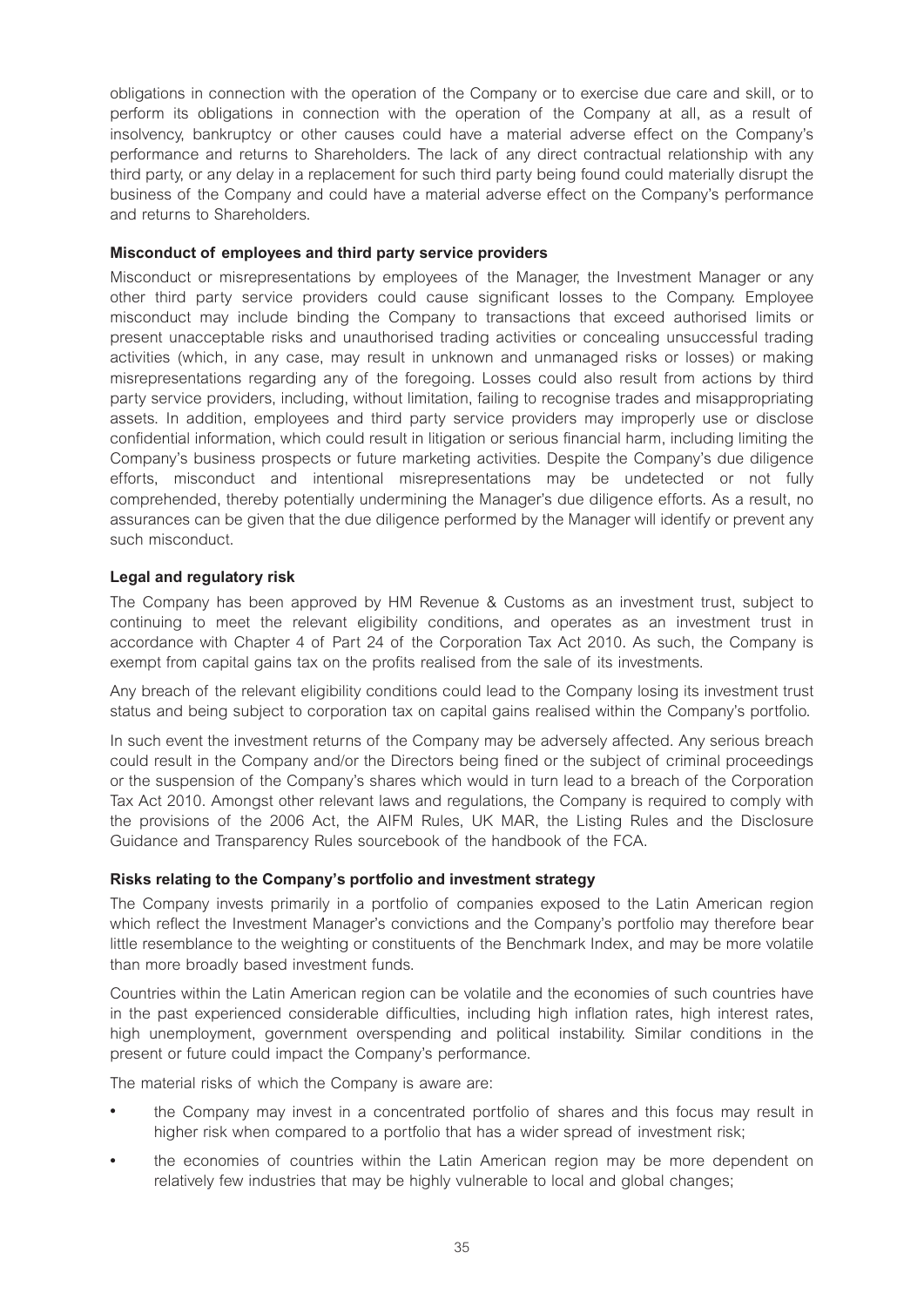- dependence on exports such as the exportation of commodities and their economies may be significantly impacted by fluctuations in commodity prices and the global demand for certain commodities and the corresponding importance of international trade;
- <sup>l</sup> these countries generally have less developed securities markets or exchanges, and legal and accounting systems;
- securities may be more difficult to sell at an acceptable price and may be more volatile than securities in countries with more mature markets;
- the value of the currencies of countries within the Latin American region may fluctuate more than the currencies of countries with more mature markets;
- investments in countries within the Latin American region may be subject to greater risks of government restrictions, including confiscatory taxation, expropriation or nationalisation of a company's assets, restrictions on foreign ownership of local companies and restrictions on withdrawing assets from the country;
- the governments of many countries in the Latin American region may also exercise substantial influence over many aspects of the private sector, and any such exercise could have a significant effect on companies in which the Company invests;
- investing in countries within the Latin American region subjects the Company to a higher level of market risk than investment in more developed markets;
- high risk of social unrest in the Latin American region;
- potentially higher rates of inflation (including hyperinflation);
- a potential risk of substantial deflation;
- <sup>l</sup> arbitrary government decisions resulting from, *inter alia*, a lower level of democratic accountability than is typical of developed nations;
- less stringent laws and practices in relation to the fiduciary duties of officers and directors and protection of investors;
- difficulty in bringing legal proceedings to enforce contractual rights and the risk of the fraudulent appropriation of investments;
- <sup>l</sup> the operation, performance and settlement, clearing and registration of dealing transactions by sub-custodians in the Latin American region may be less regulated than more developed markets; and
- the possibility of the imposition of withholding or other taxes or exchange controls on or change in tax treatment of dividends, interest, capital gains or other income, limitations on the removal of funds or other assets of the Company, political changes, government regulation, social instability or diplomatic developments (including war) which could adversely affect the economies of such countries or the value of the Company's investments in those countries and accordingly, the level of dividends, if any, received by Shareholders.

#### **Bribery and corruption**

Fraud, bribery and corruption is more common in emerging markets such as those within the Latin American region by comparison to other geographical regions and jurisdictions such as Western Europe and the United States. Doing business in developing markets brings with it inherent risks associated with enforcement of obligations, fraud, bribery and corruption. The effect of corruption can seriously constrain the development of local economies, erode stability and trust, and its macro-economic and social costs can be significant. These effects could have a material adverse effect on the performance of the Company's investments. Although the Company has put in place policies in respect of fraud, bribery and corruption, it may not be possible for the Company to detect or prevent every instance of fraud, bribery and corruption to which it may be exposed. The Company may therefore be subject to civil and criminal penalties and to reputational damage. Instances of fraud, bribery and corruption, and violations of laws and regulations in the Latin American region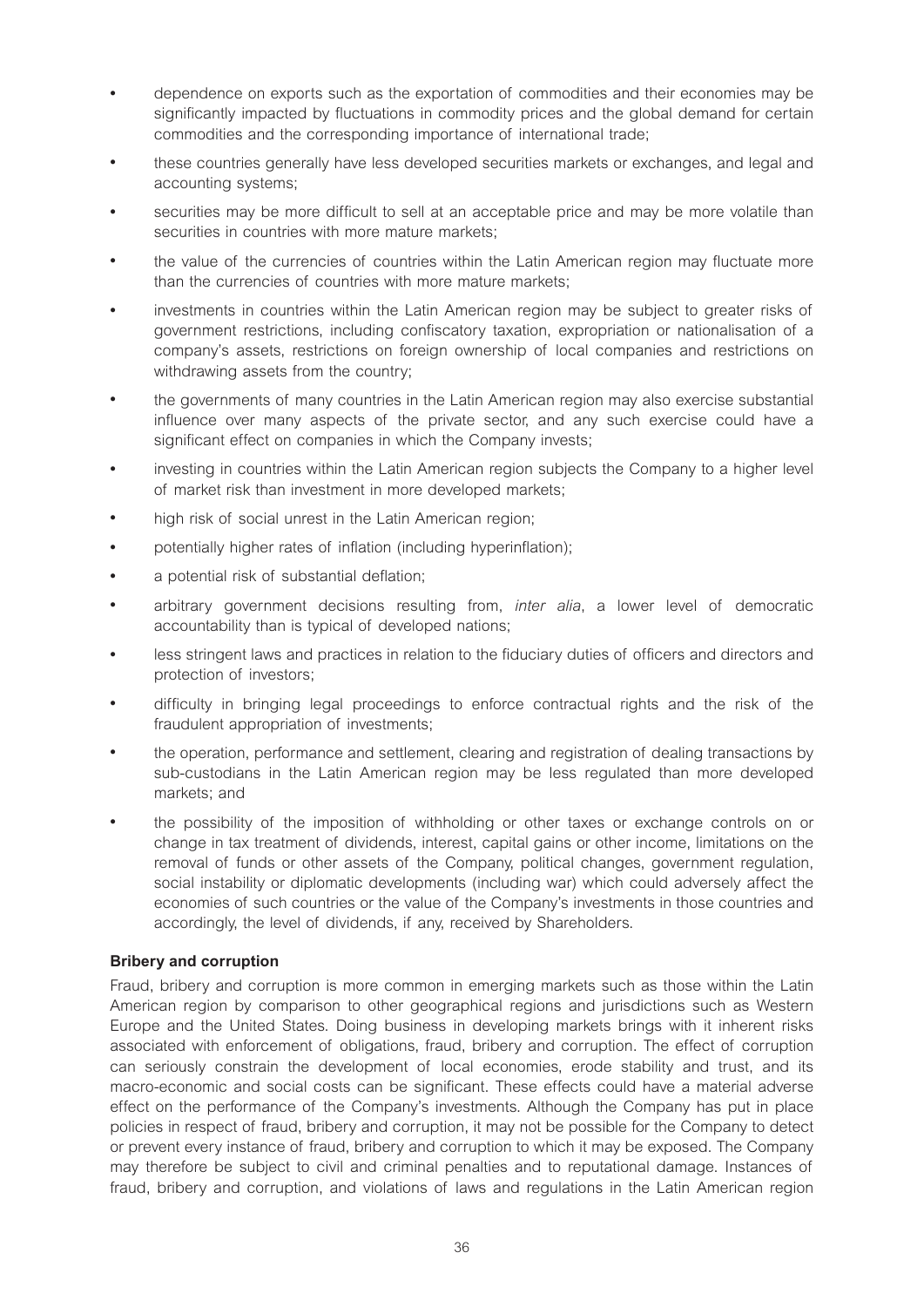could have a material adverse effect on the Company's business, prospects, financial condition or results of operations. There generally remains, across the Latin American region, insufficient effective anti-corruption legislation and insufficient co-ordination of anti-corruption initiatives.

#### **Securities markets of countries within the Latin American region**

The securities markets of countries within the Latin American region are not as large as more established securities markets and have substantially less trading volume, which may result in a lack of liquidity and higher price volatility. Accumulation and disposal of holdings may be time consuming and may need to be conducted at unfavourable prices. There may be a high concentration of market capitalisation and trading volume in a small number of issuers representing a limited number of industries as well as a high concentration of investors and financial intermediaries. These factors may adversely affect the timing and price of the acquisition or disposal of securities. In addition, an economic downturn or an increase in the real or perceived risks associated with countries within the Latin American region could adversely affect the market prices of securities of companies exposed to the Latin American region even if the economies of such countries remain stable.

The securities markets of countries within the Latin American region may be less regulated than more established securities markets. In addition, market practices in relation to settlement of securities transactions and custody of assets in such markets can constitute a material risk to the Company. Any inability of the Company to make intended securities purchases due to settlement problems could also cause the Company to miss investment opportunities.

In circumstances such as the insolvency of a sub-custodian or registrar, or retro-active application of national or international legislation, the Company may not be able to establish title to investments made and may suffer losses as a result. The Company may find it impossible to enforce its rights against third parties. Any increase in the national or international regulation or supervision of the securities markets of countries within the Latin American region may result in additional compliance costs for any custodian or sub-custodian through which the Company invests which accordingly may result in such increased costs being passed on to the Company and/or such custodian and/or sub-custodian being unable to continue to provide such services to the Company.

Furthermore, due to the local postal and banking systems, no guarantee can be given that all entitlements attaching to securities acquired by the Company can be realised. None of the Company, the Depositary or any sub-custodian appointed, the Manager, the Investment Manager or any of their agents makes any representation or warranty about, or any guarantee of the operation, performance or settlement, clearing and registration of dealing transactions in the Latin American region.

#### **Restrictions on foreign investment**

Some countries prohibit or impose substantial restrictions on investments by foreign entities such as the Company. As illustrations, certain countries require governmental approval prior to investment by foreign persons, or limit the amount of investment by foreign persons in a particular company, or limit the investment by foreign persons in a company to only a specific class of securities which may have less advantageous terms than securities of the company available for purchase by nationals. Certain countries may restrict investment opportunities in issuers or industries deemed important to national interests. The manner in which foreign investors may invest in companies in certain countries, as well as limitations on such investments, may have an adverse impact on the operations of the Company. For example, the Company may be required in certain of such countries to invest initially through a local broker or other entity and then have the share purchases re-registered in the name of the Company. Re-registration may in some instances not be able to occur on a timely basis, resulting in a delay during which the Company may be denied certain of its rights as an investor, including rights as to dividends or to be made aware of certain corporate actions. There also may be instances where the Company places a purchase order but is subsequently informed, at the time of re-registration, that the permissible allocation to foreign investors has been filled, depriving the Company of the ability to make its desired investment at the time. Substantial limitations may exist in certain countries with respect to the Company's ability to repatriate investment income, capital or the proceeds of sales of securities by foreign investors. The Company could be adversely affected by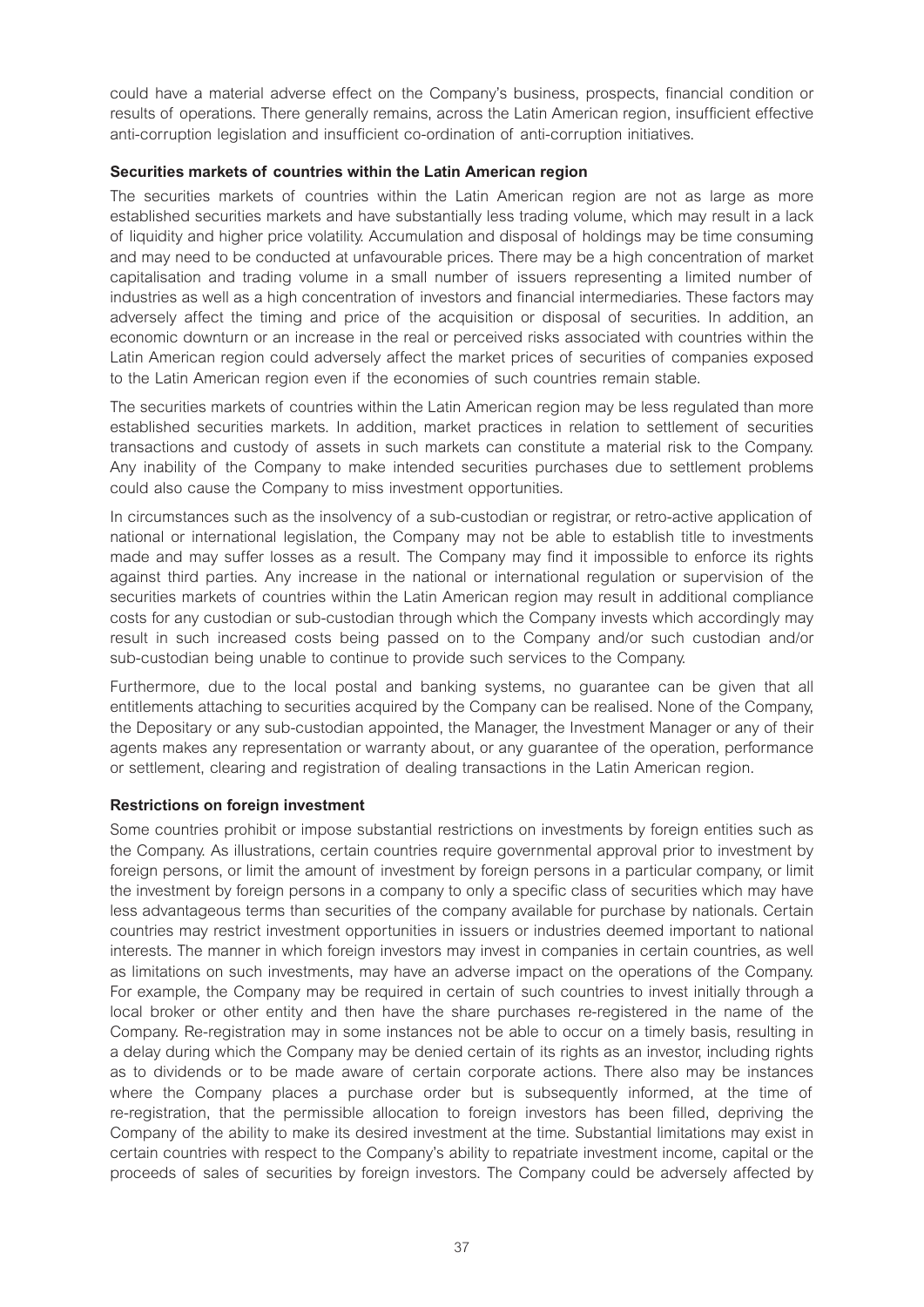delays in, or a refusal to grant any required governmental approval for repatriation of capital, as well as by the application to the Company of any restriction on investments.

# **Sanctions**

Sanctions imposed either by or on the countries in which the Company invests arising from political events may have a substantial impact at times upon the countries in which the Company invests, their residents and their economies, which in turn could have a material adverse effect on the Company's performance.

The Company may not be able to achieve exposure in certain markets due economic sanctions issued by the following authorities, Office of Foreign Assets Control, European Union, United Kingdom and United Nations and other applicable regimes.

# **Interest rate risk**

The prices of equity securities in the Company's portfolio may be susceptible in the short-term to decline if interest rates rise. Rising interest rates could adversely impact the financial performance of companies in the Latin American region by increasing their cost of capital. This may reduce their ability to execute acquisitions or expansion projects in a cost effective manner. In addition, the costs associated with any leverage used by the Company are likely to increase if interest rates rise.

The Company may invest in convertible and fixed income securities. Such securities are particularly affected by trends in interest rates and inflation. If interest rates go up, the value of securities tends to fall, and vice versa. Inflation will also reduce the real value of securities over time. The value of a security will also fall if the issuer is unable to repay its debt or has a credit rating downgrade or if there is less appetite generally in the market for securities carrying credit risk.

# **Derivatives**

The Company may utilise both exchange-traded and over-the-counter derivatives (including contracts for difference) as part of its investment policy. The costs of investing through derivatives may be higher than investing in securities (whether directly or through nominees) as the Company will have to bear the additional costs of purchasing and holding such derivatives and this could have a material adverse effect on the Company's returns. These instruments can be highly volatile and expose investors to a high risk of loss. The low initial margin deposits normally required to establish a position in such instruments permit a high degree of leverage. As a result, depending on the type of instrument, a relatively small movement in the price of a contract may result in a profit or a loss which is high in proportion to the amount of funds actually placed as initial margin and may result in unquantifiable further loss exceeding any margin deposited. In addition, daily limits on price fluctuations and speculative position limits on exchanges may prevent prompt liquidation of positions resulting in potentially greater losses. Transactions in over-the-counter contracts may involve additional risk as there is no exchange market on which to close out an open position. It may be impossible to liquidate an existing position, to assess the value of a position or to assess the exposure to risk. Contractual asymmetries and inefficiencies can also increase risk, such as break clauses, whereby a counterparty can terminate a transaction on the basis of a certain reduction in Net Asset Value, incorrect collateral calls or delays in collateral being posted.

# **Custodial services**

Some of the securities and other assets of the Company deposited with custodians, sub-custodians or global and/or sub-brokers in a country in the Latin American region may not be clearly identified as being assets (directly or indirectly) of the Company and hence the Company may be exposed to a credit risk with regard to such custodians, sub-custodians or global and/or sub-brokers in such countries. There may also be practical problems or time delays associated with enforcing rights to its assets such as in the case of an insolvency of any such party which could have a material adverse effect on returns to Shareholders.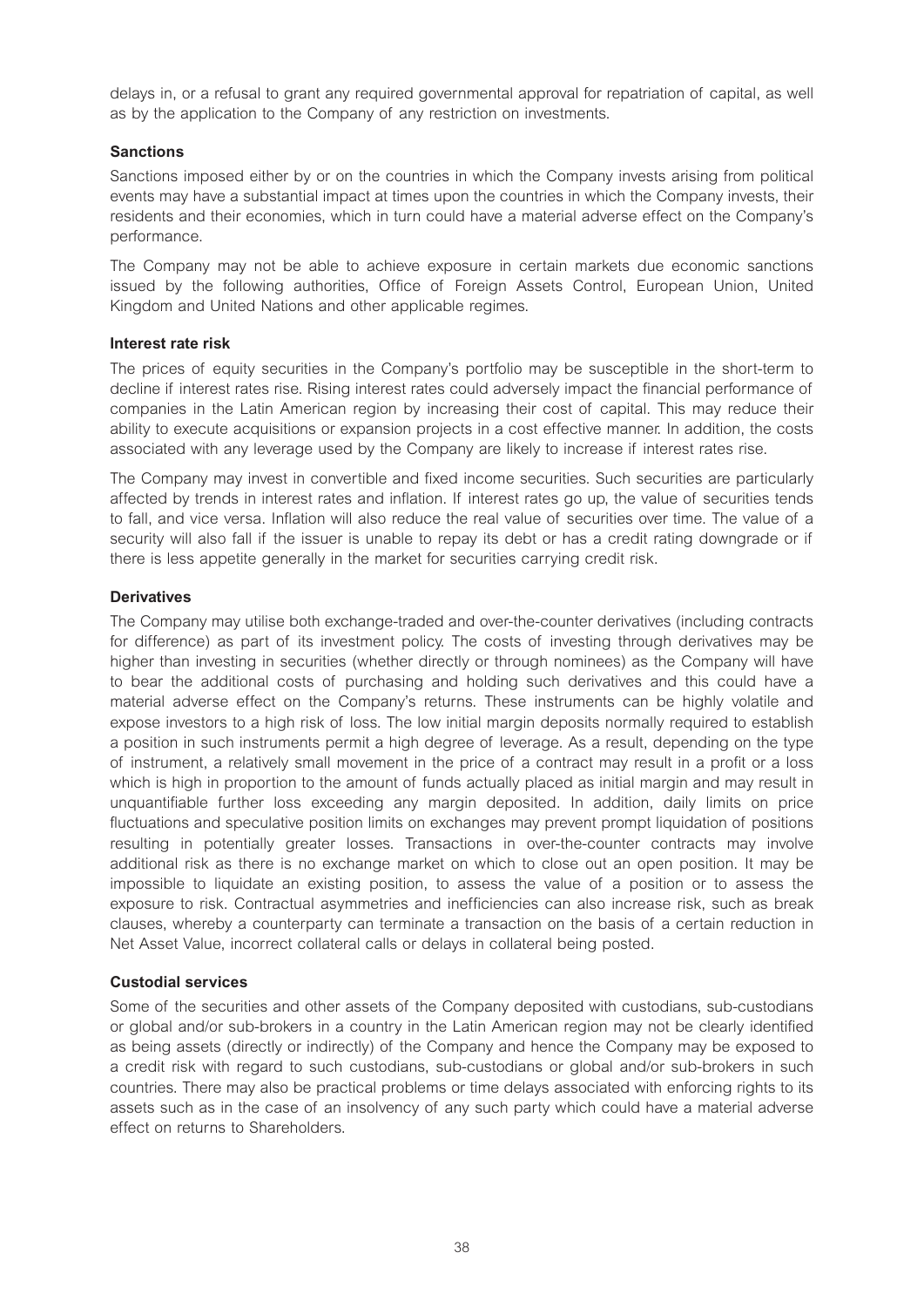# **Reporting standards in the Latin American region**

Accounting, auditing and financial reporting standards and practices and disclosure requirements applicable to many companies in the Latin American region are less rigorous than those in the United Kingdom. As a result there may be less information available publicly to investors in such securities than to investors in comparable securities in the United Kingdom securities markets. Furthermore, such information which is available is often less reliable. The Investment Manager may make investment decisions in respect of such securities based on such information which may have a negative impact on the value of the Company's portfolio and returns to Shareholders.

#### **Foreign exchange rate risk**

The Company will invest in US dollar and non-US dollar denominated securities and the companies in which the Company invests may conduct their operations in US dollars and/or other currencies. Such non-US dollar currencies may suffer extreme volatility relative to the US dollar, and devaluation. The Company will therefore have an exposure to foreign exchange risk as a result of changes, both unfavourable and favourable, in exchange rates between the US dollar and other currencies. Foreign exchange risk may increase the volatility of the Net Asset Value per Ordinary Share. The Company does not have a policy of hedging or otherwise seeking to mitigate foreign exchange risk but reserves the right to do so from time-to-time as part of the Company's efficient portfolio management.

Movements in the foreign exchange rate between Sterling, US dollar, the reporting currency of the Company, and any other currency in which the Company invests and the currency applicable to a particular Shareholder may have an impact upon that Shareholder's returns in their own currency of account.

#### **Smaller capitalisation companies**

The Company may invest in smaller capitalisation companies. As smaller companies do not have the financial strength, diversity and resources of larger companies, they may find it more difficult to operate in periods of economic slowdown or recession. In addition, the relatively small capitalisation of such companies could make the market in their shares less liquid and, as a consequence, their share price more volatile than investments in larger companies.

#### **Below investment grade securities**

The Company may invest in bonds or other fixed income securities, including high risk debt securities. These securities may be below investment grade and are subject to uncertainties and exposure to adverse business, financial or market conditions which could lead to the issuer's inability to make timely interest and principal payments. The market values of these securities tend to be more sensitive to individual corporate developments and general economic conditions than to higher rated securities.

#### **Unquoted securities**

The Company may invest up to 10 per cent. of its Gross Assets (at the time of such investment) in unquoted securities. Such investments, by their nature, involve a higher degree of risk than investments in quoted securities because unquoted securities may be more difficult to realise than quoted securities due to the potential greater difficulty in identifying willing purchasers of the unquoted securities. Investments in unquoted securities can also be more difficult to value than quoted securities and there is no guarantee that the basis of calculation used in the valuation process will reflect the actual value achievable on realisation of those investments. There may be less information available to the Company on its unquoted investments than on its publicly traded investments.

# **Default and counterparty risk**

A portion of the Company's assets may be invested in debt securities of private and governmental issuers, thus exposing the Company to the credit and political risk of the issuer. In addition, many of the markets in which the Company will effect its transactions are "over-the-counter" or "interdealer"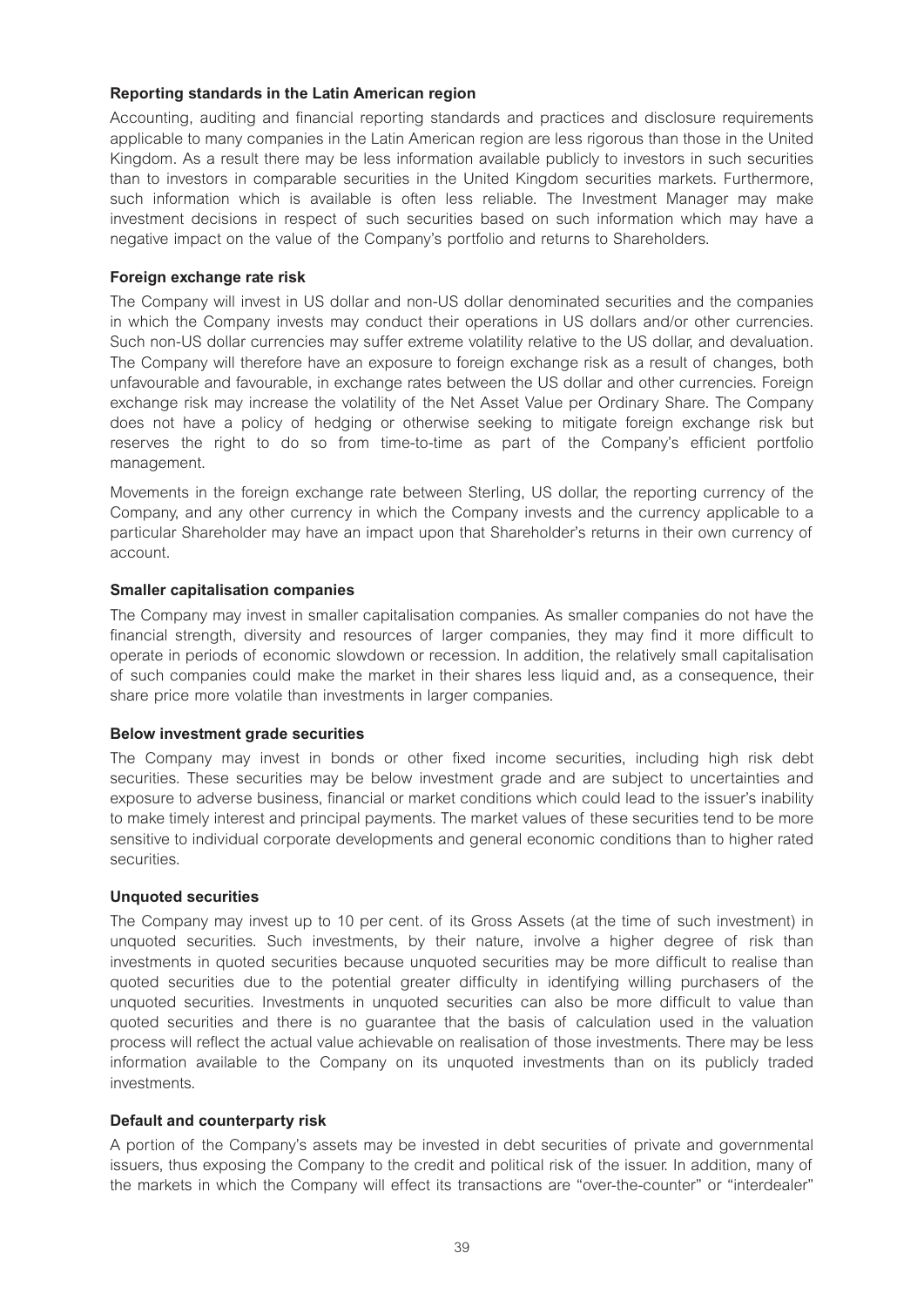markets. The participants in such markets are typically not subject to credit evaluation and regulatory oversight as are members of exchange based markets. This exposes the Company to the risk that a counterparty will not settle a transaction in accordance with its terms and conditions because of a dispute over the terms of the contract or because of a credit or liquidity problem, thus causing the Company to suffer a loss.

#### **Suspension of trading**

Securities and commodity exchanges typically have the right to suspend or limit trading in any instrument traded on that exchange. A suspension could render it impossible for the Company to liquidate positions and thereby expose the Company to losses.

# **Gearing of other investment companies**

Should the Company invest in investment companies, investors should be aware that such investments may include holdings in the shares of investment companies which are geared by loan facilities that rank ahead of the relevant shares both for payment of interest and for capital. Investment in shares of investment companies which are geared present a higher investment risk as to their capital return. This could have a negative impact on the value of an investment company holding within the Company's portfolio and returns to Shareholders.

# **The information and technology systems used by the Manager and/or the Investment may be vulnerable to cyber security breaches**

The information and technology systems used by the Manager and/or the Investment Manager may be vulnerable to damage or interruption from computer viruses, network failures, computer and telecommunication failures, infiltration by unauthorised persons and security breaches, usage errors by its professionals, power outages and catastrophic events such as fires, tornadoes, floods, hurricanes and earthquakes. Although the Manager and the Investment Manager have implemented various measures to manage risks relating to these types of events, if such information and technology systems are compromised, become inoperable for extended periods of time or cease to function properly, the Manager or the Investment Manager, as applicable, may have to make a significant investment to fix or replace them. The failure for any reason of these systems and/or of disaster recovery plans could cause significant interruptions in the operations of the Manager, the Investment Manager and/or the Investment Manager and result in a failure to maintain the security, confidentiality or privacy of sensitive data, including personal information relating to investors. Such a failure could harm the reputation of the Manager and/or the Investment Manager, subject any such entity and their respective affiliates to legal claims and otherwise affect their business and financial performance. This could have an adverse effect on the Company's financial condition, results of operations and prospects, with a consequential adverse effect on the market value of the Ordinary Shares.

#### **RISKS RELATING TO THE ORDINARY SHARES**

#### **Ordinary Shares may trade at a discount to their Net Asset Value**

The value of an investment in the Company, and the income derived from it, if any, may go down as well as up and an investor may not get back the amount invested.

The market price of the Ordinary Shares, like shares in all investment trusts, may fluctuate independently of their underlying Net Asset Value and may trade at a discount or premium at different times, depending on factors such as supply and demand for the Ordinary Shares, market conditions and general investor sentiment. While the Board may seek to mitigate any discount to Net Asset Value at which the Ordinary Shares may trade through the operation of discount management policies, there can be no guarantee that such discount mechanisms will be successful or capable of being implemented. The market value of an Ordinary Share may vary considerably from its Net Asset Value.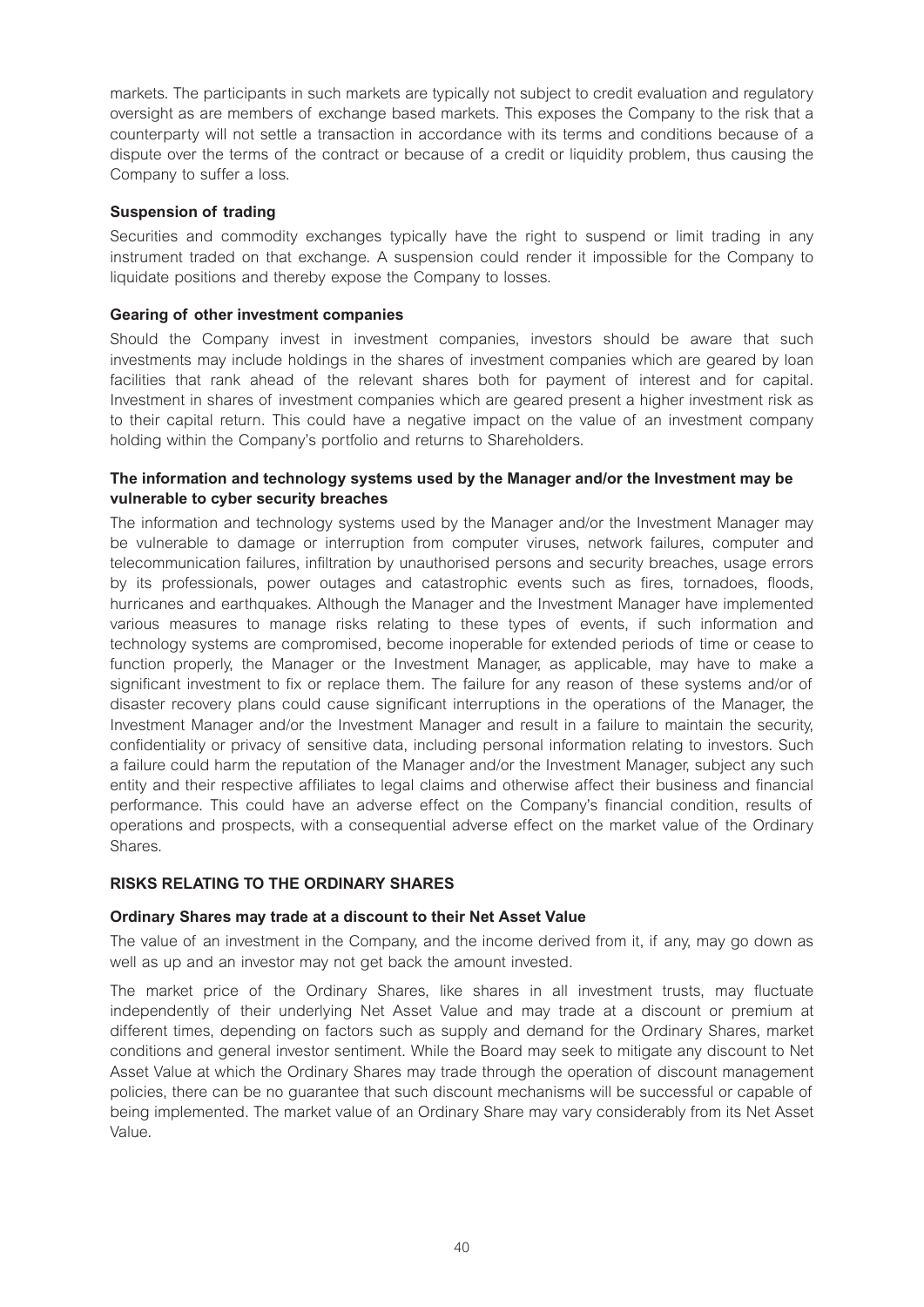# **It may be difficult for Shareholders to realise their investment and there may not be a liquid market in the Ordinary Shares**

The price at which the Ordinary Shares will be traded and the price at which investors may realise their investment will be influenced by a large number of factors, some specific to the Company and its investments and some which may affect companies generally. There may not be a liquid market for the Ordinary Shares. The market prices of the Ordinary Shares may not reflect their underlying Net Asset Value. Accordingly, Shareholders may be unable to realise their investment at such Net Asset Value or at all.

#### **Currency risk**

If an investor's currency of reference is not Sterling, currency fluctuations between the investor's currency of reference and the base currency of the Company may adversely affect the value of an investment in the Company.

#### **RISKS RELATING TO THE MANAGER AND THE INVESTMENT MANAGER**

# **The performance of the Company will depend on the ability and services of the Investment Manager**

The performance of the Company will depend on: (i) the ability of the Investment Manager to generate positive returns; and (ii) the Investment Manager's ability to advise on, and identify, investments in an optimal way. Achievement of the investment objective will also depend, in part, on the ability of the Investment Manager to provide competent, attentive and efficient services to the Company. There can be no assurance that, over time, the Investment Manager will be able to provide such services or that the Company will be able to invest its assets on attractive terms or generate any investment returns for Shareholders or indeed avoid investment losses.

# **There can be no assurance that a replacement manager and/or investment manager will be found if the Manager or the Investment Manager resigns, is removed or otherwise no longer serves as the Manager and/or Investment Manager**

The Management Agreement may be terminated by the Company or the Manager giving to the other party at least six months' notice in writing and in certain other circumstances. If the Management Agreement is terminated, the Directors would have to find a replacement manager and investment manager for the Company and there can be no assurance that such a replacement will be found.

# **The management team may allocate some of their resources to activities in which the Company is not engaged, which could have a negative impact on the Company's ability to achieve its investment objective**

Neither the Manager nor the Investment Manager is required to commit all of its resources to the Company's affairs. Insofar as the Manager and/or the Investment Manager devotes resources to its responsibilities to other business interests, its ability to devote resources and attention to the Company's affairs will be limited. This could adversely affect the Company's ability to achieve its investment objective, which could have a material adverse effect on the Company's profitability, Net Asset Value and share price.

#### **Potential conflicts of interest**

The Manager, the Investment Manager, and their affiliates serve as manager and investment manager to other clients and their organisational and ownership structure involves a number of relationships. For example, the Manager, the Investment Manager and/or their affiliates may have conflicts of interest in allocating their time and activity between the Company and the other clients, in allocating investments among the Company and the other clients and in effecting transactions between the Company and other clients, including ones in which the Manager, the Investment Manager and/or their affiliates may have a greater financial interest. The Manager, the Investment Manager and/or their affiliates may give advice or take action with respect to such other clients that differs from the advice given or action taken with respect to the Company.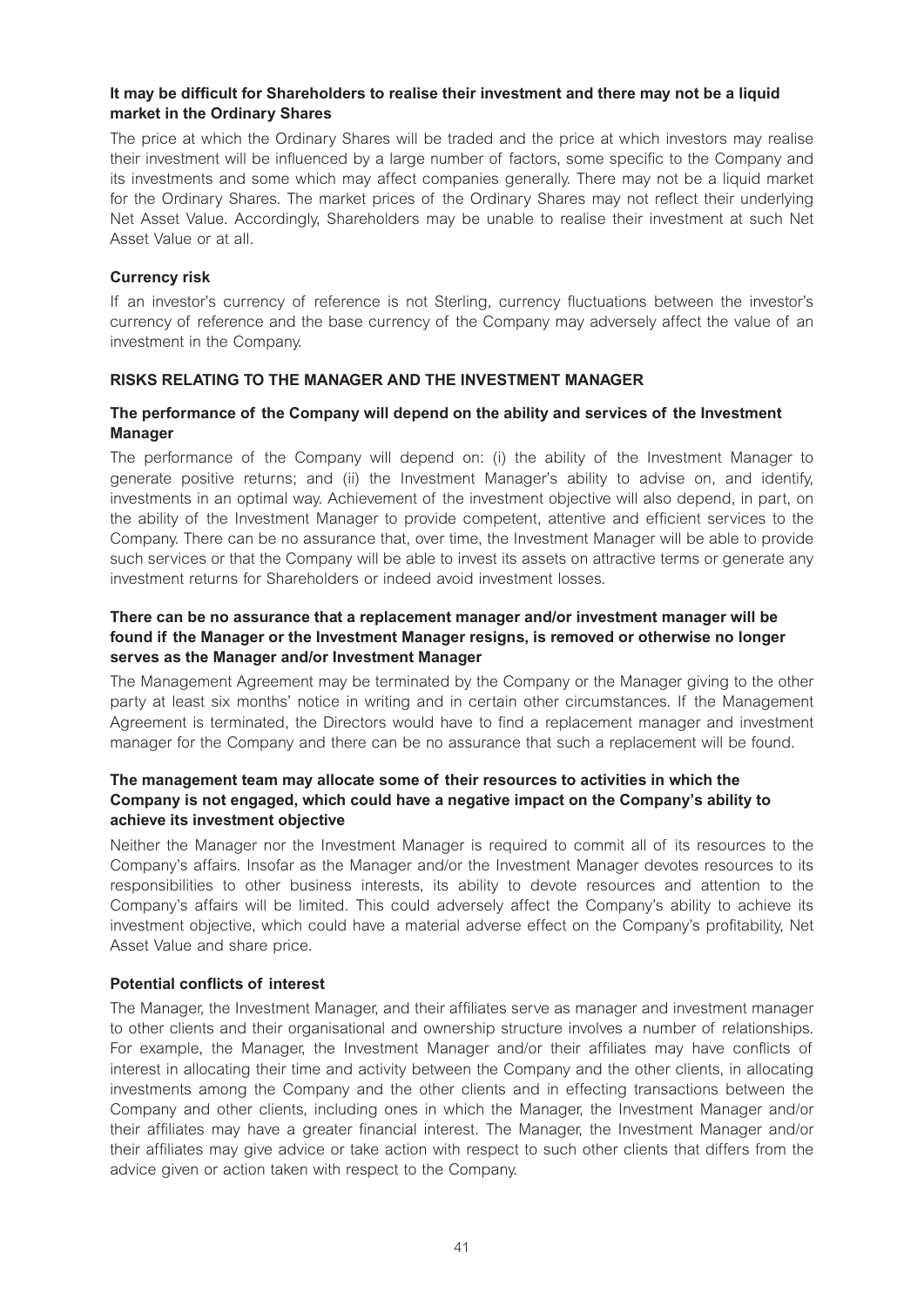The Manager, the Investment Manager and/or their affiliates may be involved in other financial, investment and professional activities that may on occasion give rise to conflicts of interest with the Company. In particular, the Manager and/or the Investment Manager may provide investment management, investment advice or other services to a number of funds that may have similar investment policies to that of the Company or funds in which the Company invests.

The ultimate holding company of the Manager and the Investment Manager is BlackRock, Inc., a company incorporated in Delaware, USA.

The Manager, the Investment Manager, BlackRock, Inc., their affiliates and their respective investment professionals and other employees may come into possession of material non-public information. The possession of such information may potentially limit the ability of the Company to participate in an investment opportunity.

#### **RISKS RELATING TO TAXATION AND REGULATION**

#### **Changes in laws or regulations governing the Company's operations may adversely affect the Company's business**

The Company is subject to laws and regulations enacted by national and local governments. In particular, the Company is subject to and will be required to comply with certain regulatory requirements that are applicable to listed closed-ended investment companies.

Any change in the law and regulation affecting the Company may have a material adverse effect on the ability of the Company to carry on its business and successfully pursue its investment policy and on the value of the Company and the shares. In such event, the investment returns of the Company may be materially adversely affected.

# **Changes in taxation legislation or practices may adversely affect the Company and the tax treatment for Shareholders investing in the Company**

Changes in taxation legislation and practices may affect the Company's ability to generate returns for Shareholders and/or the taxation of such returns to Shareholders and could also be applied retrospectively.

#### **Tax risks in relation to the Latin American region**

The Company may purchase investments that will subject the Company to withholding taxes in various jurisdictions. In the event that withholding taxes are imposed with respect to any of the Company's investments, the effect will generally be to reduce the capital gain and/or income received by the Company on such investments. Such taxes may be imposed on income, capital gains, issue of securities or supporting documents, including the contracts governing the terms of any financial instrument and such taxes may be confiscatory in nature.

The Company shall be making investments in jurisdictions where the tax regime is not fully developed or is not certain. The Company, the Manager and the Investment Manager shall not be liable to account to any Shareholder for any payment made or suffered by the Company in good faith to a fiscal authority for taxes or other charges of the Company notwithstanding that it is later found that such payments need not or ought not have been made or suffered. Conversely, where through fundamental uncertainty as to the tax liability, or the lack of a developed mechanism for practical and timely payment of taxes, the Company pays taxes relating to previous years, any related interest or late filing penalties will likewise be chargeable to the Company. Such late paid taxes will normally be debited to the Company at the point the decision to accrue the liability in the Company accounts is made.

#### **The Company's income may be reduced by exchange controls and repatriation risk**

It may not be possible for the Company to procure the repatriation of capital, dividends, interest and other income from the Latin American region, or it may require government consents to do so. The Company could be adversely affected by the introduction of, or delays in, or refusal to grant any such consent for the repatriation of funds or by any official intervention affecting the process of settlement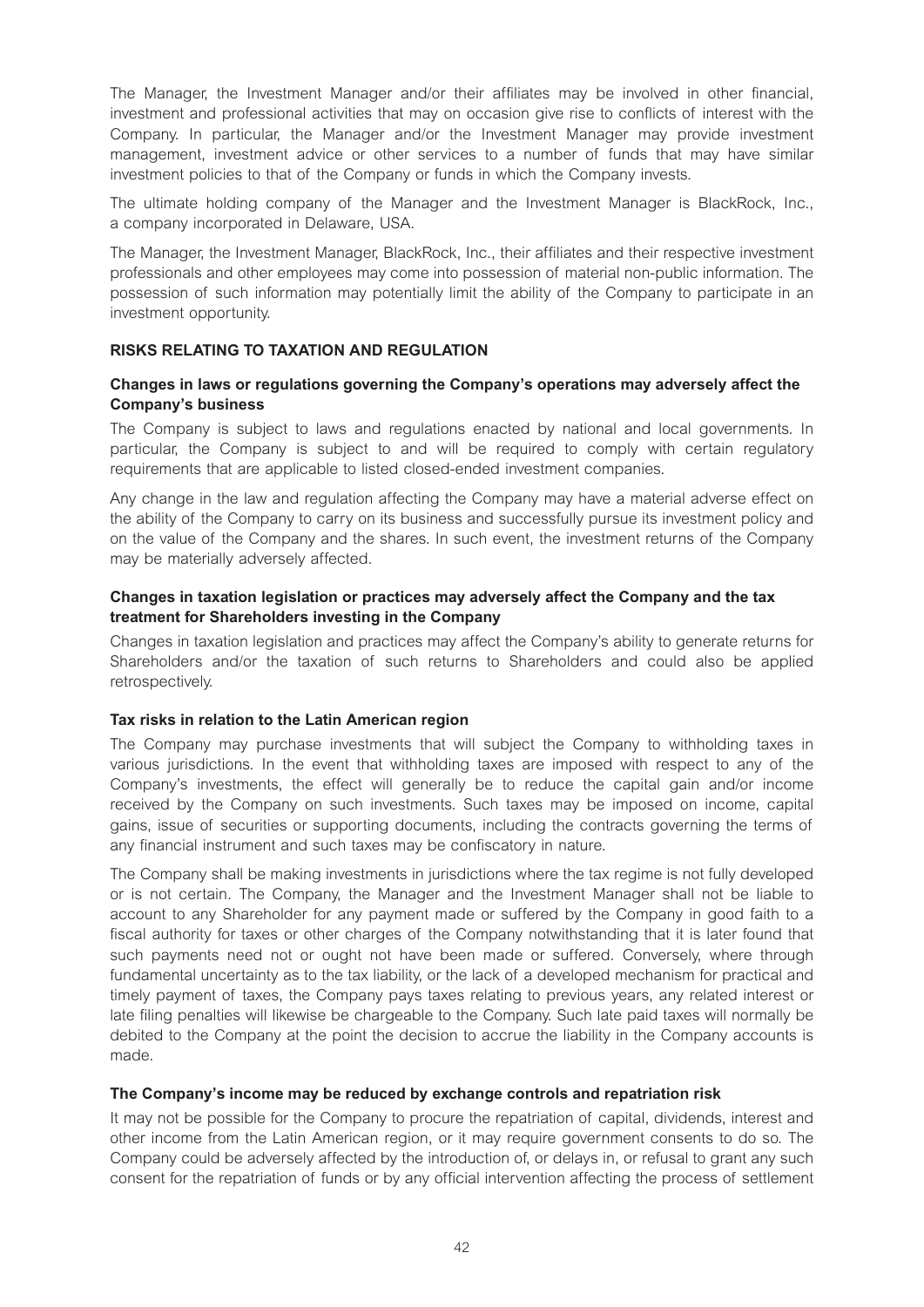of transactions. Economic or political conditions could lead to the revocation or variation of consent granted prior to the investment being made or to the imposition of new restrictions. In the event that exchange controls are imposed with respect to any of the Company's investments, the effect will generally be to reduce the income received by the Company on such investments.

# **Due diligence and reporting obligations**

The Company will be required to comply with certain due diligence and reporting requirements under the International Tax Compliance (Amendment) Regulations 2018, which were enacted to meet the United Kingdom's obligations under FATCA, the Common Reporting Standard developed by the Organisation for Economic Co-operation and Development and the EU Directive on Administrative Co-operation in Tax Matters as implemented by the UK pursuant to the International Tax Enforcement (Disclosable Arrangements) Regulations 2020 and the International Tax Enforcement (Disclosable Arrangements) (Amendment) (No.2) (EU Exit) Regulations 2020. Shareholders may be required to provide information to the Company to enable the Company to satisfy its obligations under the regulations. Failure by the Company to comply with its obligations under the regulations may result in fines being imposed on the Company and, in such event, the returns of the Company may be adversely affected.

# **The Company has not registered and will not register as an investment company under the Investment Company Act**

The Company will seek to qualify for an exemption from the definition of "investment company" under the Investment Company Act and will not register as an investment company in the United States under the Investment Company Act. The Investment Company Act provides certain protections to investors and imposes certain restrictions on registered investment companies, none of which are applicable to the Company or its investors.

In addition, to avoid being required to register as an investment company under the Investment Company Act and to avoid violating such act, the Company has implemented restrictions on the ownership and transfer of Ordinary Shares, including requiring that any transferee shall be deemed to have represented and warranted to the Company that it is not a U.S. Person.

# **The Company's assets could be deemed "plan assets" that are subject to the requirements of ERISA and/or section 4975 of the U.S. Code**

The purchase of Ordinary Shares by an employee benefit plan subject to ERISA, or Section 4975 of the U.S. Code or by any entity whose assets are treated as assets of any such plan, could result in the assets of the Company being considered "plan assets" for the purpose of ERISA, and/or section 4975 of the U.S Code and regulations made thereunder. In such circumstances the Company, the Manager, the Investment Manager and also the fiduciaries of such an employee benefit plan could be liable for any ERISA violations by the Company, the Manager or the Investment Manager and for other adverse consequences under ERISA. Each purchaser and transferee of Ordinary Shares will be deemed to have represented by its purchase or receipt of the Ordinary Shares, and throughout the period that it holds the Ordinary Shares, that it is not an employee benefit plan subject to ERISA or Section 4975 of the U.S. Code or an entity whose assets are treated as assets of any such employee benefit plan. The Directors are also empowered by the Articles of Association to require any Shareholders who, in the opinion of the Directors, would, because of their shareholding, cause the assets of the Company to be treated as plan assets, to transfer their Ordinary Shares in order to reduce this risk materialising.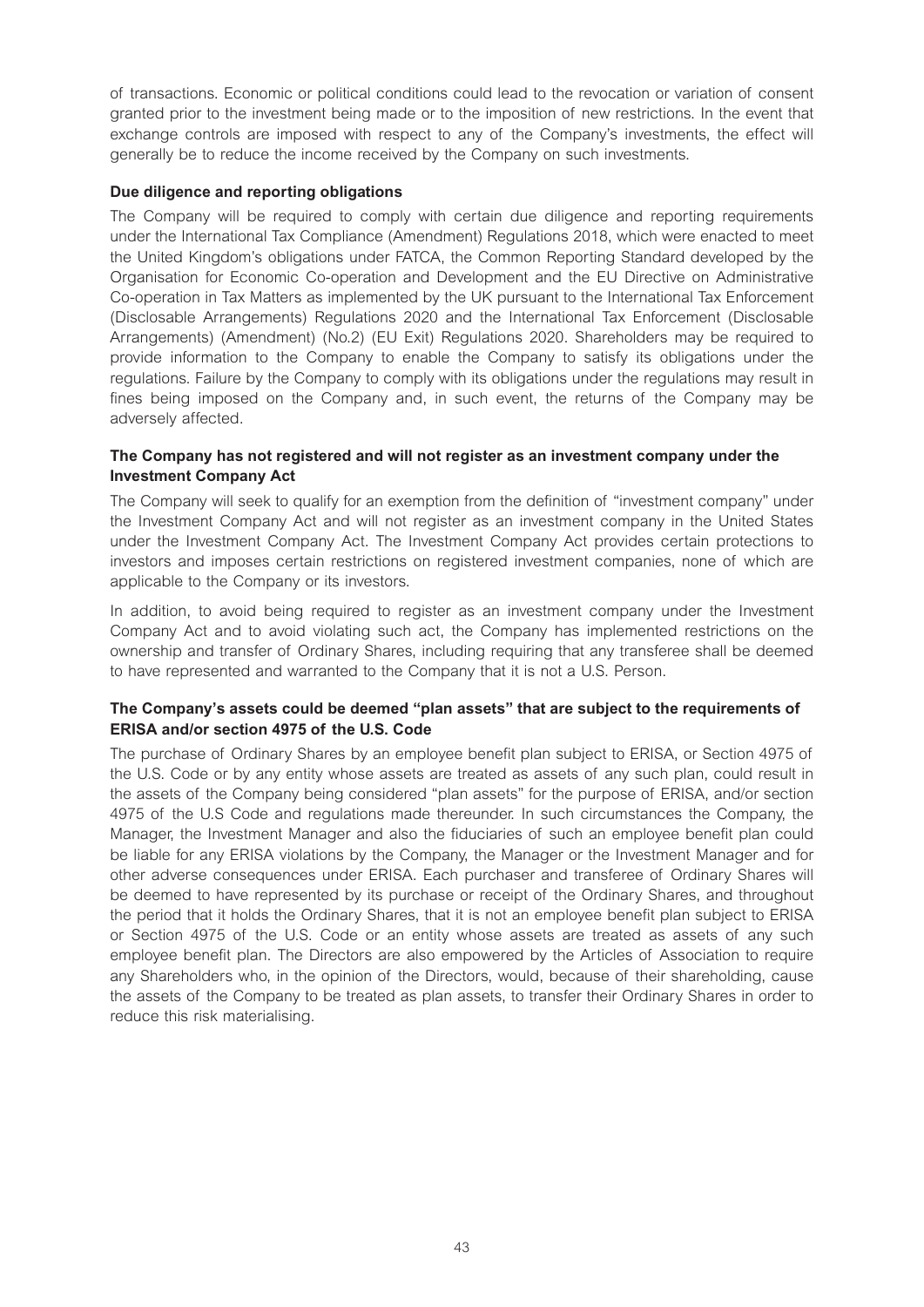# **PART VII**

# **DEFINITIONS**

The following definitions apply throughout this document unless the context requires otherwise:

| 2006 Act                                | the Companies Act 2006, as amended                                                                                                                                                                                                                                                                                                                                                                                                                                                                                                                                                                                                           |
|-----------------------------------------|----------------------------------------------------------------------------------------------------------------------------------------------------------------------------------------------------------------------------------------------------------------------------------------------------------------------------------------------------------------------------------------------------------------------------------------------------------------------------------------------------------------------------------------------------------------------------------------------------------------------------------------------|
| <b>2022 AGM</b>                         | the annual general meeting of the Company to be held on 19 May<br>2022                                                                                                                                                                                                                                                                                                                                                                                                                                                                                                                                                                       |
| <b>AIFM Rules</b>                       | (i) the Alternative Investment Fund Managers Regulations 2013 (SI<br>2013/1773) and any other implementing measure 183 which<br>operated to transpose EU AIFM Directive into UK law before<br>31 January 2020 (as amended from time to time including by<br>the Alternative Investment Fund Managers (Amendment) (EU<br>Exit) Regulations 2019 (SI 2019/328)); and                                                                                                                                                                                                                                                                           |
|                                         | (ii) the UK versions of the EU AIFM Delegated Regulation and any<br>other delegated regulations in respect of the EU AIFM<br>Directive, each being part of UK law by virtue of the European<br>Union (Withdrawal) Act 2018, as further amended and<br>supplemented from time to time including by the Alternative<br>Investment Fund Managers (Amendment) (EU Exit) Regulations<br>2019 (SI 2019/328), the Technical Standards (Alternative<br>Investment Funds Management Directive) (EU Exit) Instrument<br>2019 (FCA 2019/37) and the Exiting the European Union:<br>Specialist Sourcebooks (Amendments) Instrument 2019 (FCA<br>2019/25) |
| <b>Articles of Association</b>          | the articles of association of the Company                                                                                                                                                                                                                                                                                                                                                                                                                                                                                                                                                                                                   |
| <b>Basic Entitlement</b>                | the entitlement of a Shareholder to tender up to 24.99 per cent. of<br>the Ordinary Shares registered in that Shareholder's name as at<br>the Record Date, rounded down to the nearest whole number                                                                                                                                                                                                                                                                                                                                                                                                                                          |
| <b>Board or Directors</b>               | the directors of the Company or any duly constituted committee<br>thereof                                                                                                                                                                                                                                                                                                                                                                                                                                                                                                                                                                    |
| <b>Business Day</b>                     | any day other than a Saturday, Sunday or public holiday in<br><b>England and Wales</b>                                                                                                                                                                                                                                                                                                                                                                                                                                                                                                                                                       |
| <b>Calculation Date</b>                 | the close of business on 20 May 2022 or such other date as may<br>be agreed by Cenkos and the Company, being the day on which<br>the Company calculates the Tender Price for purposes of the<br>Tender Offer                                                                                                                                                                                                                                                                                                                                                                                                                                 |
| <b>Cenkos</b>                           | Cenkos Securities plc                                                                                                                                                                                                                                                                                                                                                                                                                                                                                                                                                                                                                        |
| certificated or in certificated<br>form | not in uncertificated form                                                                                                                                                                                                                                                                                                                                                                                                                                                                                                                                                                                                                   |
| Company                                 | BlackRock Latin American Investment Trust plc                                                                                                                                                                                                                                                                                                                                                                                                                                                                                                                                                                                                |
| <b>Continuation Resolution</b>          | the ordinary resolution to be proposed at the 2022 AGM that the<br>Company should continue in being as an investment company                                                                                                                                                                                                                                                                                                                                                                                                                                                                                                                 |
| Court                                   | the High Court of Justice in England and Wales                                                                                                                                                                                                                                                                                                                                                                                                                                                                                                                                                                                               |
| <b>CREST</b>                            | the facilities and procedures for the time being of the relevant<br>system of which Euroclear has been approved as operator<br>pursuant to the CREST Regulations                                                                                                                                                                                                                                                                                                                                                                                                                                                                             |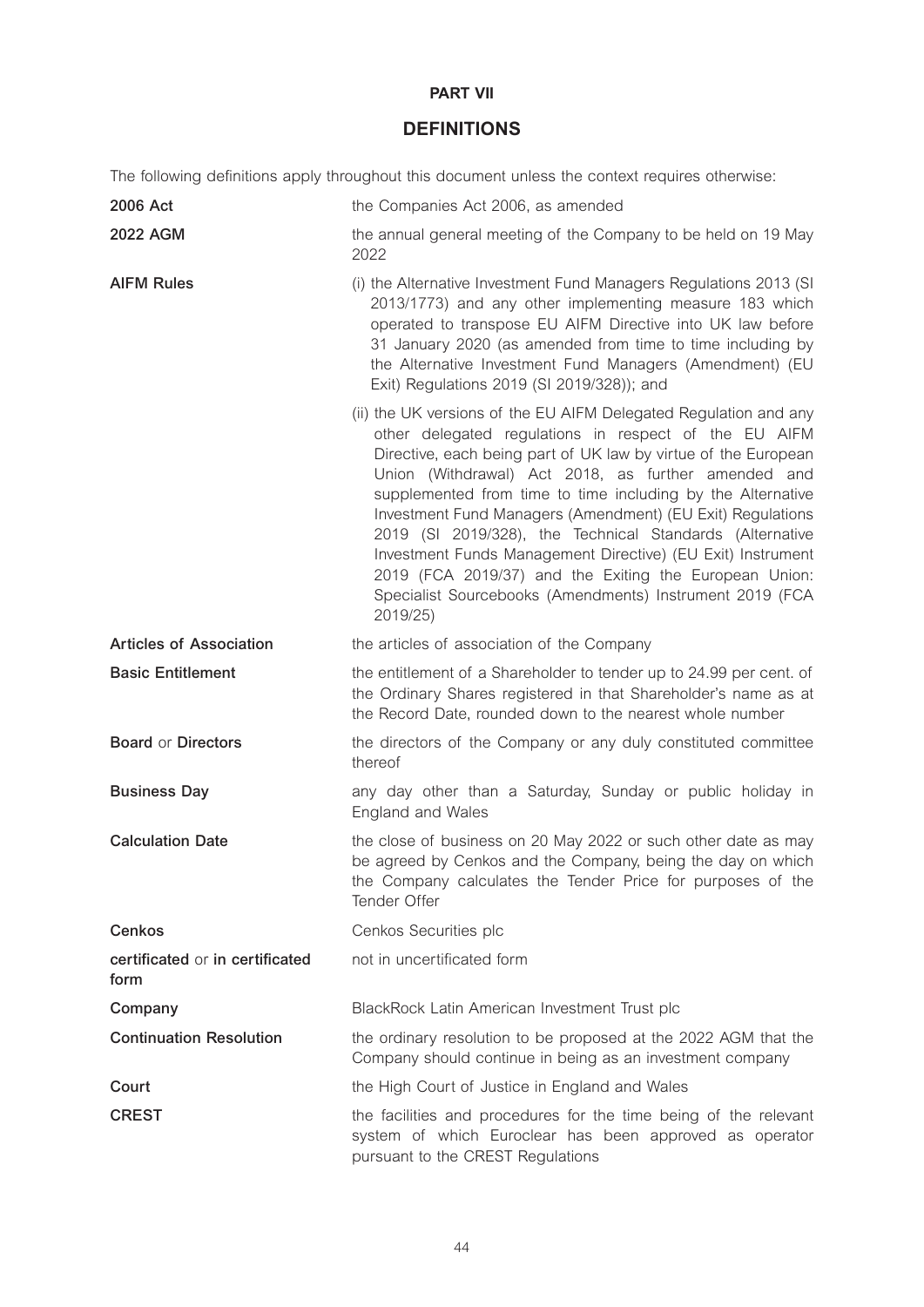| <b>CREST Manual</b>                 | the compendium of documents entitled CREST Manual issued by<br>Euroclear from time to time and comprising the CREST Reference<br>Manual, the CREST Central Counterparty Service Manual, the<br>CREST International Manual, CREST Rules, CCSS Operations<br>Manual and the CREST Glossary of Terms                                                                               |
|-------------------------------------|---------------------------------------------------------------------------------------------------------------------------------------------------------------------------------------------------------------------------------------------------------------------------------------------------------------------------------------------------------------------------------|
| <b>CREST Proxy Instructions</b>     | a proxy instruction message submitted through CREST in<br>accordance with the CREST Manual                                                                                                                                                                                                                                                                                      |
| <b>CREST Regulations</b>            | the Uncertificated Securities Regulations 2001 (SI 2001 No. 3755)                                                                                                                                                                                                                                                                                                               |
| <b>CREST Sponsor</b>                | a CREST participant admitted to CREST as a CREST sponsor,<br>being a sponsoring system participant (as defined in the CREST<br>Regulations)                                                                                                                                                                                                                                     |
| <b>ERISA</b>                        | the US Employee Retirement Income Security Act of 1974, as<br>amended from time to time, and the applicable regulations<br>thereunder                                                                                                                                                                                                                                           |
| <b>EU AIFM Delegated Regulation</b> | the Commission Delegated Regulation (EU) No 231/2013 of<br>19 December 2012 supplementing Directive 2011/61/EU of the<br>European Parliament and of the Council with regard to<br>exemptions, general operating conditions, depositaries, leverage,<br>transparency and supervision                                                                                             |
| <b>EU AIFM Directive</b>            | Directive 2011/61/EU of the European Parliament and of the<br>Council of 8 June 2011 on Alternative Investment Fund Managers<br>and amending Directives 2003/41/EC and 2009/65/EC and<br>Regulations (EC) No 1060/2009 and (EU) No 1095/2010, and the<br>EU AIFM Delegated Regulation                                                                                           |
| <b>Euroclear</b>                    | Euroclear UK & International Limited, the operator of CREST                                                                                                                                                                                                                                                                                                                     |
|                                     |                                                                                                                                                                                                                                                                                                                                                                                 |
| <b>Exchange Rate</b>                | the WM Reuters (4.00 p.m.) rate of exchange for the purchase of<br>Sterling in the London foreign exchange market on the Calculation<br>Date                                                                                                                                                                                                                                    |
| <b>FATCA</b>                        | sections 1471 to 1474 of the US Tax Code, known as the US<br>Foreign Account Tax Compliance Act of 2010 (together with any<br>regulations, rules and other guidance implementing such US Tax<br>Code sections and any applicable intergovernmental agreement<br>information exchange agreement and related statutes,<br>or<br>regulations, rules and other guidance thereunder) |
| <b>FCA</b>                          | the Financial Conduct Authority                                                                                                                                                                                                                                                                                                                                                 |
| Form of Proxy                       | the personalised form of proxy provided with this document for<br>use by Shareholders in connection with the General Meeting                                                                                                                                                                                                                                                    |
| <b>General Meeting</b>              | the general meeting of the Company to consider the Tender Offer<br>Resolution, convened for 12.30 p.m. on 19 May 2022 (or, if later, as<br>soon as the 2022 AGM convened for 12.00 noon on the same day<br>has concluded or been adjourned) or any adjournment thereof,<br>notice of which is set out at the end of this document                                               |
| <b>HMRC</b>                         | HM Revenue & Customs                                                                                                                                                                                                                                                                                                                                                            |
| <b>Investment Manager</b>           | BlackRock Investment Management (UK) Limited                                                                                                                                                                                                                                                                                                                                    |
| <b>ISA</b>                          | a UK individual savings account                                                                                                                                                                                                                                                                                                                                                 |
| <b>Listing Rules</b>                | the Listing Rules of the FCA                                                                                                                                                                                                                                                                                                                                                    |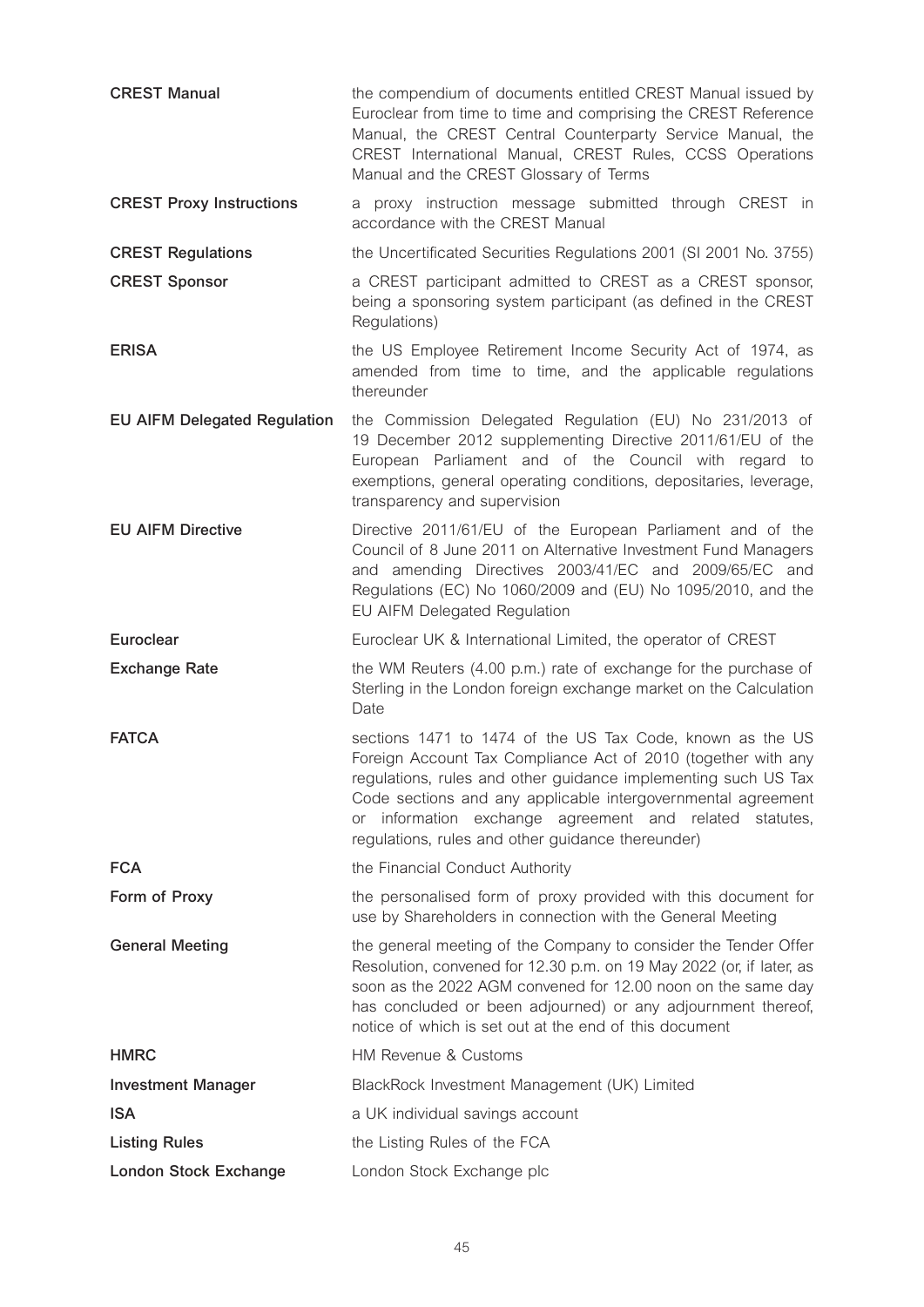| <b>Main Market</b>                                                        | the main market for listed securities of the London Stock<br>Exchange                                                                                                                                                                                                                                                                                  |
|---------------------------------------------------------------------------|--------------------------------------------------------------------------------------------------------------------------------------------------------------------------------------------------------------------------------------------------------------------------------------------------------------------------------------------------------|
| Manager                                                                   | <b>BlackRock Fund Managers Limited</b>                                                                                                                                                                                                                                                                                                                 |
| member account ID                                                         | the identification code or number attached to any member<br>account in CREST                                                                                                                                                                                                                                                                           |
| <b>MSCI EM Latin America Index</b><br>or Benchmark Index                  | the MSCI EM Latin America Index (or such other appropriate index<br>as may be agreed by the Company and the Manager from time to<br>time)                                                                                                                                                                                                              |
| NAV or Net Asset Value                                                    | the cum income net asset value of the Company as calculated in<br>accordance with the Company's normal accounting policies                                                                                                                                                                                                                             |
| NAV per Ordinary Share or<br>Net Asset Value per Ordinary<br><b>Share</b> | the Net Asset Value divided by the number of Ordinary Shares in<br>issue (other than Ordinary Shares held in treasury)                                                                                                                                                                                                                                 |
| Notice of General Meeting                                                 | the notice of the General Meeting as set out at the end of this<br>document                                                                                                                                                                                                                                                                            |
| <b>Ordinary Shares</b>                                                    | ordinary shares of 10 cents each in the capital of the Company                                                                                                                                                                                                                                                                                         |
| <b>Overseas Shareholders</b>                                              | Shareholders who are resident in, or citizens of, territories outside<br>the United Kingdom                                                                                                                                                                                                                                                            |
| <b>Participant ID</b>                                                     | the identification code or membership number used in CREST to<br>identify a particular CREST member or other CREST participant                                                                                                                                                                                                                         |
| Receiving Agent or Registrar                                              | Computershare Investor Services PLC;                                                                                                                                                                                                                                                                                                                   |
| <b>Record Date</b>                                                        | 6.00 p.m. on 17 May 2022                                                                                                                                                                                                                                                                                                                               |
| Register                                                                  | the register of Shareholders                                                                                                                                                                                                                                                                                                                           |
| <b>Repurchase Agreement</b>                                               | the agreement dated 5 April 2022 between the Company and<br>Cenkos relating to the repurchase by the Company on the London<br>Stock Exchange at the Tender Price of the Ordinary Shares<br>by Cenkos pursuant to the Tender Offer as<br>purchased<br>summarised in paragraph 2 of Part V of this document                                              |
| <b>Restricted Shareholders</b>                                            | Shareholders who are resident in, or citizens of, a Restricted<br>Territory                                                                                                                                                                                                                                                                            |
| <b>Restricted Territories</b>                                             | any of the following territories: Australia, Canada, Japan, New<br>Zealand, the Republic of South Africa and the United States or<br>any other jurisdiction in which the Tender Offer may result in the<br>contravention of any registration or other legal requirement of<br>such jurisdiction or contravention of any legal requirement of the<br>UK |
| <b>RIS</b>                                                                | service authorised by the FCA to release regulatory<br>a<br>announcements to the London Stock Exchange                                                                                                                                                                                                                                                 |
| Shareholder                                                               | a holder of Ordinary Shares and Shareholders shall be construed<br>accordingly                                                                                                                                                                                                                                                                         |
| Sterling or £                                                             | the lawful currency of the United Kingdom                                                                                                                                                                                                                                                                                                              |
| <b>Takeover Code</b>                                                      | the UK City Code on Takeovers and Mergers                                                                                                                                                                                                                                                                                                              |
| <b>Takeover Panel</b>                                                     | the Panel on Takeovers and Mergers                                                                                                                                                                                                                                                                                                                     |
| <b>Tender Closing Date</b>                                                | 1.00 p.m. on 17 May 2022, being the final date on which the<br>Tender Form may be received and TTE Instructions submitted and<br>the date on which the Tender Offer closes to Shareholders                                                                                                                                                             |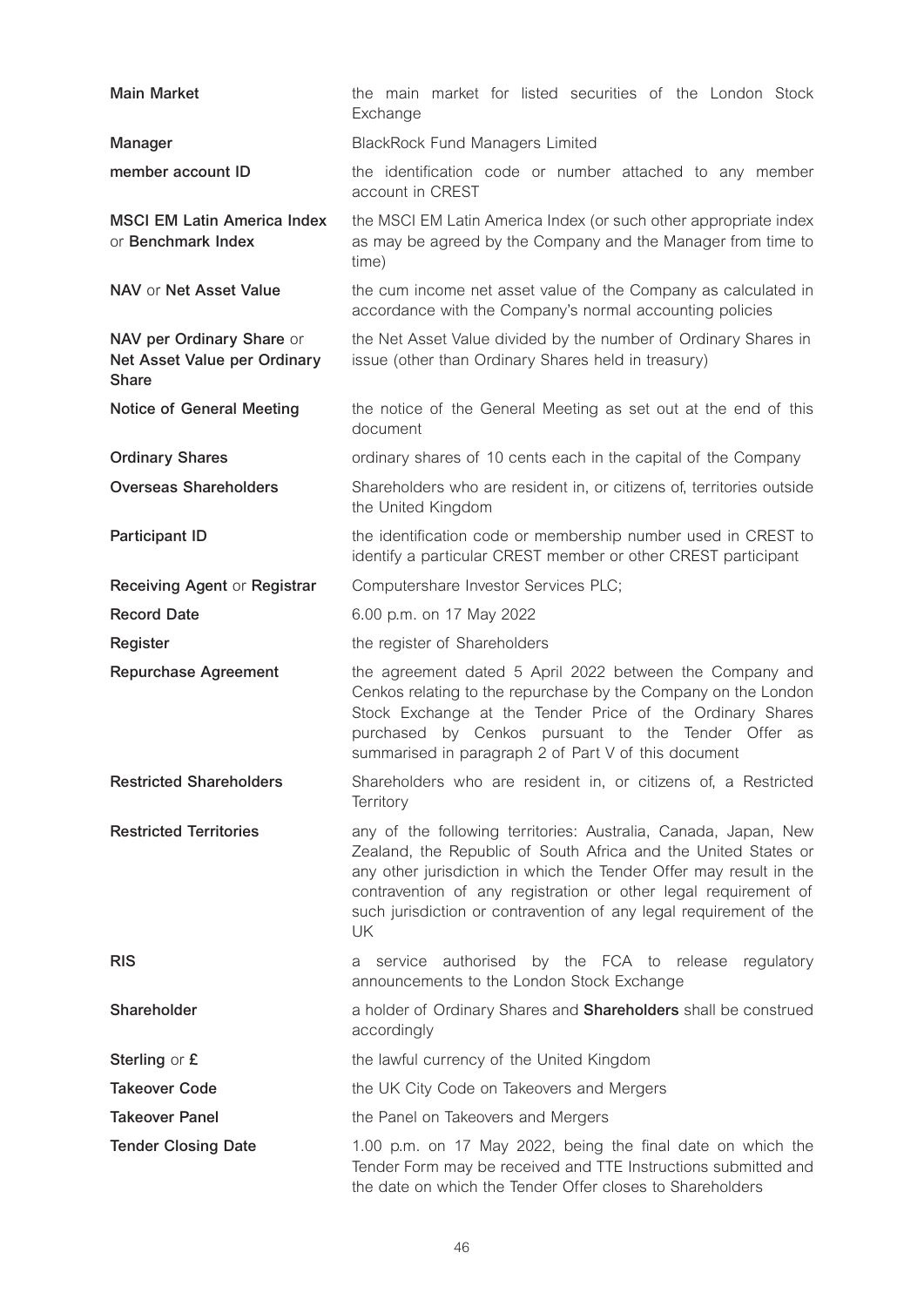| <b>Tender Form</b>                          | the personalised tender form for use by Shareholders who hold<br>Ordinary Shares in certificated form in connection with the Tender<br>Offer accompanying this document                                                                                                                                                                                                                                                                                          |
|---------------------------------------------|------------------------------------------------------------------------------------------------------------------------------------------------------------------------------------------------------------------------------------------------------------------------------------------------------------------------------------------------------------------------------------------------------------------------------------------------------------------|
| <b>Tender Offer</b>                         | the invitation by Cenkos to Shareholders (other than Restricted<br>Shareholders) whose names appear on the Register as at the<br>Record Date to sell up to their Basic Entitlement of Ordinary<br>Shares to Cenkos, and the acceptance of such tenders by<br>Cenkos on the terms and subject to the conditions set out in this<br>document and, where applicable, in the case of Shareholders<br>who hold Ordinary Shares in certificated form, the Tender Forms |
| <b>Tender Offer Resolution</b>              | the resolution set out in the Notice of General Meeting which will<br>be proposed as special resolution                                                                                                                                                                                                                                                                                                                                                          |
| <b>Tender Price</b>                         | the price per Ordinary Share at which Ordinary Shares will be<br>purchased pursuant to the Tender Offer calculated as provided in<br>paragraph 1.2 of Part III of this document and which will be<br>expressed in Sterling to four decimal places with 0.00005 pence<br>being rounded downwards                                                                                                                                                                  |
| <b>Tendered Share</b>                       | an Ordinary Share which has been successfully tendered for<br>purchase by Cenkos pursuant to the terms of the Tender Offer                                                                                                                                                                                                                                                                                                                                       |
| <b>Tendering Shareholder</b>                | a Shareholder who has tendered Ordinary Shares pursuant to the<br>Tender Offer and Tendering Shareholders shall be construed<br>accordingly                                                                                                                                                                                                                                                                                                                      |
| <b>TFE Instruction</b>                      | a transfer from escrow instruction (as defined by the CREST<br>Manual)                                                                                                                                                                                                                                                                                                                                                                                           |
| UK MAR                                      | the UK version of the EU Market Abuse Regulation (2014/596)<br>which is part of UK law by virtue of the European Union<br>(Withdrawal) Act 2018, as amended and supplemented from time<br>to time including by the Market Abuse (Amendment) (EU Exit)<br>Regulations 2019                                                                                                                                                                                        |
| uncertificated or<br>in uncertificated form | an Ordinary Share recorded on the Register as being held in<br>uncertificated form in CREST and title to which, by virtue of the<br>CREST Regulations, may be transferred by means of CREST                                                                                                                                                                                                                                                                      |
| United Kingdom or UK                        | the United Kingdom of Great Britain and Northern Ireland                                                                                                                                                                                                                                                                                                                                                                                                         |
| U.S. Code                                   | the US Internal Revenue Code of 1986, as amended                                                                                                                                                                                                                                                                                                                                                                                                                 |

Unless otherwise stated in this document, all references to statute or other forms of legislation shall refer to statute or forms of legislation of the UK.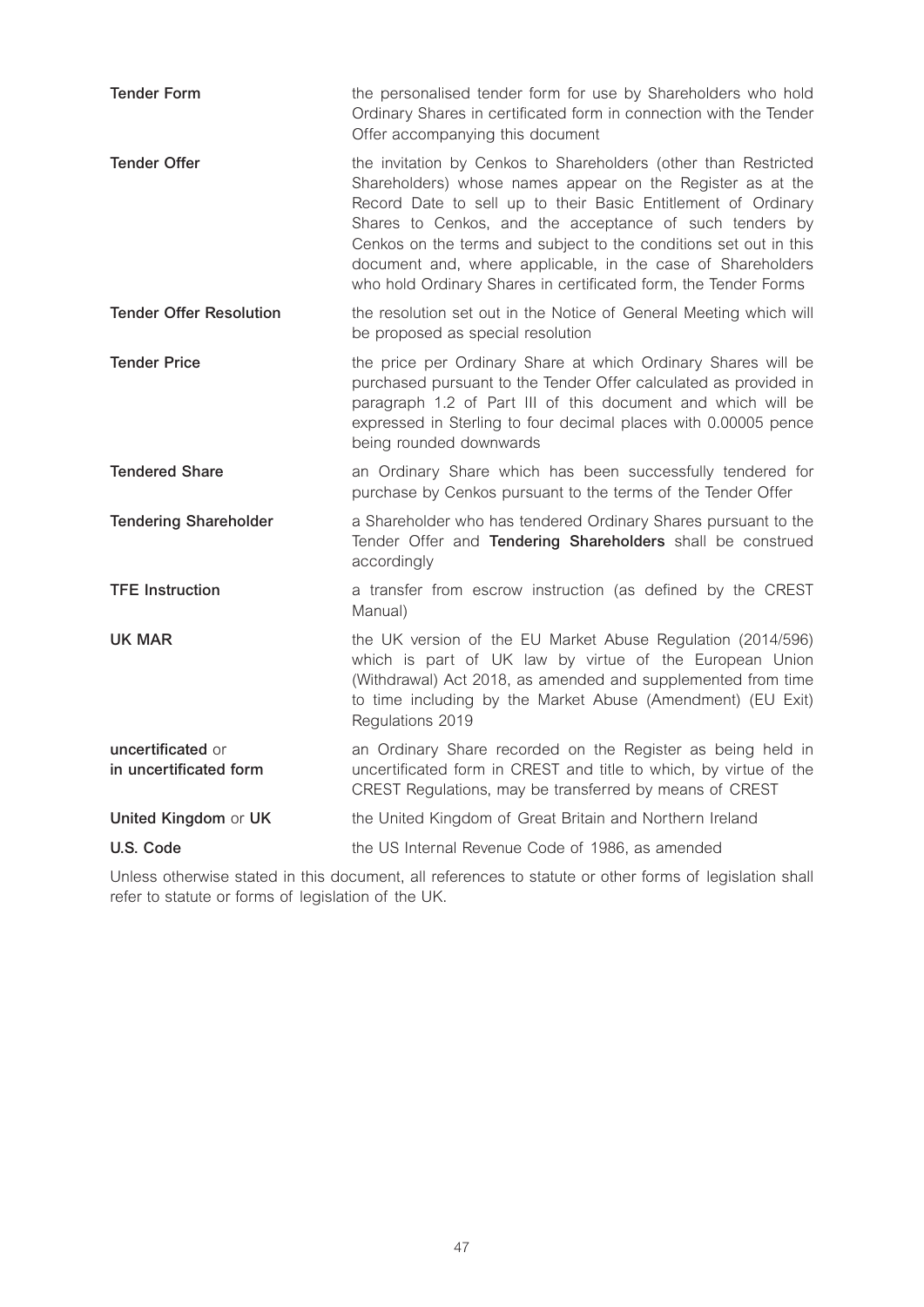# **PART VIII**

# **NOTICE OF GENERAL MEETING**

# **BLACKROCK LATIN AMERICAN INVESTMENT TRUST PLC**

(incorporated in England and Wales with registered number 2479975 and registered as an investment company under section 833 of the Companies Act 2006)

NOTICE IS HEREBY GIVEN that a general meeting of BlackRock Latin American Investment Trust plc (the **Company**) (the **General Meeting**) will be held at 12 Throgmorton Avenue, London EC2N 2DL at 12.30 p.m. on 19 May 2022 (or, if later, as soon as the 2022 AGM convened for 12.00 noon on the same date has concluded or been adjourned) for the purpose of considering and, if thought fit, passing the following resolution, as a special resolution:

#### **SPECIAL RESOLUTION**

THAT, without prejudice to, and in addition to, any existing authorities, the Company be and is generally and unconditionally authorised in accordance with section 701 of the Companies Act 2006 (the **Act**) to make market purchases (within the meaning of section 693(4) of the Act) of ordinary shares of 10 cents each in the capital of the Company (**Ordinary Shares**), following the completion of a tender offer made by Cenkos Securities plc (**Cenkos**) for Ordinary Shares (the **Tender Offer**) on the terms set out or referred to in the circular issued by the Company of which this notice forms part (the **Circular**) (a copy of which was produced to the meeting and initialled by the chair for identification), provided that:

- (a) the maximum number of Ordinary Shares hereby authorised to be purchased shall be 9,810,979 Ordinary Shares;
- (b) the price which may be paid for an Ordinary Share is the Tender Price (as defined in the Circular), which shall be both the maximum and minimum price for the purpose of section 701 of the Act; and
- (c) unless previously renewed, revoked or varied this authority expires on 31 July 2022 save that the Company may before such expiry enter into a contract to purchase Ordinary Shares which will or may be completed or executed wholly or partly after such expiry and the Company may make a purchase of such shares after such expiry.

# **BY ORDER OF THE BOARD**

BlackRock Investment Management (UK) Limited *Registered Office*:

*Company Secretary* 12 Throgmorton Avenue London EC2N 2DL

Date: 5 April 2022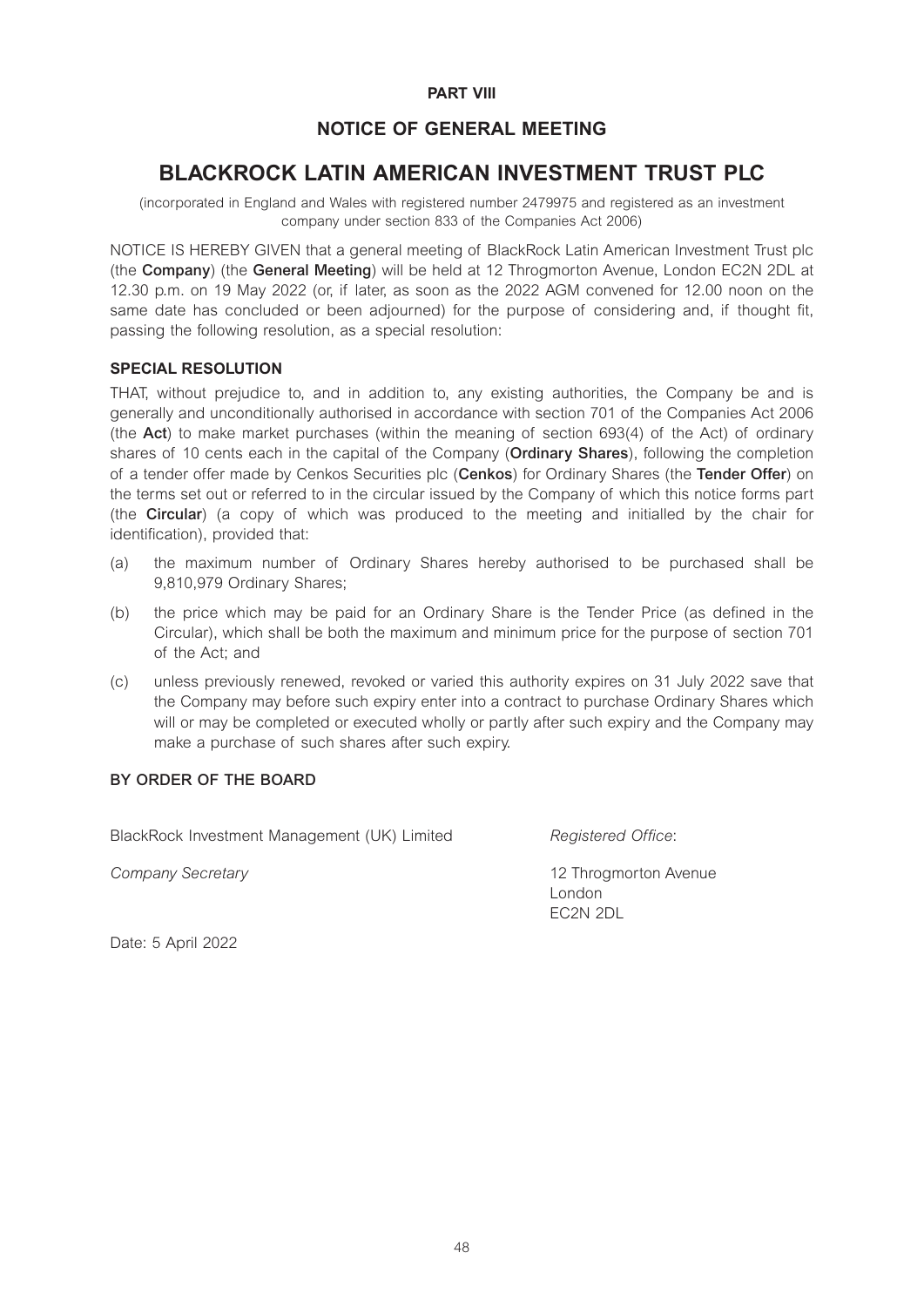# **Notes:**

These notes should be read in conjunction with the notes on the Form of Proxy. Terms used in these notes shall have the meaning attributed to them in the Circular of which this Notice of General Meeting forms part, unless the context otherwise requires.

- (a) At present UK Government restrictions on public gatherings are no longer in force in connection with COVID-19 and the General Meeting can be held in the normal way with physical attendance by Shareholders. However, Shareholders should be aware that it is possible that such restrictions could be re-imposed prior to the date of the General Meeting. In such event, these restrictions could mean that the General Meeting is required to be held as a closed meeting as happened last year with physical attendance limited to only a small number of attendees comprising the required quorum for the meeting and those persons whose attendance is necessary for the conduct of the meeting, and that any other persons will be refused entry. Accordingly, all Shareholders are recommended to vote by proxy in advance of the General Meeting and to appoint the Chair of the meeting as their proxy. This will ensure that Shareholders' votes will be counted even if they (or any appointed proxy) are not able to attend. All votes will be taken by poll so that all proxy votes are counted. It should be noted that the appointment of a proxy does not preclude a Shareholder from attending the General Meeting. The Company may impose entry restrictions on persons wishing to attend the General Meeting (including, if required, refusing entry) to secure the orderly conduct of the General Meeting and the safety of the attendees. The Investment Manager requests that Shareholders intending to attend should either be fully vaccinated or obtain a negative COVID-19 test result before entering the venue. Negative test results must be obtained no earlier than one day before entering the venue and fully vaccinated Shareholders are also strongly encouraged to get tested.
- (b) A member entitled to attend, speak and vote at the meeting convened by this Notice of General Meeting is entitled to appoint one or more proxies to exercise all or any of the rights of the member to attend, speak and vote in his or her place. A proxy need not be a member of the Company. If a member appoints more than one proxy to attend the meeting, each proxy must be appointed to exercise the rights attached to a different share or shares held by the member.
- (c) To appoint a proxy you may use the form of proxy enclosed with this document. To be valid, the form of proxy, together with the power of attorney or other authority (if any) under which it is signed or a notarially certified copy of the same, must be completed and returned to the office of the Registrar, Computershare Investor Services PLC, in accordance with the instructions printed thereon as soon as possible and in any event by 12.30 p.m. on 17 May 2022. Amended instructions must also be received by the Registrar, Computershare Investor Services PLC, by the deadline for receipt of proxies. Alternatively you can vote or appoint a proxy electronically by visiting eproxyappointment.com. You will be asked to enter the Control Number, the Shareholder Reference Number and PIN which are printed on the form of proxy. The latest time for the submission of proxy votes electronically is 12.30 p.m. on 17 May 2022.
- (d) Completion and return of the form of proxy would not usually prevent a member from attending the meeting and voting in person.
- (e) Any person (a **Nominated Person**) receiving a copy of this Notice of General Meeting as a person nominated by a member to enjoy information rights under section 146 of the Companies Act 2006 (the **Act**) should note that the provisions in Notes (b) and (c) above concerning the appointment of a proxy or proxies to attend the meeting in place of a member, do not apply to a Nominated Person as only shareholders have the right to appoint a proxy. However, a Nominated Person may have a right under an agreement between the Nominated Person and the member by whom he or she was nominated to be appointed, or to have someone else appointed, as proxy for the meeting. If a Nominated Person has no such proxy appointment right or does not wish to exercise it, he/she may have a right under such agreement to give instructions to the member as to the exercise of voting rights at the meeting.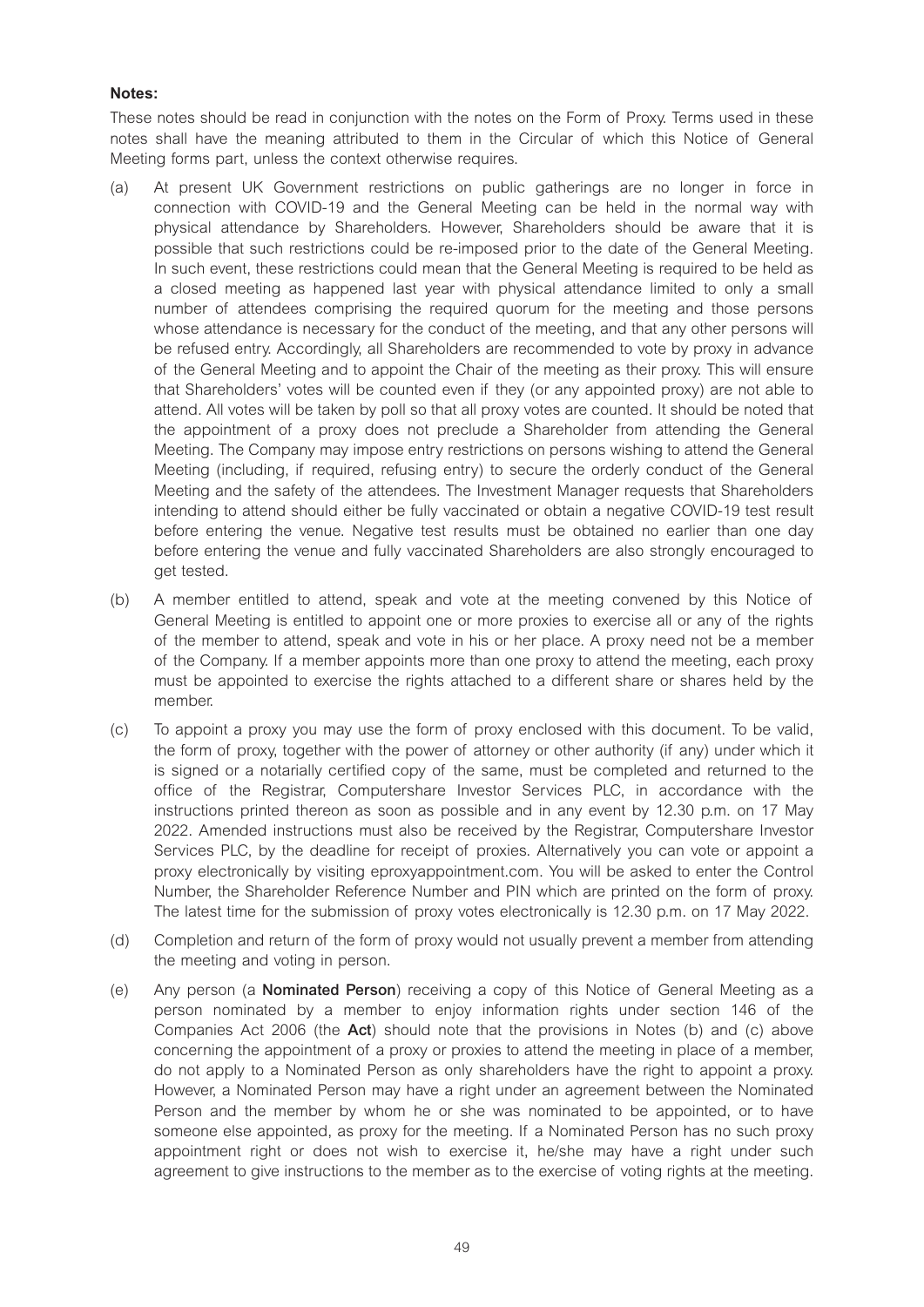- (f) Nominated persons should also remember that their main point of contact in terms of their investment in the Company remains the member who nominated the Nominated Person to enjoy the information rights (or perhaps the custodian or broker who administers the investment on their behalf). Nominated Persons should continue to contact that member, custodian or broker (and not the Company) regarding any changes or queries relating to the Nominated Person's personal details and interest in the Company (including any administrative matter). The only exception to this is where the Company expressly requests a response from the Nominated Person.
- (g) Pursuant to regulation 41 of the Uncertificated Securities Regulations 2001, only shareholders registered in the register of members of the Company by not later than 6.00 p.m. two days prior to the date fixed for the meeting shall be entitled to attend and vote at the meeting in respect of the number of shares registered in their name at such time. If the meeting is adjourned, the time by which a person must be entered on the register of members of the Company in order to have the right to attend and vote at the adjourned meeting is 6.00 p.m. two days prior to the date of the adjournment. Changes to the register of members after the relevant times shall be disregarded in determining the rights of any person to attend and vote at the meeting.
- (h) In the case of joint holders, the vote of the senior holder who tenders a vote whether in person or by proxy shall be accepted to the exclusion of the votes of the other joint holders and, for this purpose, seniority will be determined by the order in which the names stand in the register of members of the Company in respect of the relevant joint holding.
- (i) Shareholders who hold their shares electronically may submit their votes through CREST, by submitting the appropriate and authenticated CREST message so as to be received by the Registrar, Computershare Investor Services PLC, by 12.30 p.m. on 17 May 2022. Instructions on how to vote through CREST can be found by accessing the following website: euroclear.com/CREST. Shareholders are advised that CREST and the internet are the only methods by which completed proxies can be submitted electronically.
- (j) If you are a CREST system user (including a CREST personal member) you can appoint one or more proxies or give an instruction to a proxy by having an appropriate CREST message transmitted. To appoint one or more proxies or to give an instruction to a proxy (whether previously appointed or otherwise) via the CREST system, CREST messages must be received by Computershare Investor Services PLC (ID number 3RA50) by 12.30 p.m. on 17 May 2022. For this purpose, the time of receipt will be taken to be the time (as determined by the timestamp generated by the CREST system) from which Computershare is able to retrieve the message. CREST personal members or other CREST sponsored members should contact their CREST Sponsor for assistance with appointing proxies via CREST. For further information on CREST procedures, limitations and system timings please refer to the CREST Manual. The Company may treat as invalid a proxy appointment sent by CREST in the circumstances set out in Regulation 35(5)(a) of the Uncertificated Securities Regulations 2001.

If you are an institutional investor you may be able to appoint a proxy electronically via the Proxymity platform, a process which has been agreed by the Company and approved by the Registrar, Computershare Investor Services PLC. For further information regarding Proxymity, please go to www.proxymity.io. Your proxy must be lodged by 12.30 p.m. on 17 May 2022 in order to be considered valid. Before you can appoint a proxy via this process you will need to have agreed to Proxymity's associated terms and conditions. It is important that you read these carefully as you will be bound by them and they will govern the electronic appointment of your proxy.

- (k) Any corporation which is a member may appoint one or more corporate representative(s) who may exercise on its behalf all of its powers as a member provided that, if it is appointing more than one corporate representative, it does not do so in relation to the same Ordinary Shares.
- (l) If the Chair, as a result of any proxy appointments, is given discretion as to how the votes subject of those proxies are cast and voting rights in respect of those discretionary proxies,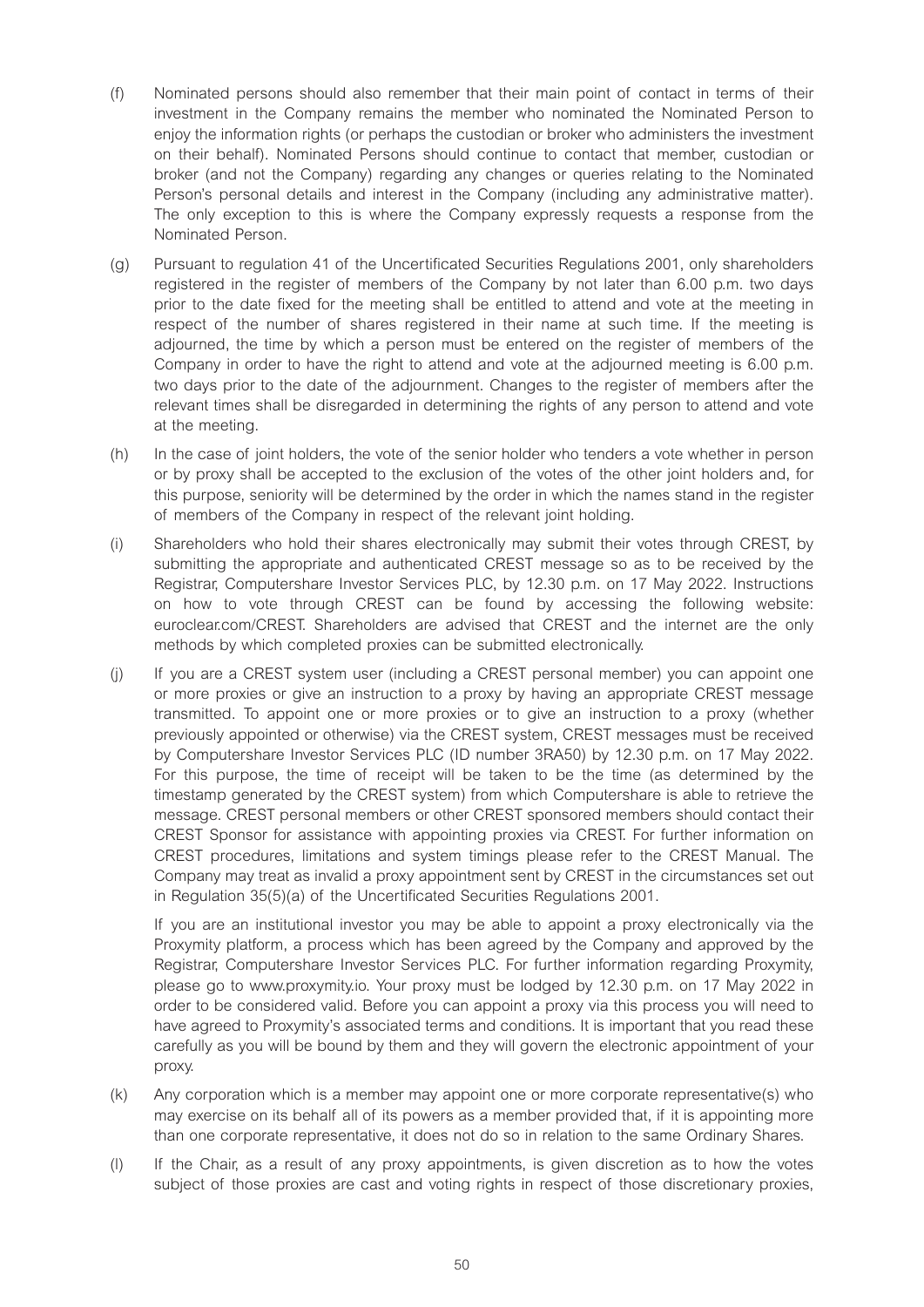when added to the interest in the Company's securities already held by the Chair, result in the Chair holding such number of voting rights that she has a notifiable obligation under the Disclosure Guidance and Transparency Rules, the Chair will make the necessary notifications to the Company and the FCA. As a result, any member holding 3 per cent. or more of the voting rights in the Company, who grants the Chair a discretionary proxy in respect of some or all of those voting rights and so would otherwise have a notification obligation under the Disclosure Guidance and Transparency Rules, need not make a separate notification to the Company and the FCA.

- (m) Any question relevant to the business of the meeting may be asked at the meeting by anyone permitted to speak at the meeting. A shareholder may alternatively submit a question in advance by a letter addressed to the Company Secretary at the Company's registered office. Under section 319A of the Act, the Company must answer any question a shareholder asks relating to the business being dealt with at the meeting, unless (i) answering the question would interfere unduly with the preparation for the meeting or involve the disclosure of confidential information; (ii) the answer had already been given on a website in the form of an answer to a question; or (iii) it is undesirable in the interests of the Company or the good order of the meeting that the question be answered.
- (n) Further information regarding the meeting which the Company is required by section 311A of the Act to publish on a website in advance of the meeting (including this Notice of General Meeting), can be accessed at www.blackrock.co.uk/brla.
- (o) As at 31 March 2022 (being the last business day prior to the printing of this Notice of General Meeting), the Company's issued share capital comprised 39,259,620 Ordinary Shares (excluding 2,181,662 Ordinary Shares held in treasury) carrying one vote each. Therefore, the total number of voting rights in the Company as at 31 March 2022 are 39,259,620.
- (p) You may not use any electronic address provided either in this Notice of General Meeting or any related documents (including the Form of Proxy) to communicate with the Company for any purpose other than those expressly stated.